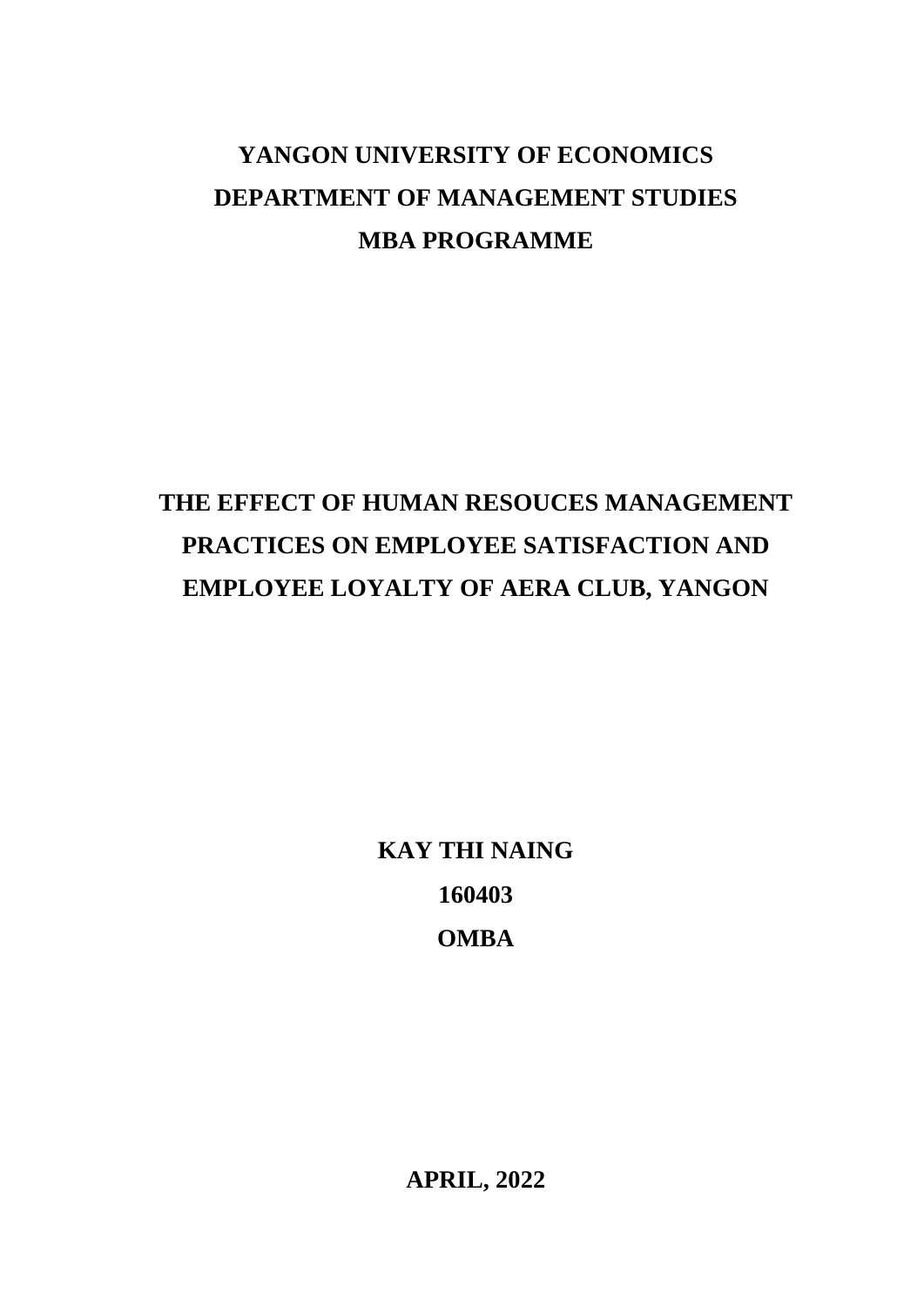## **YANGON UNIVERSITY OF ECONOMICS DEPARTMENT OF MANAGEMENT STUDIES MBA PROGRAMME**

## **THE EFFECT OF HUMAN RESOUCES MANAGEMENT PRACTICES ON EMPLOYEE SATISFACTION AND EMPLOYEE LOYALTY OF AERA CLUB, YANGON**

**ACADEMIC YEAR (2016 - 2022)**

**Supervised By: Submitted By:**

Dr. Yan Yan Myo Naing Kay Thi Naing Associate Professor OMBA -160403 Department of Management Studies Online MBA Yangon University of Economics 2016 – 2022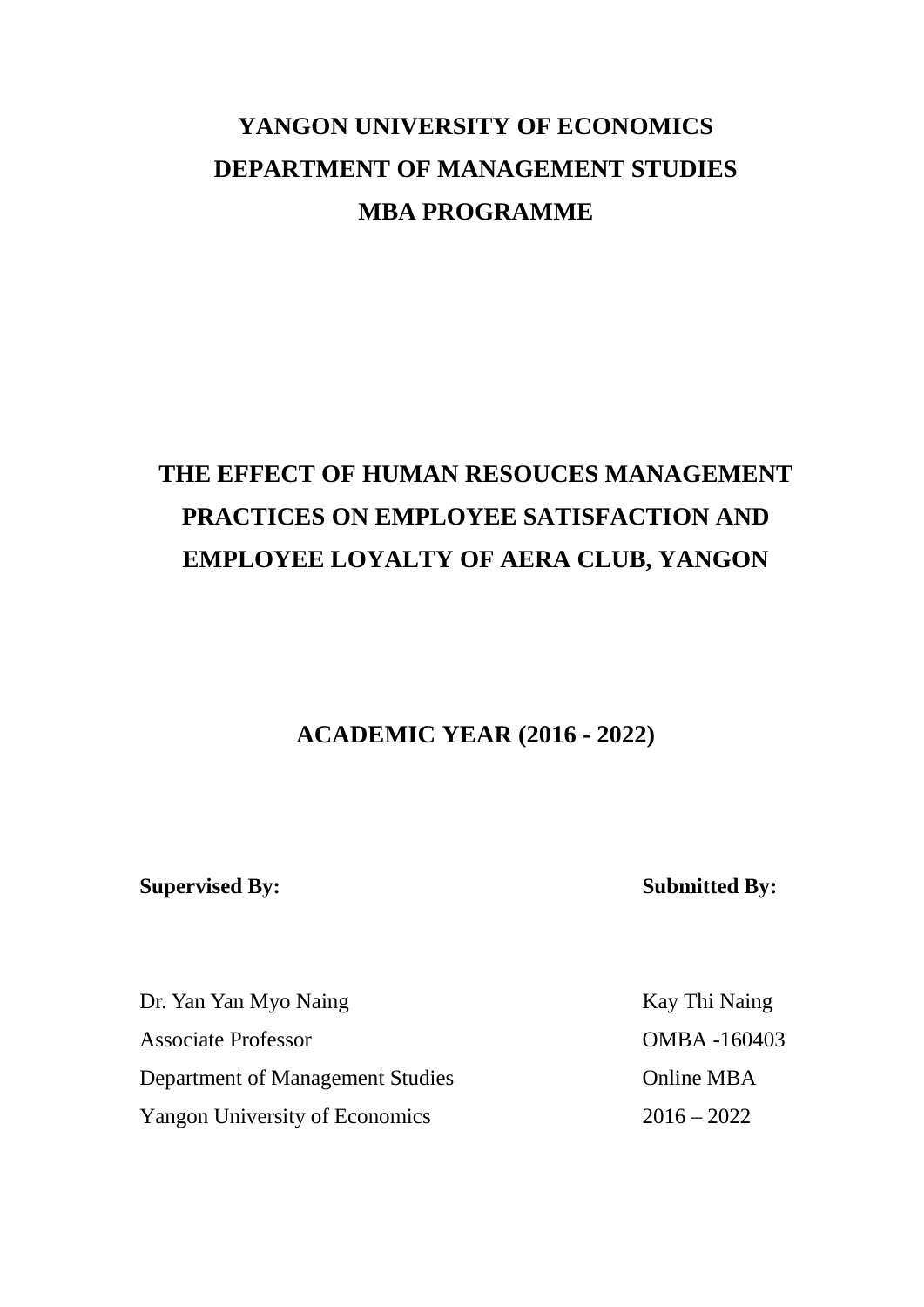## **YANGON UNIVERSITY OF ECONOMICS DEPARTMENT OF MANAGEMENT STUDIES MBA PROGRAMME**

# **THE EFFECT OF HUMAN RESOUCES MANAGEMENT PRACTICES ON EMPLOYEE SATISFACTION AND EMPLOYEE LOYALTY OF AERA CLUB, YANGON**

A thesis is submitted to the Boards of Examiners in partial fulfillment of the requirements for degree of Master of Business Administration (MBA)

### **Supervised By: Submitted By:**

| Dr. Yan Yan Myo Naing                 | Kay Thi Naing |
|---------------------------------------|---------------|
| <b>Associate Professor</b>            | OMBA-160403   |
| Department of Management Studies      | Online MBA    |
| <b>Yangon University of Economics</b> | $2016 - 2022$ |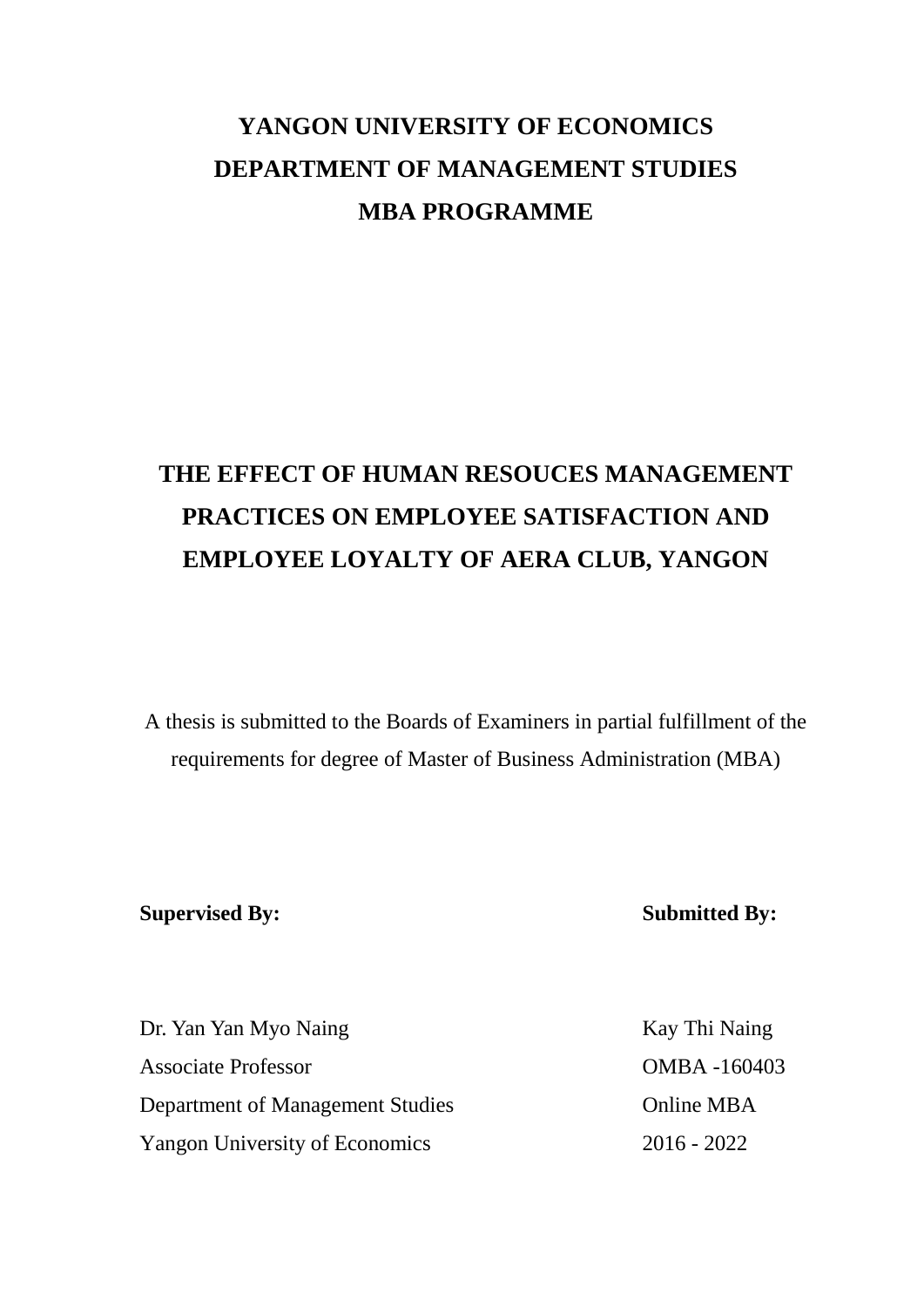### **ACCEPTANCE**

This is to certify that the thesis entitled "**Human Resources Management Practices on Employee Satisfaction and Employee Loyalty of the AERA Club, Yangon**" has been accepted by the Examination Board for awarding Master of Business Administration (MBA) degree.

### **Board of Examiners**

| (Chairman)                            |
|---------------------------------------|
| Dr. Tin Tin Htwe                      |
| Rector                                |
| <b>Yangon University of Economics</b> |
|                                       |
|                                       |

**……………………………… ………………………………**

(Supervisor) (Examiner)

**……………………………… ………………………………**

(Examiner) (Examiner)

**APRIL, 2022**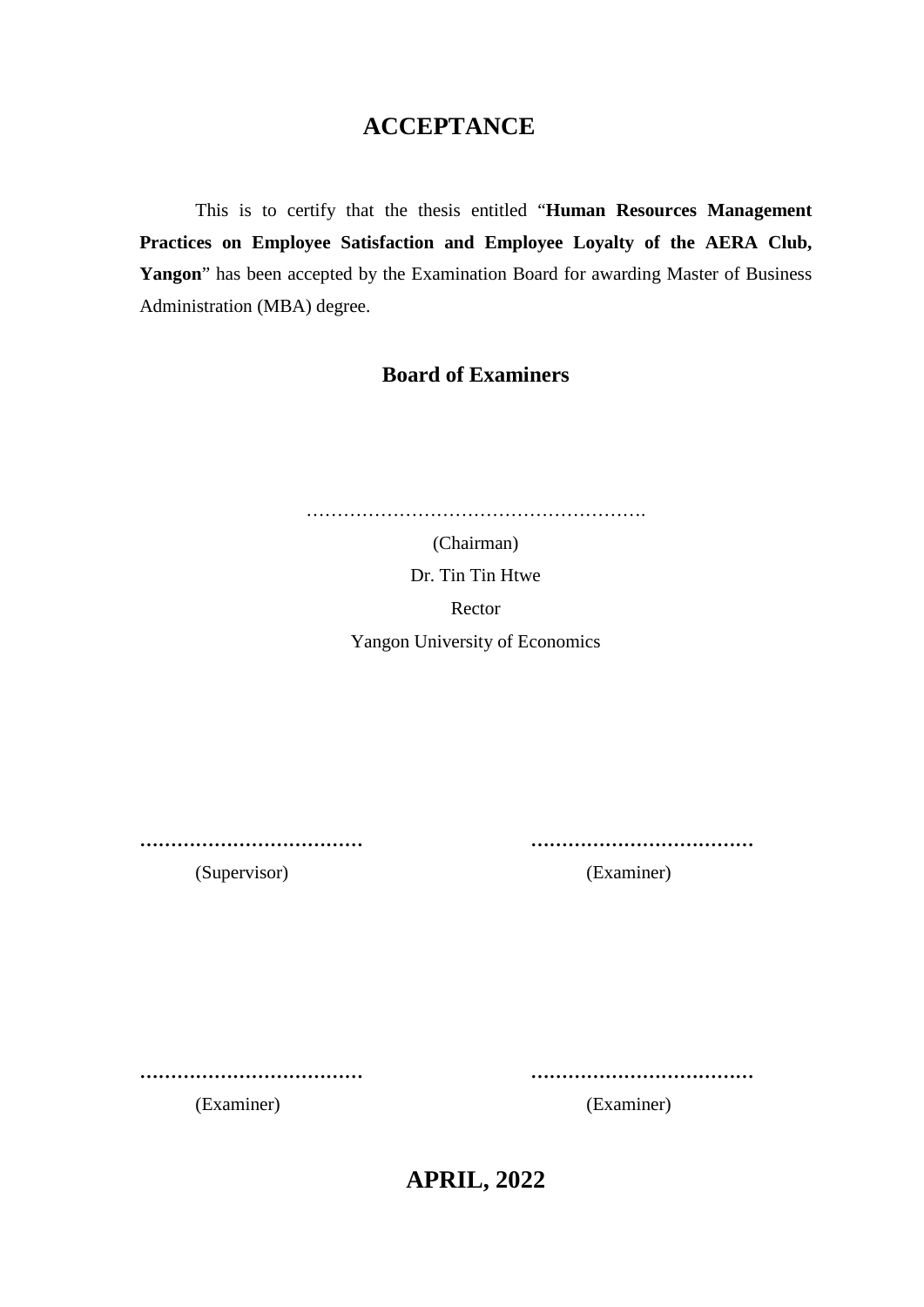#### **ABSTRACT**

The main objectives of the study are to examine the effect of human resources management practices on employee satisfaction and to analyze the effect of employee satisfaction on employee loyalty at AERA Yangon. The primary data was collected from 87 employees in AERA by using structured questionnaires. The secondary data was collected from company recorded data, textbooks and related research papers. The study applied linear regression method for analytical purpose. The findings indicated that four practices of human resources management such as recruitment and selection, training and development, performance appraisal, compensation and benefit are the influencing factors on employee satisfaction. The result showed that all the human resource management practices significantly effect on employee satisfaction in AERA. The results found that performance appraisal variable has the most dominant on employee satisfaction. In addition, the results showed that employee satisfaction has the positively effect on employee loyalty. In this regard, AERA Yangon should more emphasize on formulating and implementing strong performance appraisal system and policies that enable the organization strengthening employee loyalty.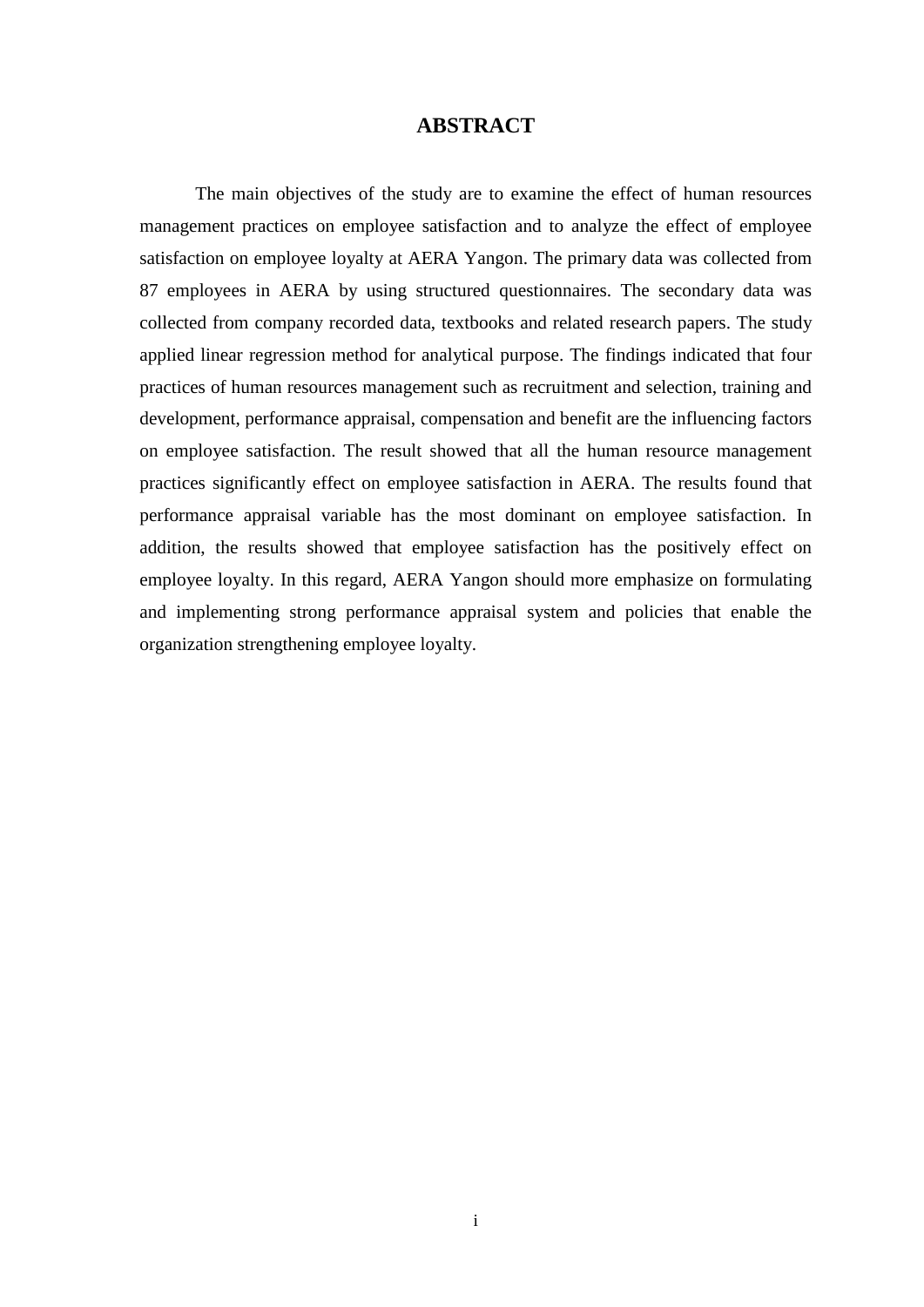#### **ACKNOWLEDGEMENTS**

First of all, I would like to express my sincere appreciation and my deep gratitude to Professor Dr. Tin Tin Htwe, Rector of the Yangon University of Economics for allowing me to undertake this study as a partial fulfillment towards the Master Degree of Business Administration.

I also would like to offer my profound thanks to Professor Dr. Nu Nu Lwin, Head of Department of Management Studies for her administration, kind suggestion and encouragement as well as for giving me the permission to write this thesis paper.

I am thankful with bottom of my heart to my supervisor, Dr. Daw Yan Yan Myo Naing, Associate Professor, Department of Management Studies for her kind guidance, supervision and encouragement in supporting to complete this study brilliantly.

I would like to show my heartfelt indebtedness to all of the professors, associate professors, teachers and visiting lecturers who provided supervision and fortitude to help me achieving the goals set out for this study. In addition, I would like to extend my appreciation to the visiting faculty and all the staffs in the Department of Management Studies who have provided me with any administrative support and strength during academic years.

Furthermore, I also would like to thank all my friends and classmates from our online MBA for helping and encouraging me. I would like to extend my sincere gratitude towards Mrs. Michelle P. Roggero (Chair of AERA, Yangon) ae well as the employees of AERA Club, Yangon for allowing me to carry out the survey, which is a crucial component of this thesis.

Finally, I would like to thanks my husband and two lovely daughters for giving me their time, love, patient, support and for always believing in me throughout this year. I also would like to thank everyone who contributes towards the completion of my MBA study and thesis paper.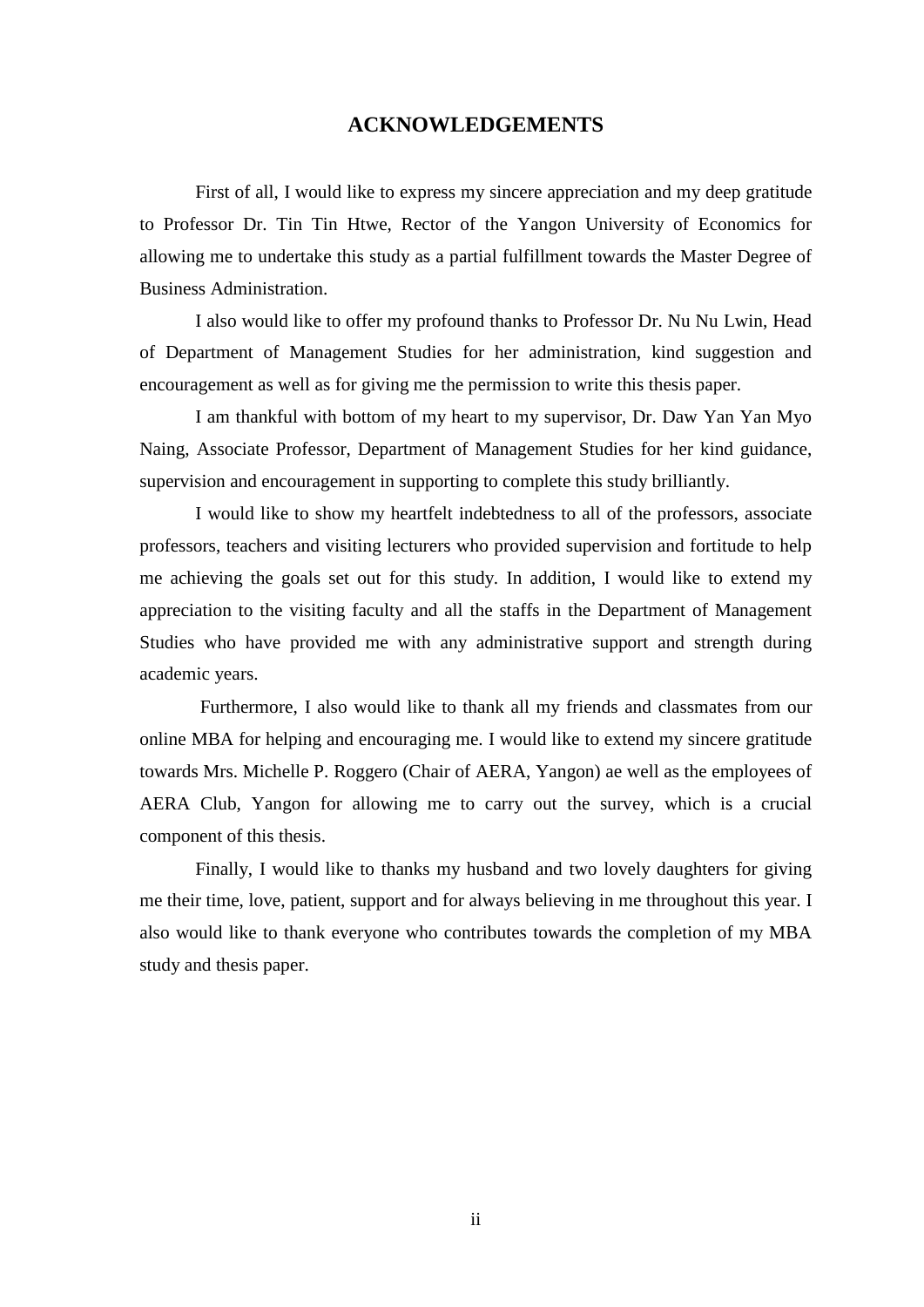## **TABLE OF CONTENTS**

|                          |     |                                            | Page           |
|--------------------------|-----|--------------------------------------------|----------------|
| <b>ABSTRACT</b>          |     |                                            | $\mathbf i$    |
| <b>ACKNOWLEDGEMENTS</b>  |     |                                            | ii             |
| <b>TABLE OF CONTENTS</b> |     |                                            | iii            |
| <b>LIST OF TABLES</b>    |     |                                            | $\mathbf{v}$   |
| <b>LIST OF FIGURES</b>   |     |                                            | vi             |
| <b>CHAPTER 1</b>         |     | <b>INTRODUCTION</b>                        | $\mathbf{1}$   |
|                          | 1.1 | Rationale of the Study                     | 3              |
|                          | 1.2 | Objectives of the Study                    | $\overline{4}$ |
|                          | 1.3 | Scope and Method of the Study              | 4              |
|                          | 1.4 | Organization of the Study                  | 5              |
| <b>CHAPTER 2</b>         |     | THEORETICAL BACKGROUNG                     |                |
|                          | 2.1 | Human Resources Management                 | 6              |
|                          | 2.2 | <b>Employee Satisfaction</b>               | 12             |
|                          | 2.3 | <b>Employee Loyalty</b>                    | 12             |
|                          | 2.4 | <b>Previous Studies</b>                    | 13             |
|                          | 2.5 | Conceptual Framework of the Study          | 16             |
| <b>CHAPTER 3</b>         |     | PROFILE AND HRM PRACTICES OF AERA, YANGON  |                |
|                          | 3.1 | Profile of AERA                            | 17             |
|                          | 3.2 | HRM practices of AERA                      | 20             |
|                          | 3.3 | Demographic Characteristics of Respondents | 29             |
|                          | 3.4 | Reliability test                           | 31             |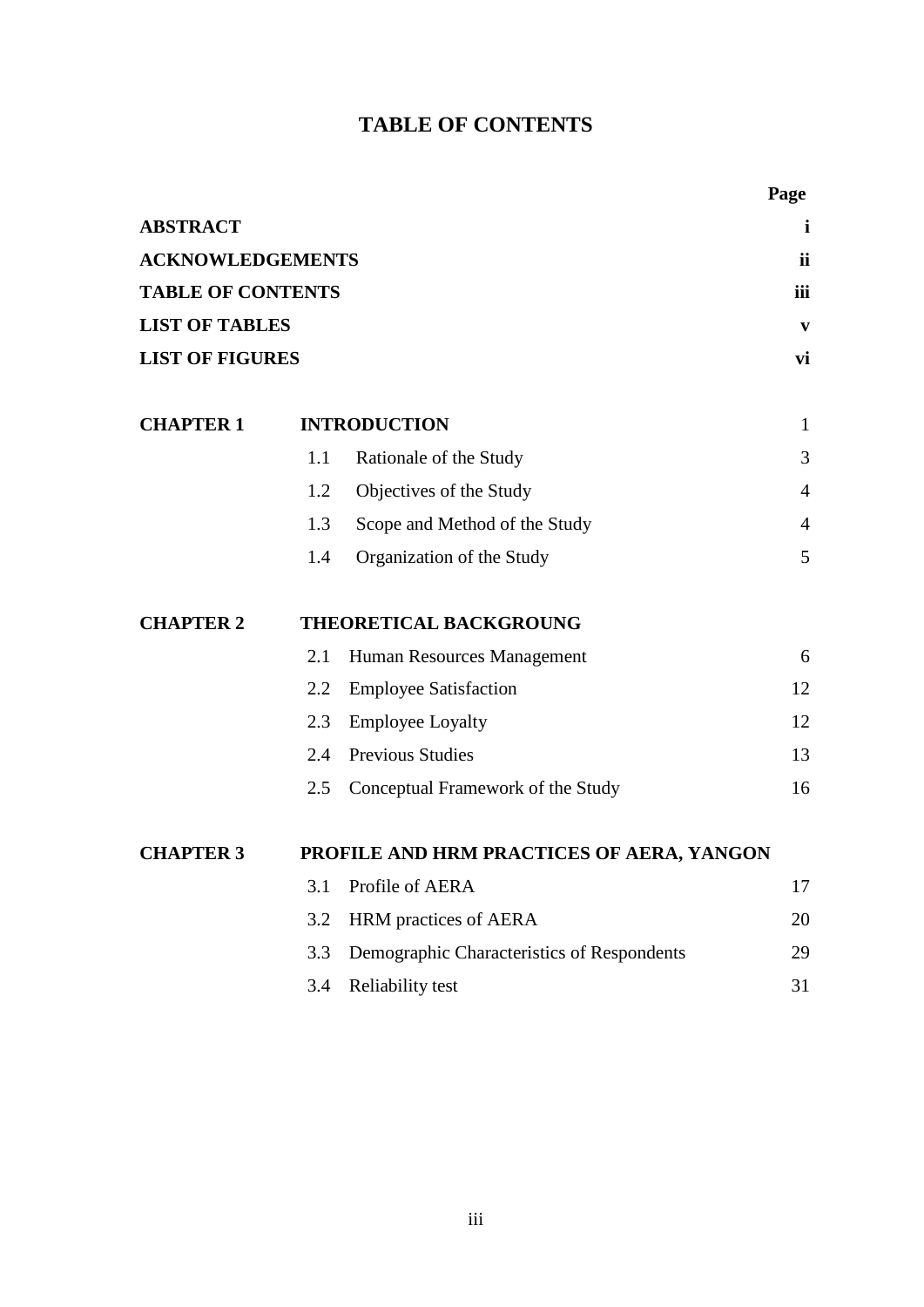## **CHAPTER 4 ANALYSIS ON HRM PRACTICES, EMPLOYEE SATISFACTION AND EMPLOYEE LOYALTY OF AERA** 4.1 HRM Practices of AERA 33 4.2 Employee Satisfaction of AERA 38 4.3 Employee Loyalty of AERA 39 4.4 Analysis on the Effect of HRM practices on Employee Satisfaction of AERA 40 4.5 Analysis on Effect of Employee Satisfaction on Employee Loyalty 42

### **CHAPTER 5 CONCLUSION**

| 5.1 Findings and Discussions        | 44 |
|-------------------------------------|----|
| 5.2 Suggestions and Recommendations | 46 |
| 5.3 Needs for Further Research      | 48 |

## **REFERENCES**

**APPENDIX**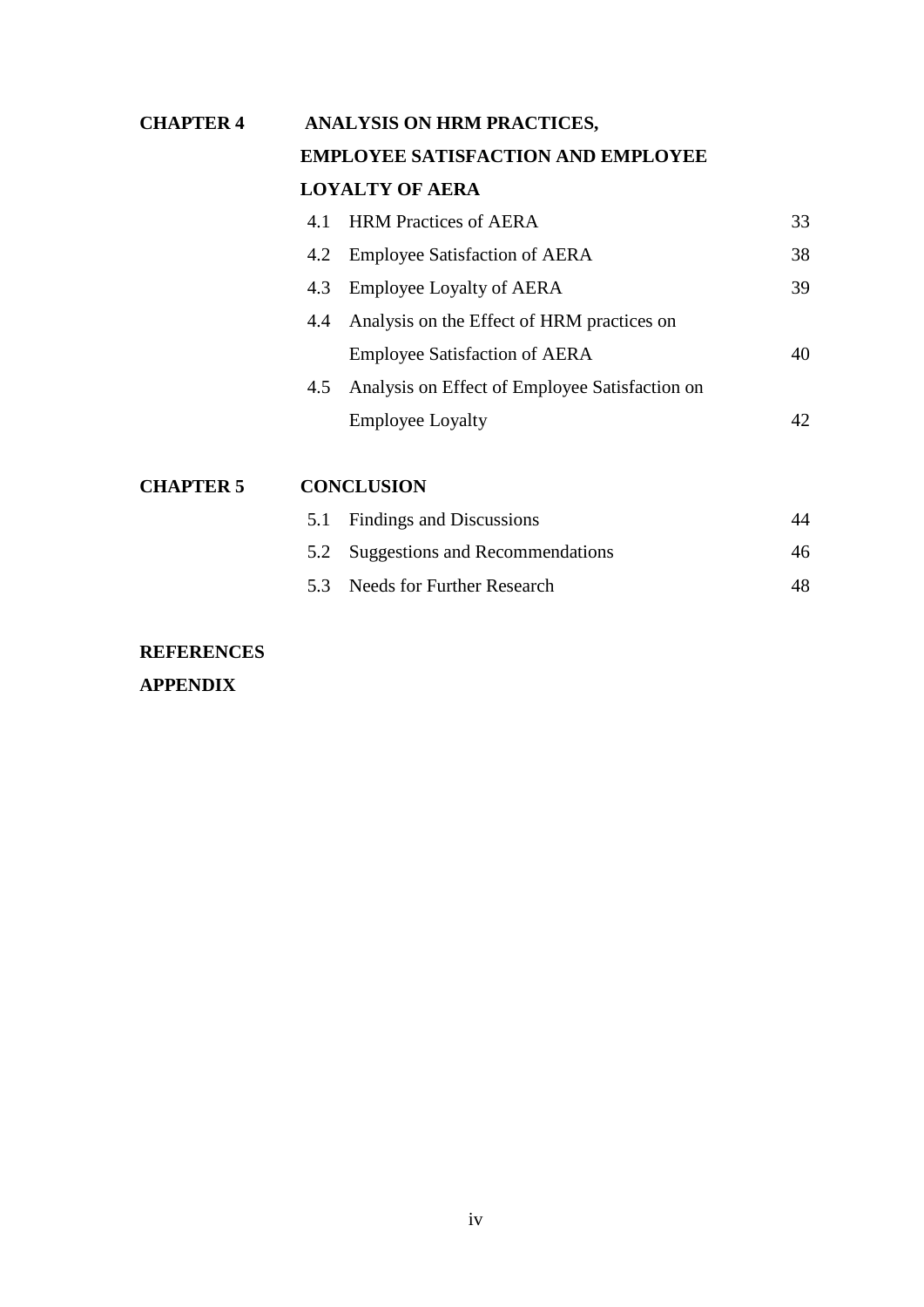### **LIST OF TABLES**

| Table No.     | <b>Description</b>                               | Page |
|---------------|--------------------------------------------------|------|
| Table $(3.1)$ | Total Employees in the AERA                      | 20   |
| Table $(3.2)$ | Performance Appraisal Rating of AERA             | 26   |
| Table $(3.3)$ | Promotion List for Year 2021                     | 29   |
| Table $(3.4)$ | Demographic Data of the Respondents              | 30   |
| Table $(3.5)$ | <b>Reliability Test</b>                          | 32   |
| Table $(4.1)$ | <b>Recruitment and Selection</b>                 | 34   |
| Table $(4.2)$ | Training and Development                         | 35   |
| Table $(4.3)$ | <b>Compensation and Benefit</b>                  | 36   |
| Table $(4.4)$ | Performance Appraisal                            | 37   |
| Table $(4.5)$ | <b>Employee Satisfaction</b>                     | 38   |
| Table $(4.6)$ | <b>Employee Loyalty</b>                          | 39   |
| Table $(4.7)$ | Effect of HRM Practices on Employee Satisfaction | 40   |
| Table $(4.8)$ | Effect of Employee Satisfaction on Employee      | 42   |
|               | Loyalty                                          |      |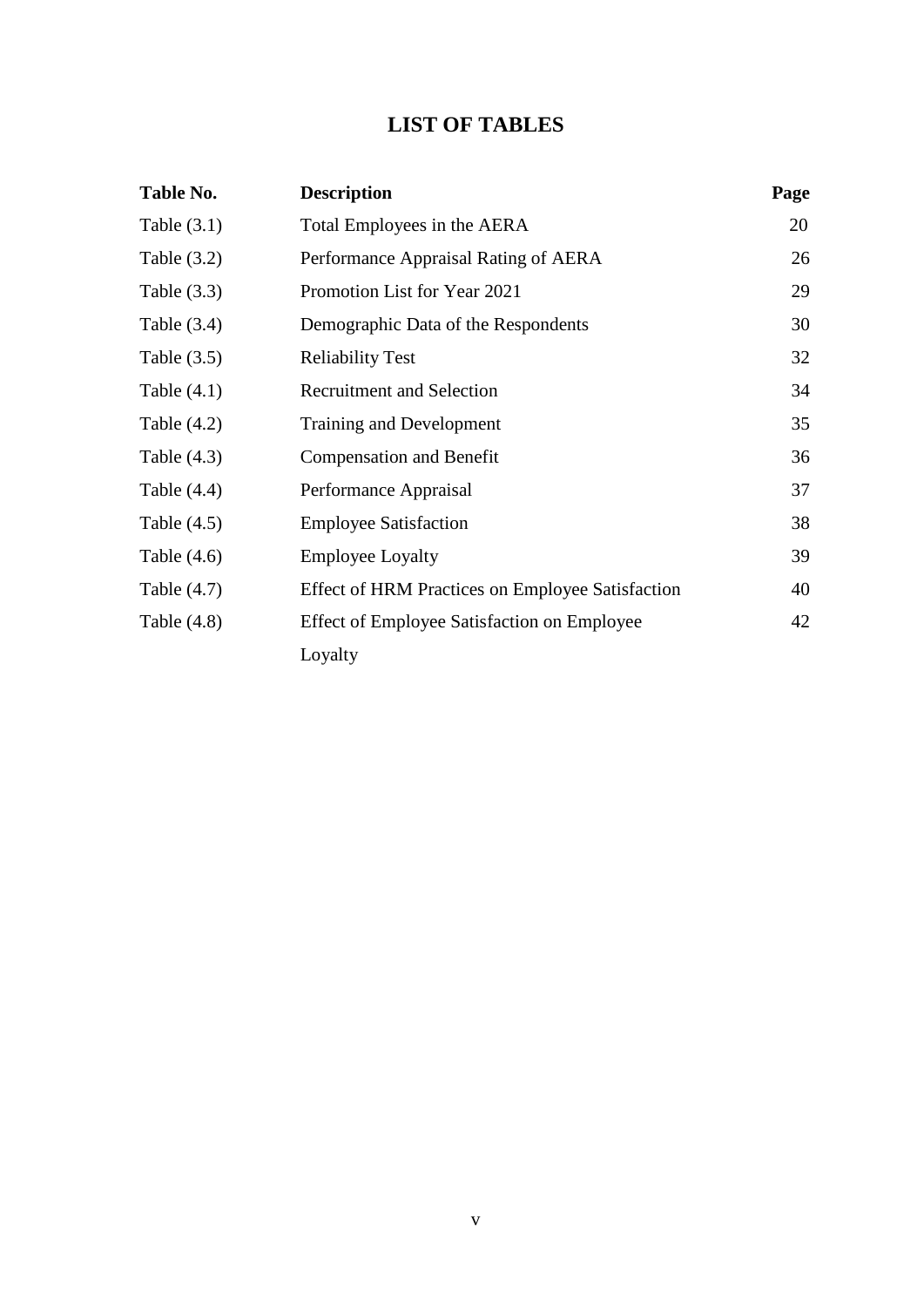### **LIST OF FIGURES**

| <b>Figure No.</b> | <b>Particulars</b>                  | Page |
|-------------------|-------------------------------------|------|
| Figure $(2.1)$    | Conceptual Framework of Mira et al. | 14   |
| Figure $(2.2)$    | Conceptual Framework of Hassan      | 15   |
| Figure $(2.3)$    | Conceptual Framework of the Study   | 16   |
| Finger $(3.1)$    | Organization Structure of AERA      | 19   |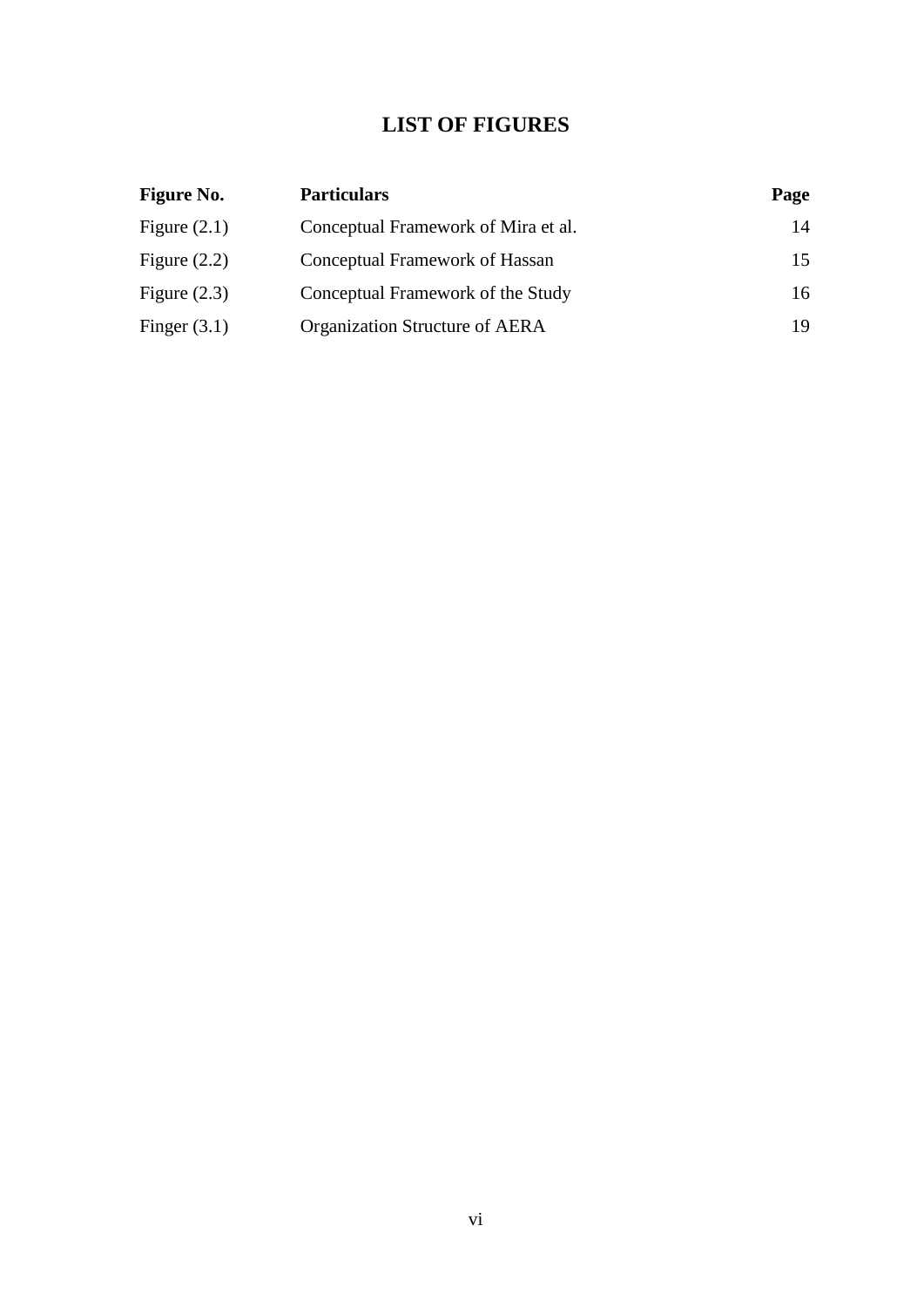## **CHAPTER 1 INTRODUCTION**

In almost all organizations, there is a report of its mission stating that people are the most valuable resource. To achieve its goal, survive and succeed, any organization should have the right personnel at the right place and at the right time (Oladipo, 2011). Recreational organizations, as well as other types of business organizations, depend largely on the quality and competence of its employees. Therefore, organizations have to pay more attention to their human resources because implementation of human resource practices supports maximizing employees' competences in the organization (Saleem & Khurshid, 2014). Human resource management practices are able to create organizations that are characterized by intelligence, flexibility and competence compared to their rivals. These organizations apply policies and practices of recruiting, selecting, performance appraisal, compensation and benefit, and training skilled employees. These employees in their turn will direct their best efforts toward cooperation within the resource bundle of their organization (Nancy, 2013).

The success of an organization is closely linked to the success of HRM through its practices, such as human resources planning, recruitment, selection, appointment, training, development, performance assessment, retention, and a fair and efficient program of incentives and rewards. HRM ensures that employees are efficiently invested in the organization through clearly defining the nature of their roles and functions, and by developing specific job descriptions and specifications (Pais, Monteiro and Mónico, 2016). Nowadays, many organizations believe that the direct means to achieve its objectives can be achieved through the application of HRM practices, thereby achieving the organization's success and enhancing its competitiveness, as HRM is seen as an effective means of enhancing employee satisfaction and loyalty, in order to improve the effectiveness of the organization (Brewster et al., 2016).

Employee satisfaction is that the general attitude of individual employee towards the work. It is also an employee cognitive and affective evaluation of their job. This is the terminology used to describe whether employees are happy and concentrated and fulfilling their desires and needs at work. Employee satisfaction is an attitude that people have about their jobs and the organizations in which they perform these jobs (Spector,1997). Satisfied employees have a strong sense of understanding concerning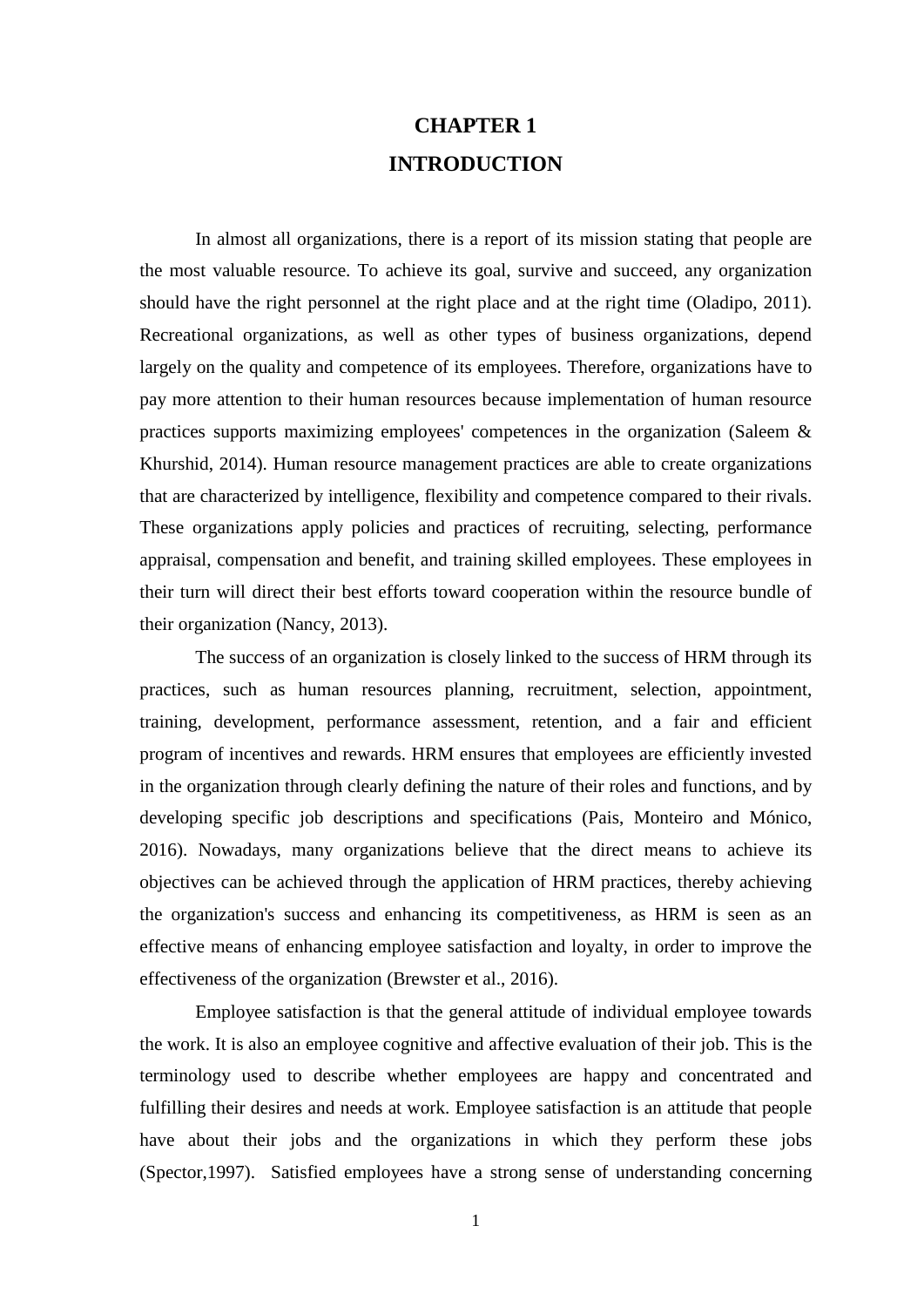what is expected of them. `Employee satisfaction is supremely necessary in an organization as a result of it's what productivity depends on. If employees were satisfied, they might turn out superior quality performance in best time and lead to growing profits. Satisfied employees also are more likely to be creative and innovative and are available up with breakthroughs that allow a corporation to grow and alter positively with time and changing market conditions (Spector,1997).

The success of any organization depends not only on achieving its financial profit objectives, but also on creating loyalty among its employees. Achieving financial objectives is not conclusive proof of the existence of this affiliation and loyalty of organization towards the organization (Gooderham & Mayrhofer, 2016). This may appear if employees leave the organization or company when they have a better chance at another organization. Human Resources Management practices have an important role to play and significantly affect employee behavior directly or indirectly.

Employee loyalty is one of the important issues that have a close connection in deepening and consolidating the spirit of work within organizations. Those who view the reality of employee loyalty in organizations can notice that there is a strong connection between loyal staff on one hand and the development of work within that organization on the other hand (Ibrahim & Falasi, 2014). Employee loyalty leads to conscious conviction of the requirements of work by bosses and subordinates which is reflected in the performance effectively. In other words, increased employee loyalty leads to a reduce employee turnover rate, decreased absenteeism and delayed attendance, increased organizational effectiveness and improved job performance.

It is assumed that the reduction of the cost of employee turnover, absenteeism, low productivity can occur when employees are satisfied as well as well committed to their organization (Mizanur, Mohammad & Mohammad, 2012). Personnel achievements and their working capability are perquisites of their sense of employee satisfaction (Paşaoğlu & Tonus, 2014).

Thereby, for any organization (any organization, here) to attract new competent employees and maintain those existing talented ones, consistent human resource management practices, employee satisfaction and organizational commitment should be considered and be among its priorities (Khera, 2010) and (Mizan et al., 2013).

This thesis focuses on HRM Practices in employee satisfaction and employee loyalty of AERA Club. AERA Club is an association conducts activities primarily for the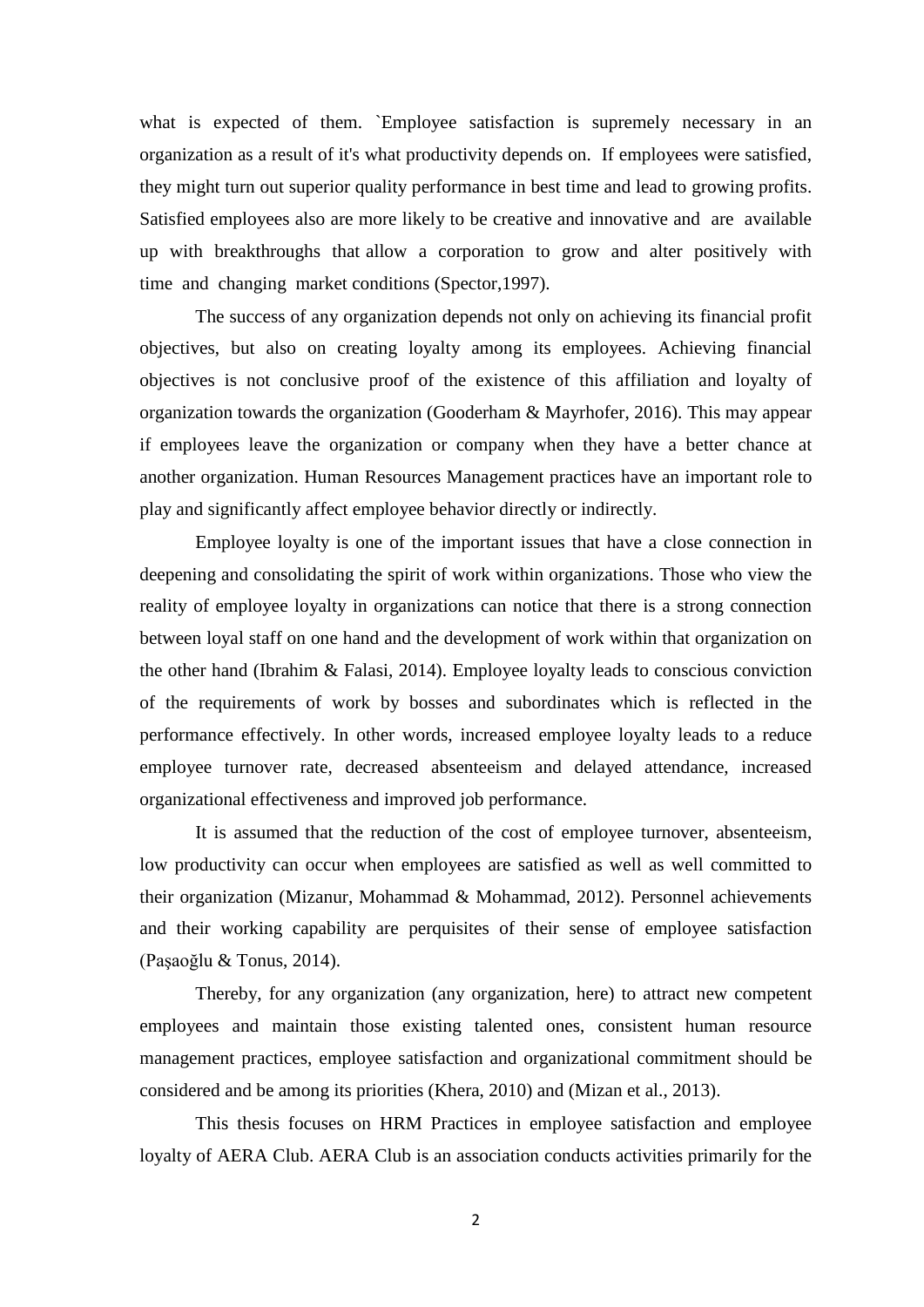benefit and welfare of the employee of the United Sates Embassy in Yangon, Myanmar and their family members and third country national employees, and host country Nationals. AERA provides facilities service such as tennis, swimming pool, softball, baseball, soccer, volleyball, basketball and GYM including three restaurant, bar and diplomatic retail store. The concept of the study is to improve employee loyalty due to HRM practices that based on the employee satisfaction. This study will examine the effect of HRM practices on employee satisfaction, and the effect of employee satisfaction on employee loyalty.

#### **1.1 Rationale of the Study**

As of today, there is no clear understanding between HRM practices and employee satisfaction, and there is also a dearth of data concerning the link between them. Employee satisfaction involves employee's emotions and their feelings. It has a major effect on their work lives and for this reason it also influences their behavior as employees and their loyalty, commitment, teamwork, relationship with other staff attitude and behavior. Employee satisfaction is a central task of organizational management. Managers feel their moral responsibility for maintaining high levels of employee job satisfaction, because of its effect on productivity. It has been recognized by different organizations that a satisfied workforce contributes enormously towards organizational effectiveness and ultimate survival. (Mahmood, 2013).

Nowadays, to manage business managing people is very important. Employees who are the most important source of organization to retain them is indeed very challenging. Employee retention is influenced by many factors such as salary, perquisites, organizational policies, motivation, performance appraisal, benefit schemes and from the work itself. Low employee turnover portrays somewhere satisfaction from work. Retention of highly skilled and loyal employees enables improving the organizational performance that significantly contributes to maintaining its completeness in the market and competitive advantages. Therefore, one of the key aspects of employee retention is improving employee satisfaction for sustaining high organizational performances.

HRM practices of AERA involves better compensation, promotion, career development, better communication with superior, rewards, improvement in work life balance etc. Importance of HRM practices is developing, reinforcing, and changing the culture of an organization. Pay, performance management, training and development,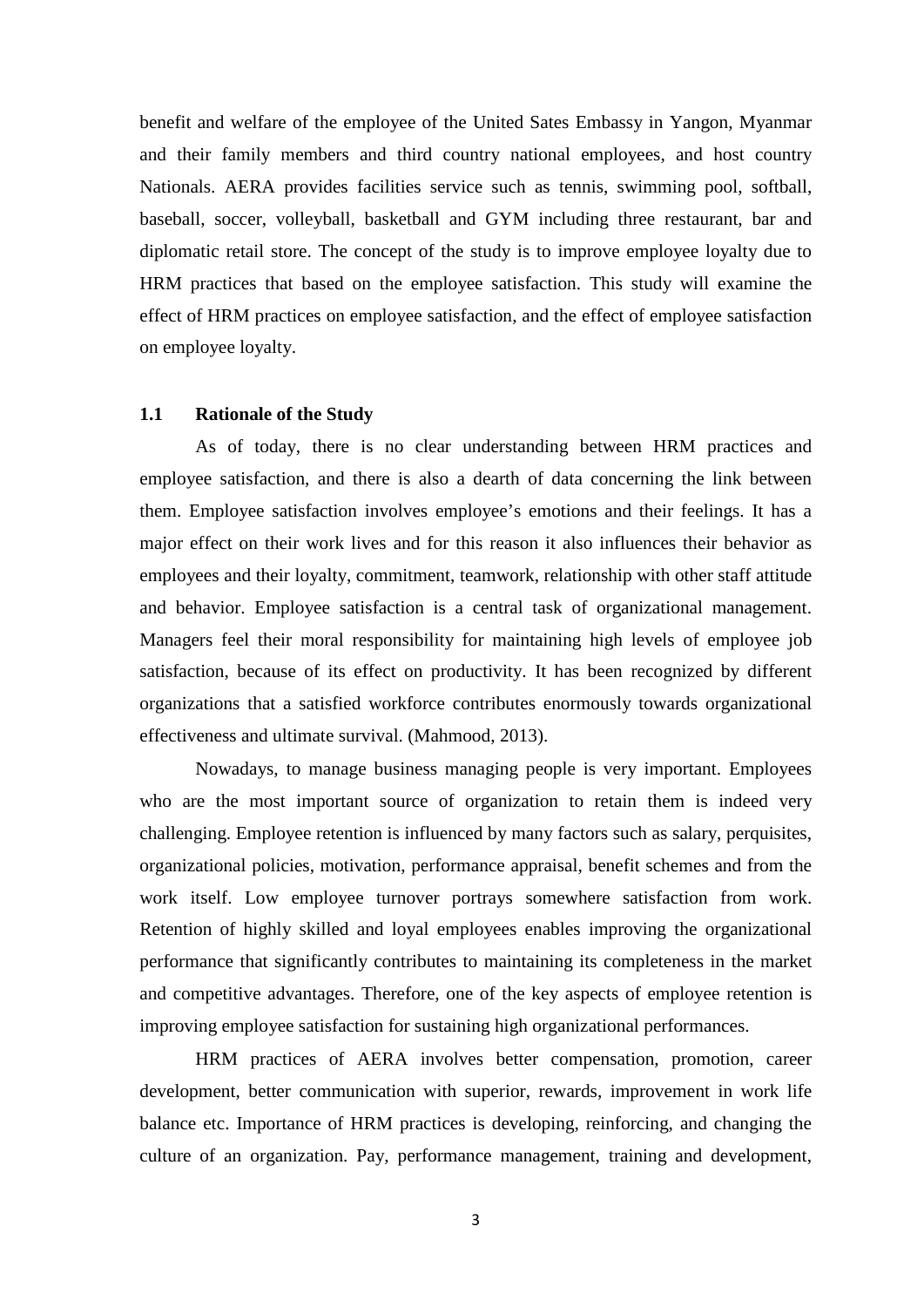recruitment and onboarding and reinforcing the values of the business are all essential elements of business culture covered by HR. Employee satisfaction is a broad term used by the HR industry to describe how satisfied or content employees are with elements like their jobs, their employee experience, and the organizations they work for. Employee satisfaction is very importance for employees to remain happy and deliver their level best within organization. Satisfied employees are the ones who are extremely loyal towards their organization and stick to it even in the worst scenario. Employee loyalty is very important in a company because employees who show loyalty will be able to encourage customers to feel loyal towards the company.

Moreover, a satisfied employee is not just a retained employee but an ambassador for the organization internally and externally. They are giving the best services to customers to achieve the organizational as well as personal goals and take pride in their jobs of their teams and their achievements. Thereby, for any organization to attract new competent employees and maintain those existing talented ones, consistent human resource management practices, employee job satisfaction and loyalty should be considered and be among its priorities. AERA is one of the recreational businesses in Yangon, Myanmar. So, it is interesting to examine the HRM practices of AERA and to analyze employee satisfaction towards those practices, thus this study is made on the analysis of the human resources management of the AERA regarding to the effect on their employee's satisfaction level.

#### **1.2 Objectives of the Study**

There are two main objectives in this study are as following.

- 1) To examine the effect of HRM practices on employee satisfaction of AERA Club, Yangon.
- 2) To analyze the effect of employee satisfaction on employee loyalty of AERA Club, Yangon.

#### **1.3 Scope and Method of the Study**

This study mainly focuses on the effect of HRM practices on employee satisfaction to explore the employee loyalty from the Yangon AERA. This study has only covered on employees who are working under AERA Club in Yangon Myanmar. Sample of 87 respondents are chosen from AERA Club, Yangon by using census method. The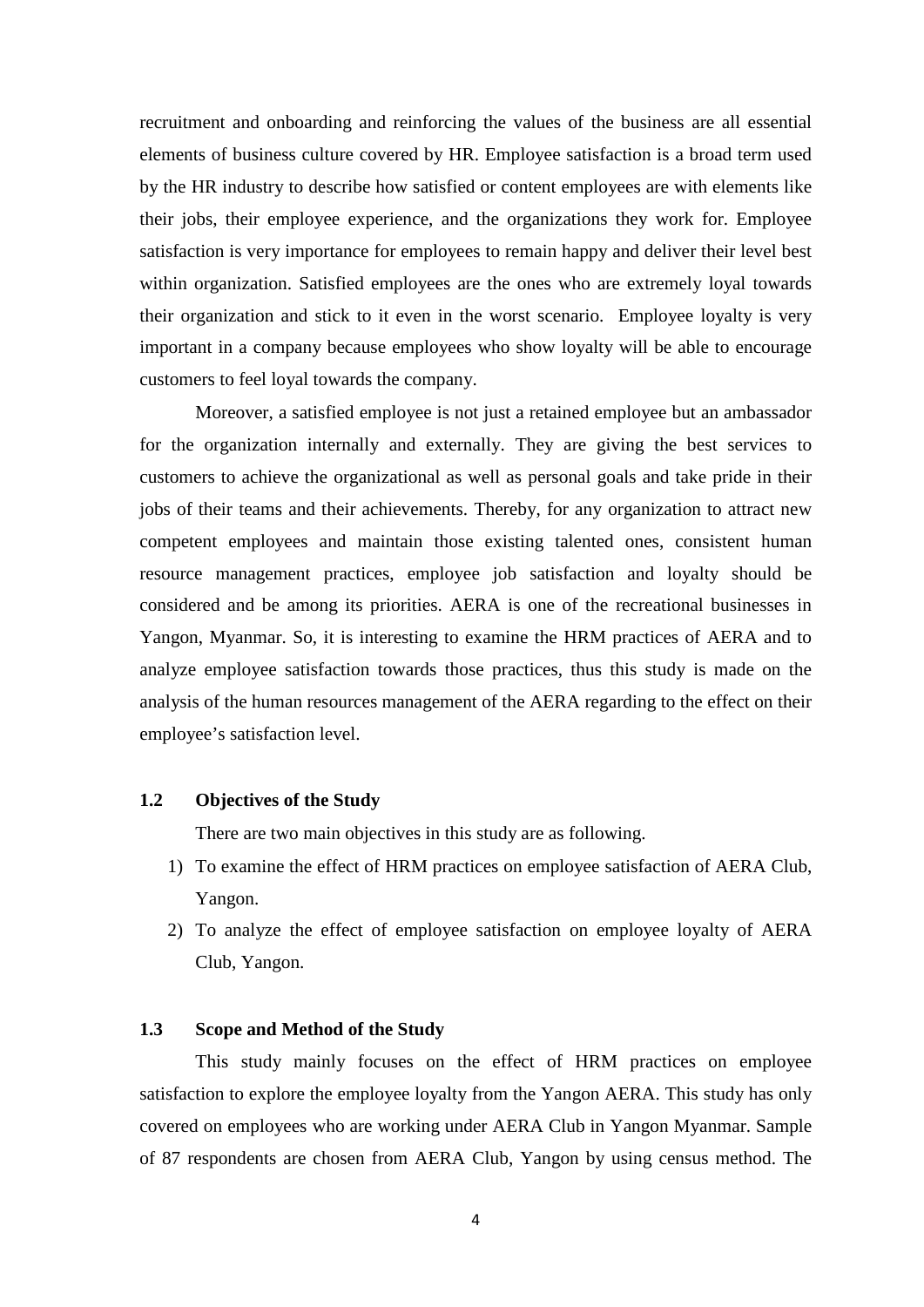primary data are collected from employees by using structured questionnaire. The secondary data are obtained from company recorded data, textbooks, related research papers, libraries, relevant textbooks and websites to get better understanding of research findings. Descriptive and analytical methods are used in this study.

#### **1.4 Organization of the Study**

This study is structured into five chapters. Chapter one is introduction, which includes the rationale of the study, objectives of the study, scope and method of the study and organization of the study. Chapter two covers the theoretical background, which includes human resources management, employee satisfaction, employee loyalty, previous studies and conceptual framework of the study. Chapter three presents profile of AERA Yangon, demographic characteristics of respondents and human resources management practices of AERA Yangon, and Chapter four reveals the analysis on the effect human resources management practices on employee satisfaction, and the effect of employee satisfaction on employee loyalty of AERA Yangon. Eventually, chapter five is the conclusion of the study including findings and discussions, suggestions and recommendations, needs for further research.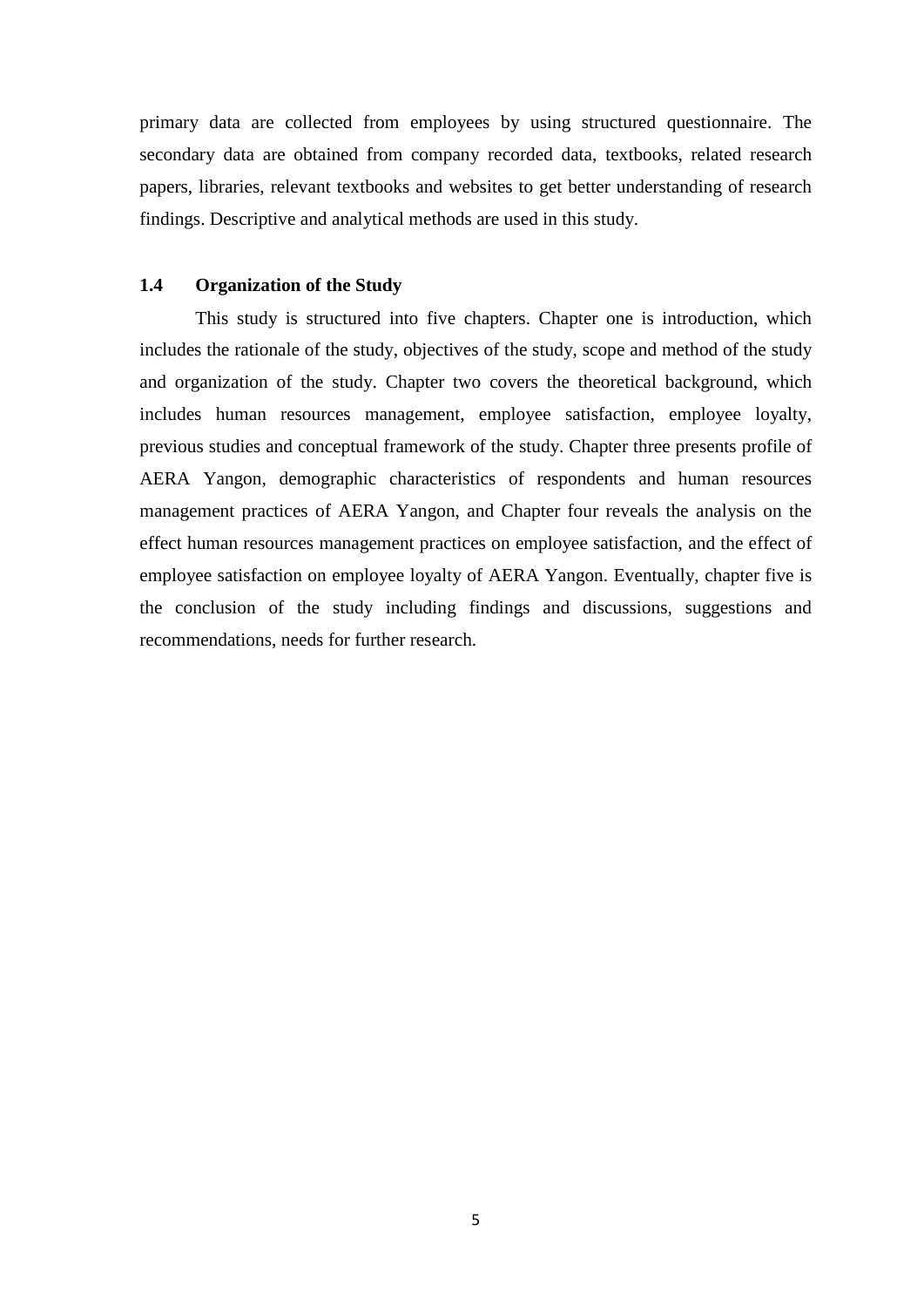## **CHAPTER 2 THEORETICAL BACKGROUNG**

This chapter covers relevant literature from a variety of sources with a focus on influence of human resources management practices on job satisfaction. The review begins with a discussion of literature that relates to the various practices of human resources management that contribute to satisfaction of employees. Next is a discussion of how it can contribute to loyalty. The main sections covered in this chapter include theoretical framework, review of empirical previous studies and the conceptual framework of the study.

#### **2.1 Human Resources Management**

Human Resource Management (HRM) is an inevitable component of an organization that aims, with an application of a series of activities, to manage people and works towards desired ends (Papalexandri & Bourantas, 2002). The existence of HRM is linked to the beginning and growth of an organization, defined as a formal constitution of people that work together to achieve the organization's goals (Dessler, 2013). While its origins appearance is dated in the 19th century, during the industrialization period in the USA, however its roots are traced in the late medieval period (Deadrick & Stone, 2014) but it had been only in the beginning of the 20th century that had shaped its scope and been introduced in the scientific field. Therefore, the field of HRM initially formed and known as Personnel Management has experienced many transformations through decades (DeNisi et al., 2014), while many theories, approaches and practices have been developed which have set HRM from an important maintenance function to a source of sustained competitive advantage for organizations (Ferris et al., 1999).

The main purpose of HRM is to accomplish the organizational goals through people. In general, its objectives can be categorized as follows (Katou, 2017). They are societal, organizational, functional, and personal. Societal defines HRM attends the legal, societal and ethical frames. This means that it should respect them and act in favor of people and society. Otherwise, society will react and be against of the organization. Organizational defines HRM supports an organization to enrich and increase the sources of competitive advantage, by providing the means to achieve efficiency and effectiveness. Functional defines HRM contributes to the effectiveness of the department itself, so that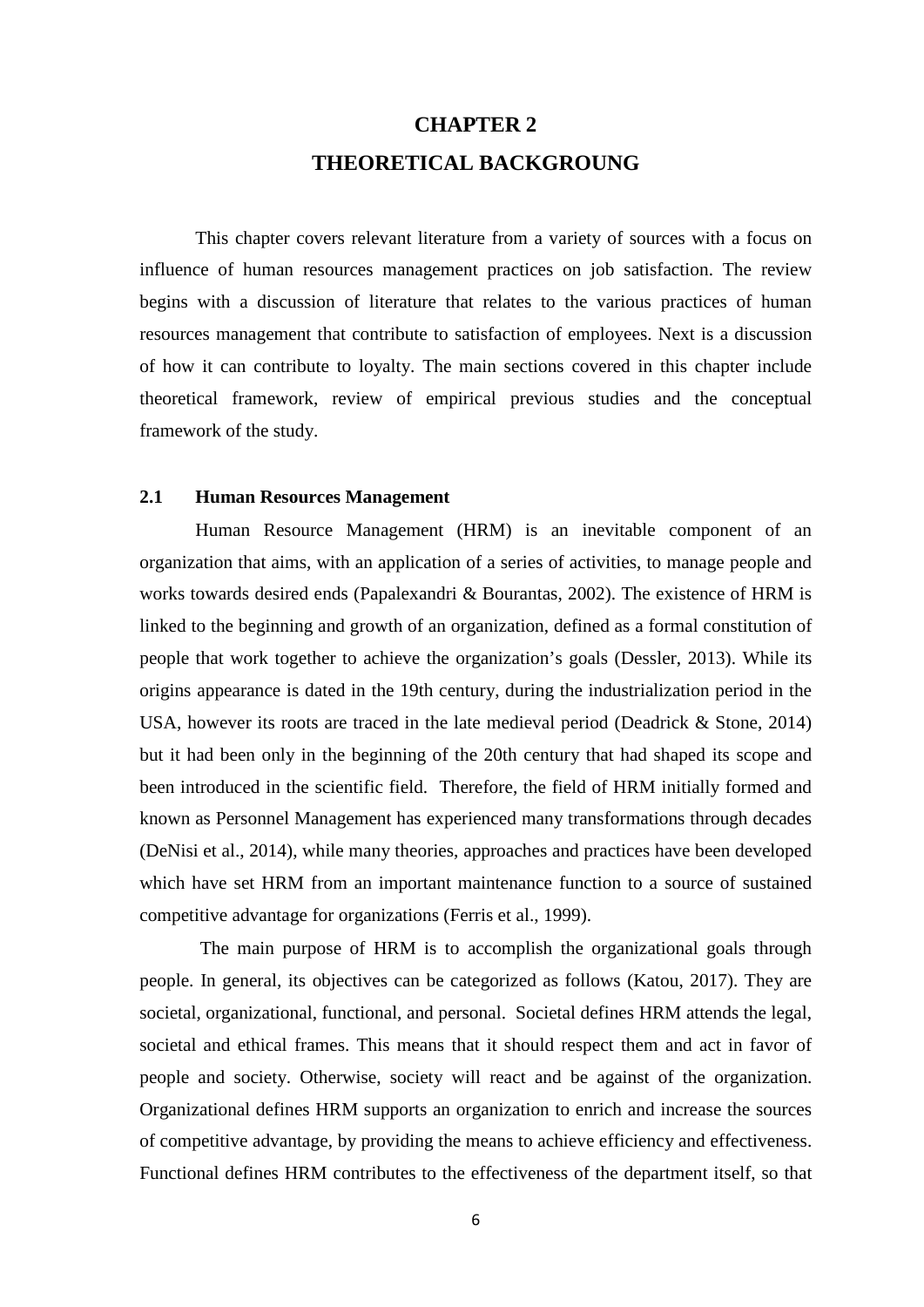the organization's goals will be met. Personal defines HRM empowers people to achieve their personal goals, so that they will be motivated and remain committed. The combination of accomplishing personal and organizational objectives is an important driving force that improves the employees' effectiveness and productivity.

Armstrong (2006) stated that human resource management operates through related systems and is consisted of HR philosophies (guiding principles); strategies (direction); policies (guidelines on values, principles, specific strategies); processes (procedures); practices (informal approaches); and programs that enable the elements to be implemented (Armstrong, 2006). All the above refer to HRM functions organized in four categories (Katou, 2017). In this study recruitment and selection, training and development, performance appraisal, and compensation and benefit are applied as HRM practices of AERA.

#### **a) Recruitment and Selection**

Recruitment and selection is a two way process, which means the individual is selecting the employer and the employer is selecting the individual. It is a process where job seekers and those willing to give out jobs meet. It is a practice that involves activities of getting the right person(s) at the right place at the right time. Recruitment and selection in an organization always come with some form of investment (Fening & Amaria, 2011). Bratton and Gold (2012) defined recruitment as the process of generating a pool of capable people to apply for employment to an organization. Recruitment also defined as the applicant pools that provide sources of applicants as well as information that is provided to applicants about the job's requirements and rewards (Heneman & Milanowski, 2007).

The recruitment process is followed by selection (Ekwoaba & Ikeije, 2015). After the right candidates with the right skills and dexterities are identified, it is appropriate to come up with a powerful selection process. This process is characterized by several initiatives that have the potential to deliver positive results. A company can use various strategies during the selection process such as "testing, interviewing, or reference checking" (Nalla & Varalaxmi, 2014). The ultimate goal of this process is to ensure proficient individuals are hired. The competencies of the applicants can be matched with the goals of the organizations. Sultana (2014) encouraged companies to ensure their selection processes are fair and legal.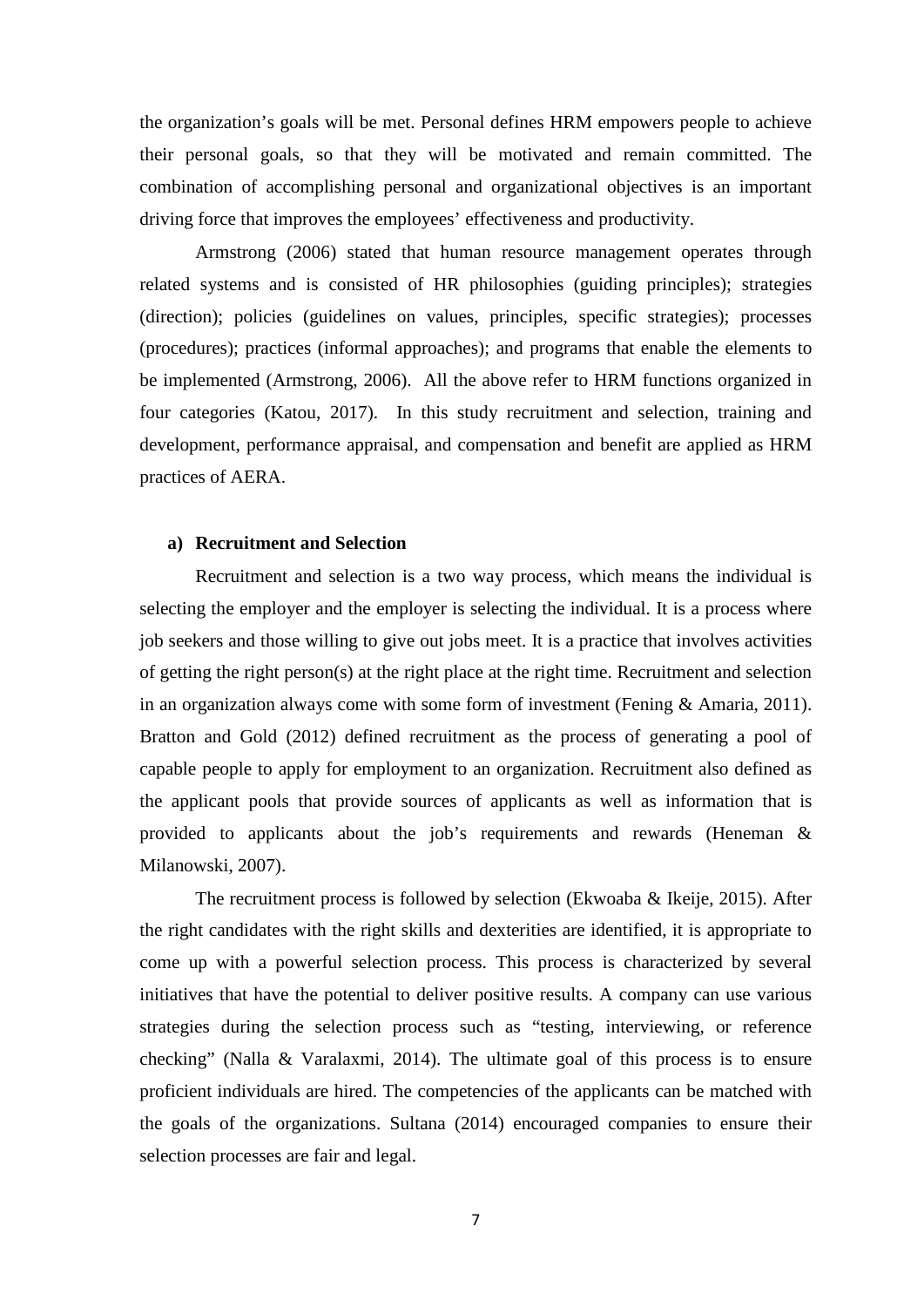#### **b) Training and Development**

Training and development denotes efforts and strategies by an organization to improve the skills, abilities and knowledge of current employees (Chadwick and Dabu, 2009) suggested that firms should do their best to mitigate feeling so anxiety and uncertainty among ,that is the excitement and enthusiasm of new workers should be built upon and translated into high levels of engagement. This process of "organizational socialization helps newcomers to appreciate the values, abilities, expected behaviors, and social knowledge essential for assuming an organizational role and for participating as an organizational member" (Albrecht et al., 2015).

Training is defined as an organized process through which employees behaviors and feelings are changed in order to increase and improve their effectiveness and performance. Employees training or development means the planned and organized effort by organization to equip employees with specific knowledge, improve their skills and abilities and change their attitudes (Salem, 2010). Training is a process of positive adjustment with a special trend deals with individual behavior of professional or functional terms, in order to acquire individual with knowledge and expertise, and the collection of information that he is missing, and acquire him with behavioral patterns and appropriate skills, attitudes, and habits necessary to raise the individual efficiency, and increase productivity so fulfilled the conditions required to work. (Bosninih & Al-Farsi, 2003).

Training is aimed at improving the behavior and performance of persons. There are different types of training programmes like Orientation training, Job training, Safety training, Promotional training, Refresher training, Remedial training etc.to enhance the skills of employees (Choudhary & Lamba, 2013). Training is one of the activities that raise the capabilities and skills of the current and future workers; training is different from education, so that the training focuses on increasing the capabilities and skills to do a specific job, while education reported on increase in knowledge and perceptions that are not necessarily linked to specific action (Zuelv, 2003).

Nguyenetal (2010) pointed out that training and development leads to the accumulation of knowledge and the development of human capital, which eventually influences the welfare of employees and employee satisfaction. This is because employees can carry out assigned tasks easily and without difficulties. Broadly, employee satisfaction improves the financial and non-financial performance of an organization. As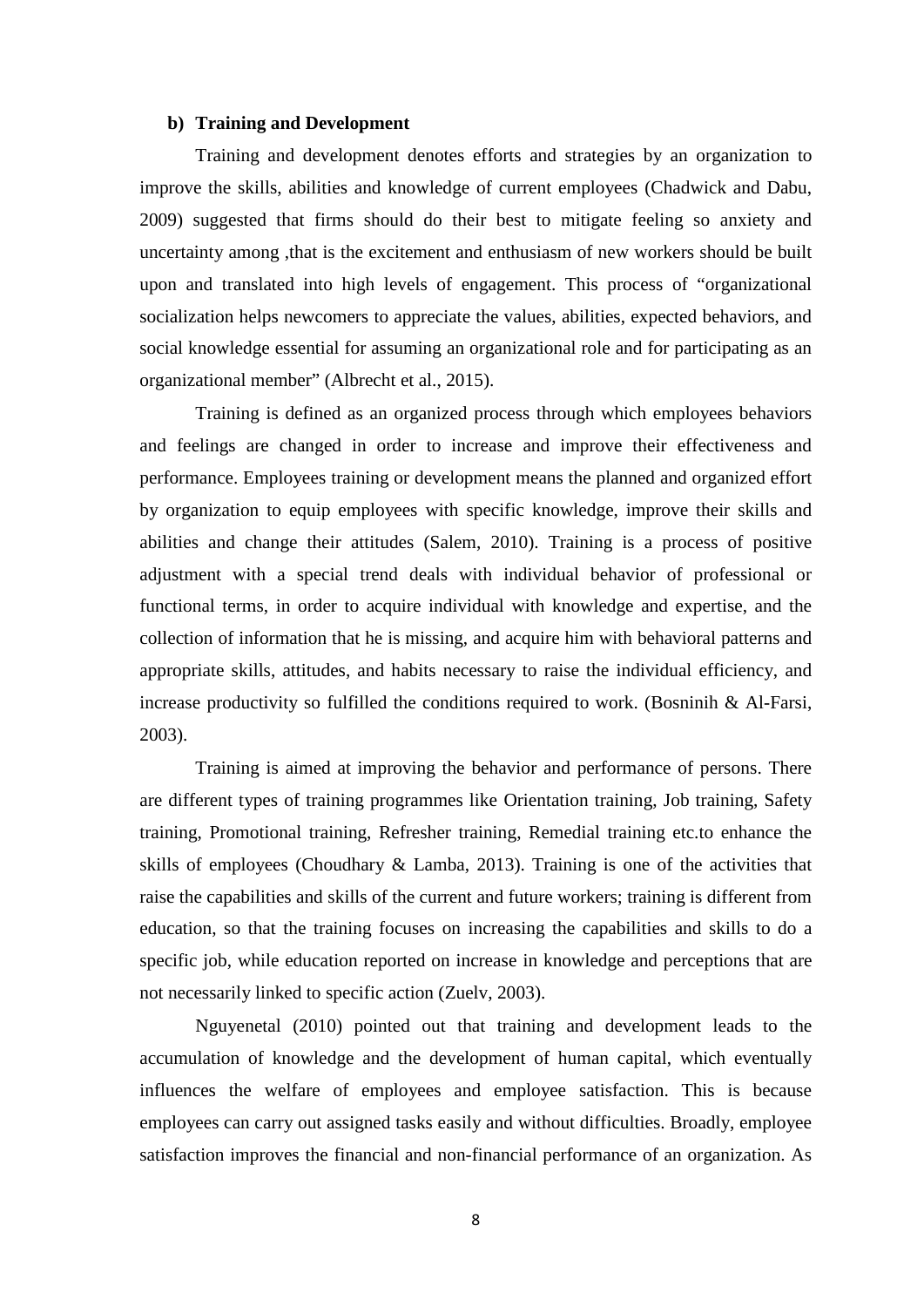a result, over the long term, employee job satisfaction creates a competitive advantage for the organization. In this sense, training and development has a significant impact on employee satisfaction, and satisfied employees contribute to competitive advantage. Training and development are often used to close the gap between current performance and expected future performance. Training and development falls under HRD function which has been argued to be an important function of HRM (Weil & Woodall 2005).

Development refers to training programs conducted by top-level managers in an organization or a company. This development training is also referred to as executive development or management. This process of development is quite systematic and ongoing. Through employee development processes, employers aim to improve the employees' conceptual and intellectual knowledge. They also aim to boost worker efficiency and effective functioning at the workplace.

Development involves learning that goes beyond today's job and has a more longterm focus. It prepares employees to keep pace with the organization as it changes and grows. Development is often associated with the concept of careers and career development practices. Development is a more advanced tool which essentially allows the employees to progress along a career plan pr path with the skills and knowledge gained over time. It allows employees progress according to the needs of the organization.

Unlike training, development is not a specific task-oriented process. Instead, it is a more holistic process that helps to generate employee personality development on the whole. Elaborating further, development programs are designed to boost the overall growth of individuals, making them capable and strong enough to face the forthcoming challenges. Trainers do this by altering and shaping the approaches and the attitudes of the employees and making them become more competitive in nature (Anuradha, 2016).

The main difference between training and development is that training is the process of learning that allows employees to develop the skills, competencies, and knowledge required for a particular job, while development is the process of education that focuses on the overall growth of the employees.

#### **c) Performance Appraisal**

The goal of performance appraisal (PA) is to improve employees' contribution to organizational goals and work performance. The appraisal is also designed to support and improve employee development and eliminate performance barriers (Dusterhoff,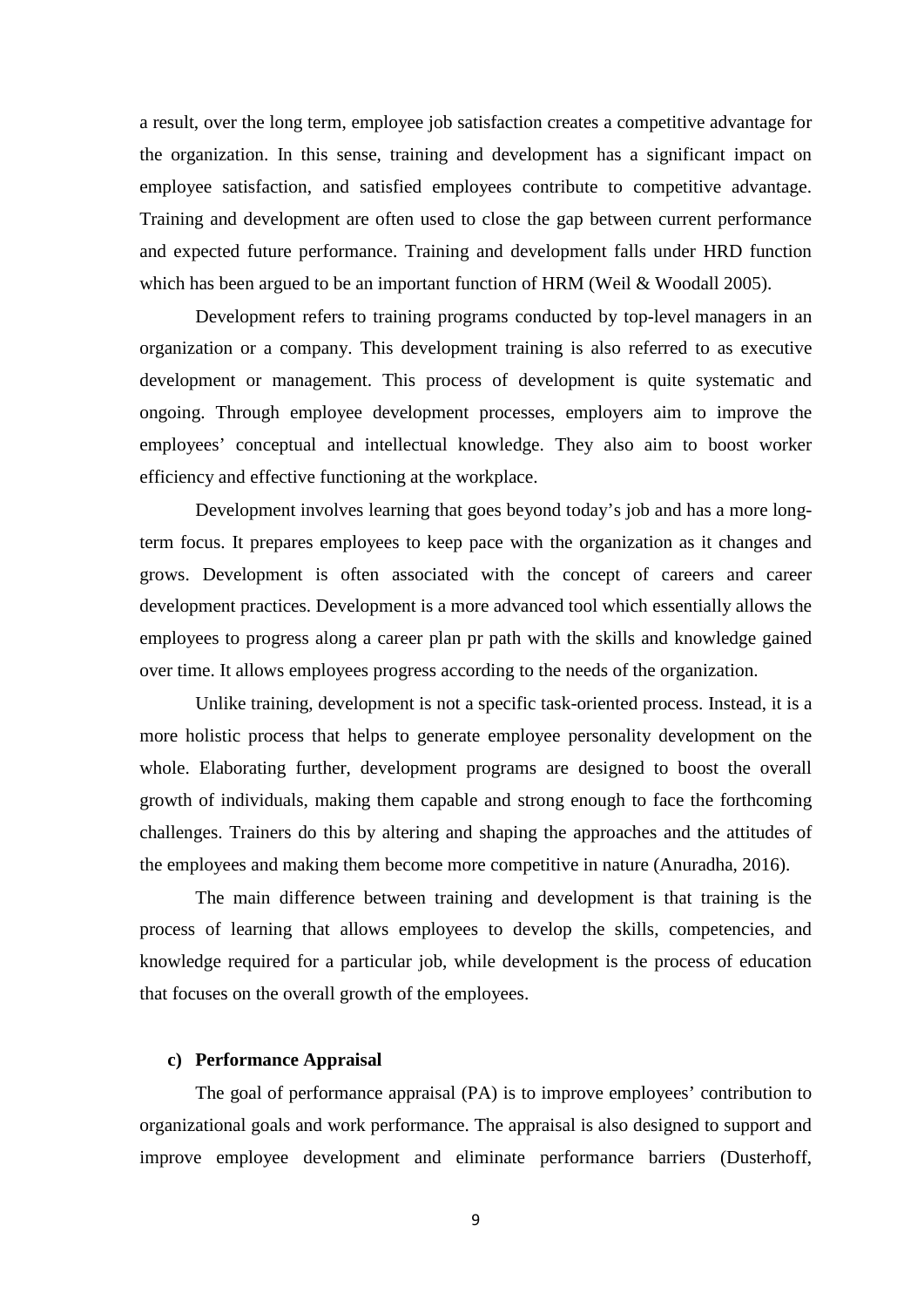Cunningham & MacGregor, 2014). It helps employers and employees to define, communicate and revise expectations, goals and progression in the achievement of strategic goals (Bacal, 2004); however, appraisers and appraises only respond favorably to a PA system when they deem it fair and equitable (Brown & Benson, 2005). The reaction of employees affected by a company's performance appraisal system is considered one of the main criteria to evaluate the relevance of this system (Boachie-Mensah & Seidou,2012).

Generally, in recent years most researchers emphasize on better utilization of performance appraisal results, providing feedback to employees, fairness of appraisals and changing the ways performance appraisals are done and doing it based on transparent and predetermined indices (Rasheed et al., 2011).

If well conducted, the PA can guide and encourage employees to develop their skills and focus on their performance in their efforts to achieve organizational priorities and objectives (Lawler, 1994). Efficient implementation of the performance appraisal process can help the organization in various ways. This process offers the advantage of identifying the employees' skill level and serving the employees' development needs and career ambitions (Khan, 2013).

#### **d) Compensation and Benefit**

Compensation, variously called variable pay Curran and Walsworth (2014) and incentive pay Green and Heywood (2008) has become increasingly important for employees satisfaction to perform productively at work (Pendleton et al., 2009). It represents one of the key elements of any HRM practices aimed at achieving sustainable competitive advantage for any organization.

Various types of compensation, including performance-compensation, profitrelated compensation and employee share-ownership, are identified as strategic tools for shaping positive employee attitudes such as job satisfaction (Heywood & Wei, 2006), organizational commitment and trust in management (Moriones et al., 2009). These compensation programs provide important incentives that reinforce employees' satisfaction to spread discretionary effort, leading to higher levels of achievement and meaningful work-related goals.

Most managers and researchers would agree that satisfied, productive employees are critical for organizational success, regardless of company size, industry, or corporate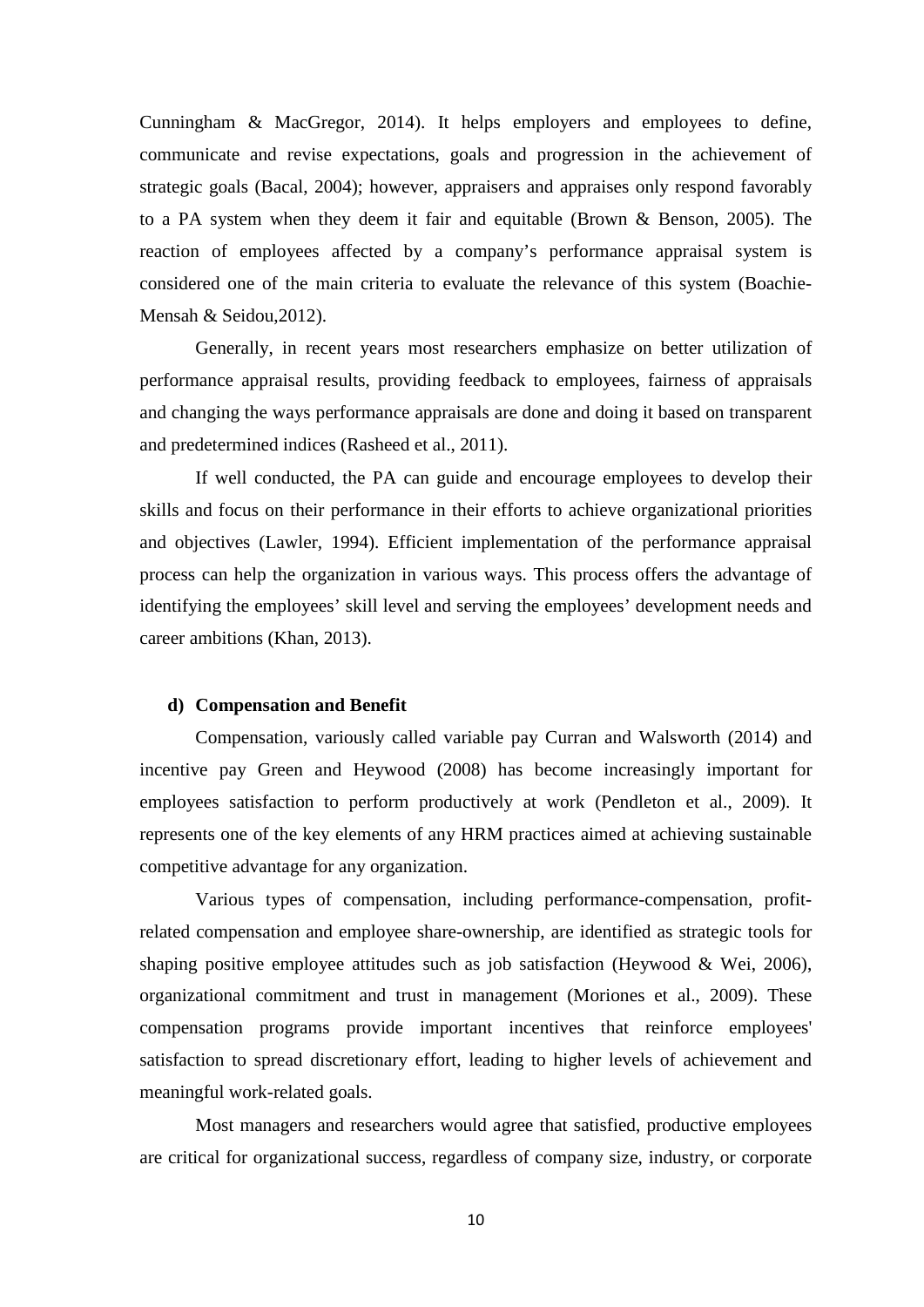strategy. The question that a lot of studies have discussed is how to satisfy them. Offering employees performance-based compensation is one shared approach, and it usually takes one of two forms: compensations are offered to individuals based on assessments of their performance, or compensations are offered as organization-wide incentives, such as profit-related pay or share ownership (Ogbonnaya et al., 2017)

Compensation includes all financial payments, bonuses and non-financial benefits the organization provides to employees to attract qualified human resources and to maintain what is available in the organization. Compensations are one of the most important factors affecting motivation Individuals to grow, develop and sustain learning, stimulate productivity and strive to improve the overall performance of the Organization (Casio, 2013).

Strategically, compensation is a key element of the organization's ability to attract and retain its most valuable source of sustainable competitive advantage the human capital. (Kang & Yanadori, 2011) The major worldwide trends in compensation systems had increased the enhancement of the pay for abilities, performance, and skills of employees, the transfer of living wage allowances into base pay, the split of bonuses formerly paid semi-annually into more flexible modules, the linking of benefits to employee performance and the conversion of pension into contributory pension plans (Conrad, 2009). In addition to that the usage of contingent pay schemes has undergone a significant change during the last quarter century with a greater probability of collective forms of compensation systems which means that there are a number of combinations for applying these schemes (Bryson et al., 2008). In a general context this is attributed to the changing nature of the work and employment relationships, the new set of expectations of the stakeholders, technological shifts and increase in globalization.

Compensation is defined as the financial remuneration given to employees in return to the services they provide to the organization. On the other hand, benefits are defined as the non-financial forms of rewards given to employees in addition to their cash salary for the services they offer to the organization. Benefits cover employees' indirect pay, things like health insurance and stock options but also social benefits such as parental leave. Compensation managers plan, direct, and coordinate how much an organization pays its employees and how employees are paid. Benefits managers plan, direct, and coordinate retirement plans, health insurance, and other benefits that an organization offers its employees.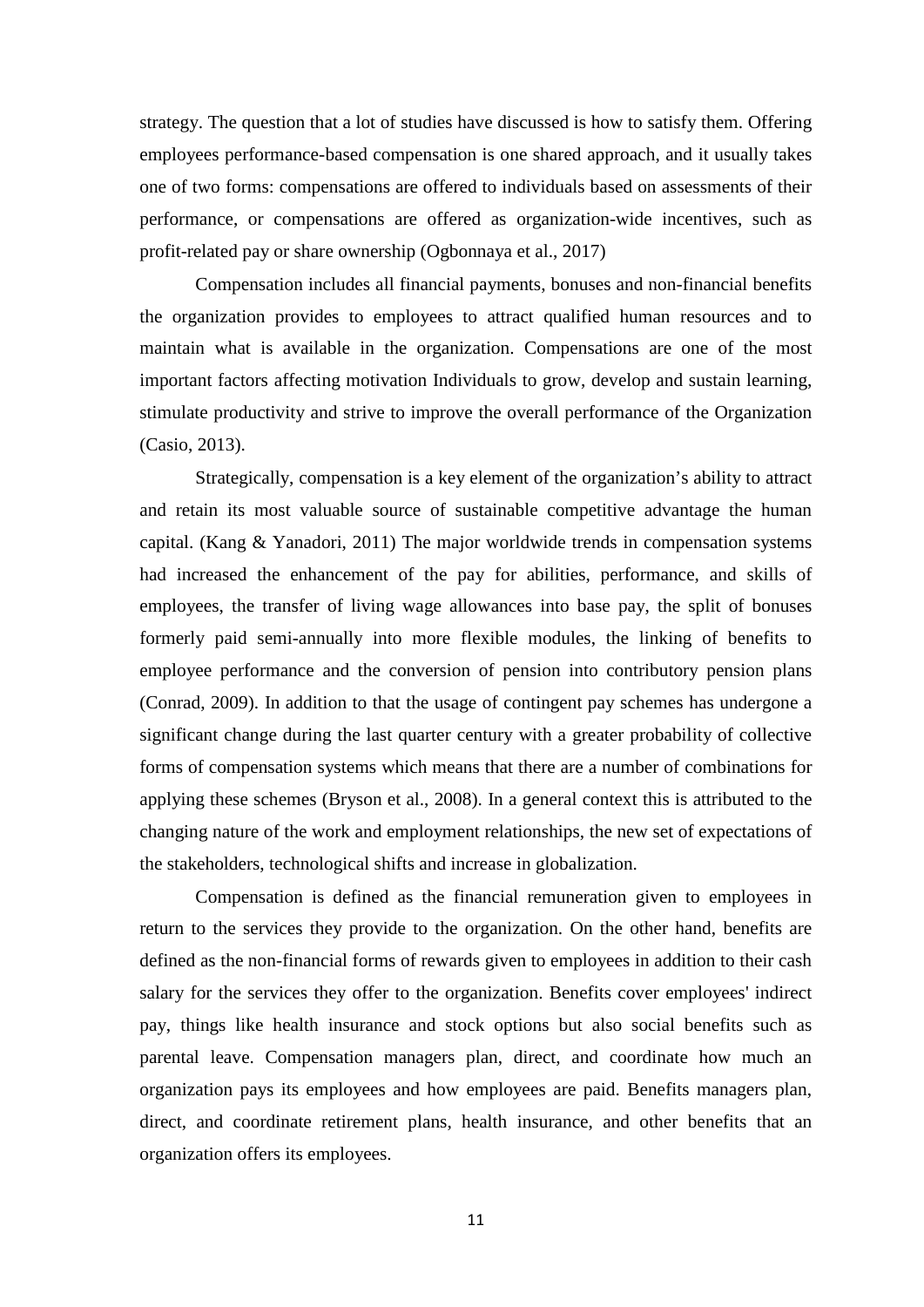#### **2.2 Employee Satisfaction**

An employee satisfaction can be defined as the happiness of an employee in an establishment. Employee satisfaction can be assessed as a gratification that is derived from the working conditions pay and reward structures, playing conditions, and how employees are overseen in the system.

Clark (1997) argued that if employees are not satisfied with the task assigned to them, they are not certain about factors such as their rights, working conditions are unsafe, co-workers are not cooperative, supervisor is not giving them respect and they are not considered in the decision making process, resulting them to feel separate from the organization. Furthermore, the author highlighted that in current times, firms cannot afford dissatisfied employees as they will not perform up to the standards or the expectations of their supervisor, they will be fired, resulting firms to bear additional costs for recruiting new staff. Therefore, it is beneficial for firms to provide flexible working environment to employees where they feel their opinions are valued and they are a part of the organization. Employee morale should be high as it will be reflected in their performance because with low morale, they will make lesser efforts to improve.

Many businesses fail to understand the importance of employee satisfaction and thus face a lot of difficulties during their work. Such organizations are internally weak therefore unable to introduce innovative products into the market to outshine their competitors (Aiken, Clarke & Sloane, 2002). Employee is an essential component in the process of achieving the mission and vision of a business. Employees should meet the performance criteria set by the organization to ensure the quality of their work. To meet the standards of organization, employee satisfaction is very important and employees need a working environment that allows them to work safely that may restrain them from performing upon the level of their full potential. Employee satisfaction is often thought to reflect the extent to which a worker likes his or her jobs. Spector (1997) elaborated that if employees realize that the firm considers them important and they satisfy on their organization, they will have high level of commitment, sense of ownership and loyalty for their organization.

#### **2.3 Employee Loyalty**

Loyalty is recognized as a virtue, albeit a problematic one. It is constituted centrally by perseverance in an association to which a person has become intrinsically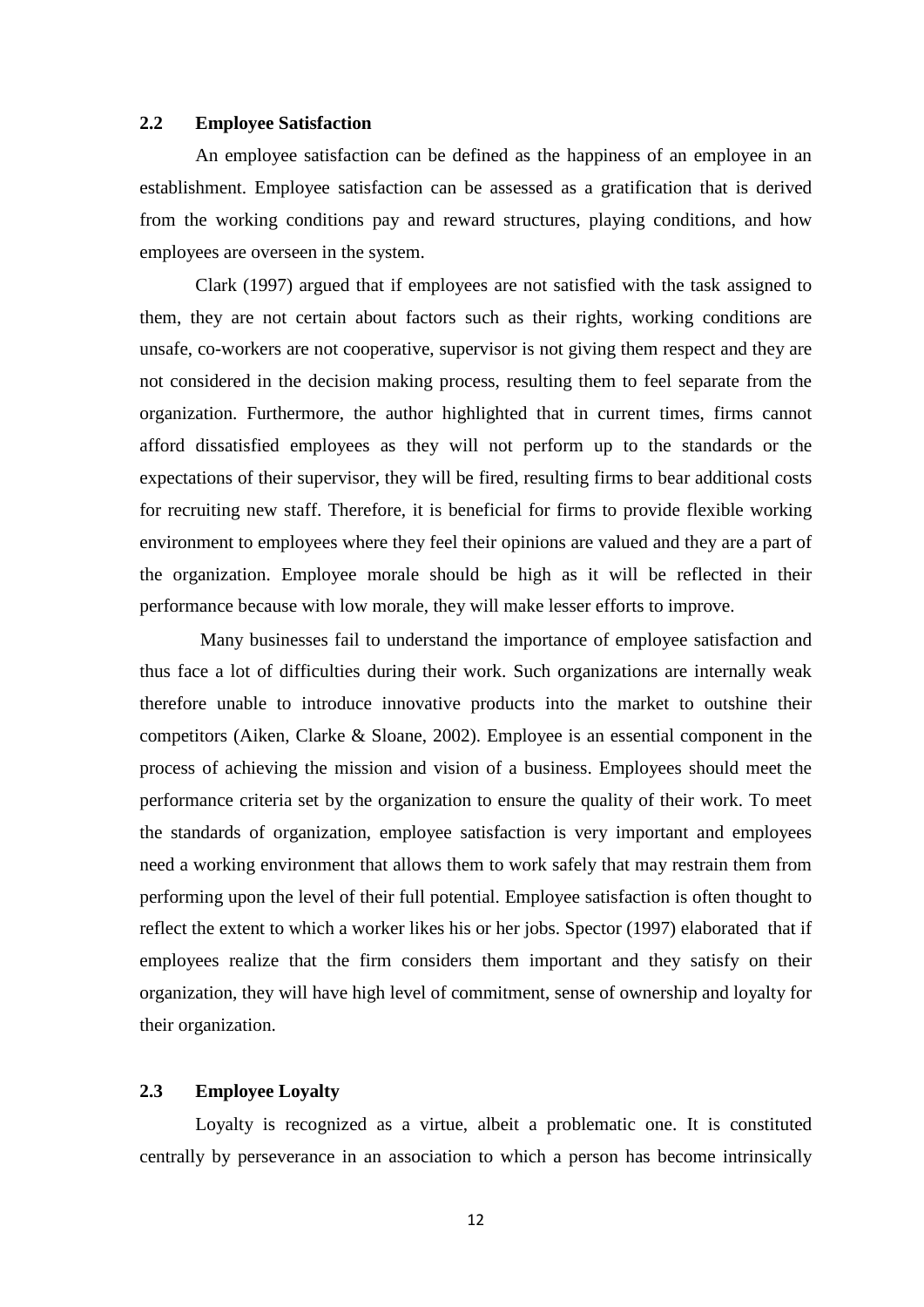committed (Kleinig, 2014). Believers give loyalty to the organization and pride oneself and identity from it (Clark, 1972). Loyalty is characterized as a strong desire to maintain membership of an organization, and plays a positive role in retention of members in the organization (Marič et al., 2011).

According to Diem (2016), Loyalty is how much a person have attachment to a particular object, further that object can be anything, a person, a group of persons, an ideal, a particular job, or any causes which makes this person to show devotion. Loyalty has become one among vital concerns for organizations, especially within the context of the economic tensions associated with the psychological contract between employers and employees. Loyalty itself expresses by the persons struggle for doing good things for that particular object, such actions that shows the persons interest in that object (Waqas et al., 2014).

The loyalty of the employees is often viewed as the attitude towards a particular organization. According to Meyer and Allen (1991), loyalty is not such a lot the attitude that is important in organization but the action is of great impact. Solomon (1992) established that the loyalty of employee is the eagerness to remain touched with the organization. Employees' loyalty is an organizational citizenship behavior that reflects the allegiance to the organization to the promotion of its interests and image to the outsiders. (Bettencourt, Gwinner & Meuter, 2001). Employee is loyal to their organization when they show commitment and believe that it is the best option for them to work for the organization (Waqas et al., 2014).

As employee loyalty is the presumed outcome whether or not an employee is satisfied are defined in many ways by numerous researchers. Loyalty as defined by Logan (1984) is the strong relationship that ties employees to their particular organization even when it may not be monetary considerably to stay there. The definition of Elegido (2013) is employee's loyalty deliberately to promote an employer's best interests, even when some characteristic of one's self-interest beyond what would be required beyond by one's legal and other moral obligations.

#### **2.4 Previous Studies**

This section presents models and findings of some previous researchers' findings on relationships of human resources management practices, employee satisfaction on employee performance.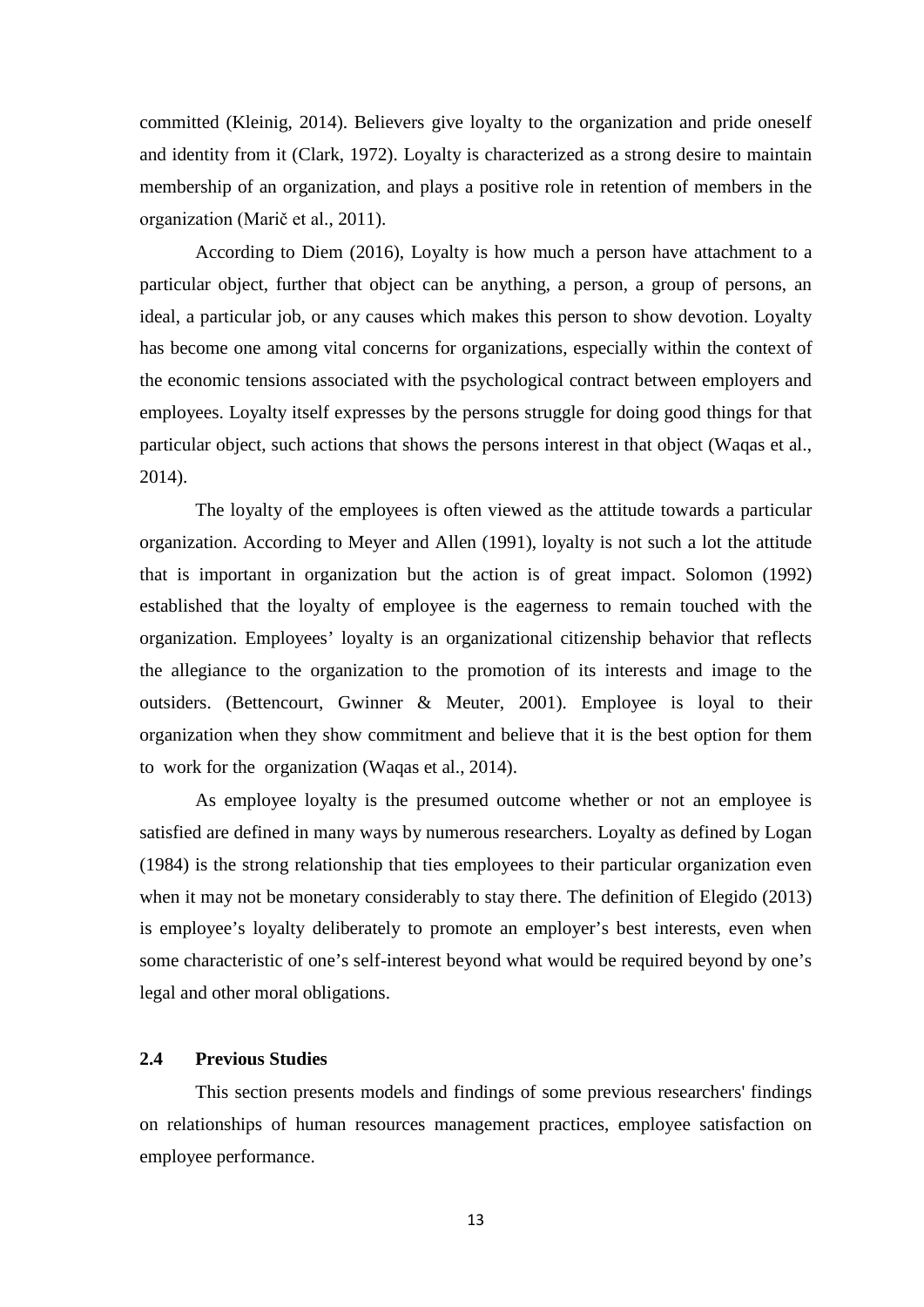### **2.4.1 The Effect of HRM Practices and Employee Job Satisfaction on Employee Performance**

According to the study Mira et al., (2019), the relationship between human resource practices such as training & development, reward, job analysis, recruitment & selection, social support, employee empowerment and employee relationships and employee performance through job satisfaction is examined. The literature of human resource practices reconciles the role of human resource practices on employees' performance (Nassazi, 2013). In addition, this is in line with Maslow theory and Adam equity theory that employees are satisfied when their needs are fulfilled (Adams, 1965; Maslow, 1965). The conceptual framework of Mira et al., is shown in Figure (2.1).





Source: Mira et al. (2019)

The study found that, among seven HRM practices factors, training & development, reward, job analysis, recruitment and selection, social support, employee retention and employee empowerment were statistically significant with job satisfaction. The study also indicated that the employee performance was influenced by their satisfaction.

The study investigates the HRM practices affecting job satisfaction on cargo employees in SPA under the Saudi Government (public). The HRM practices include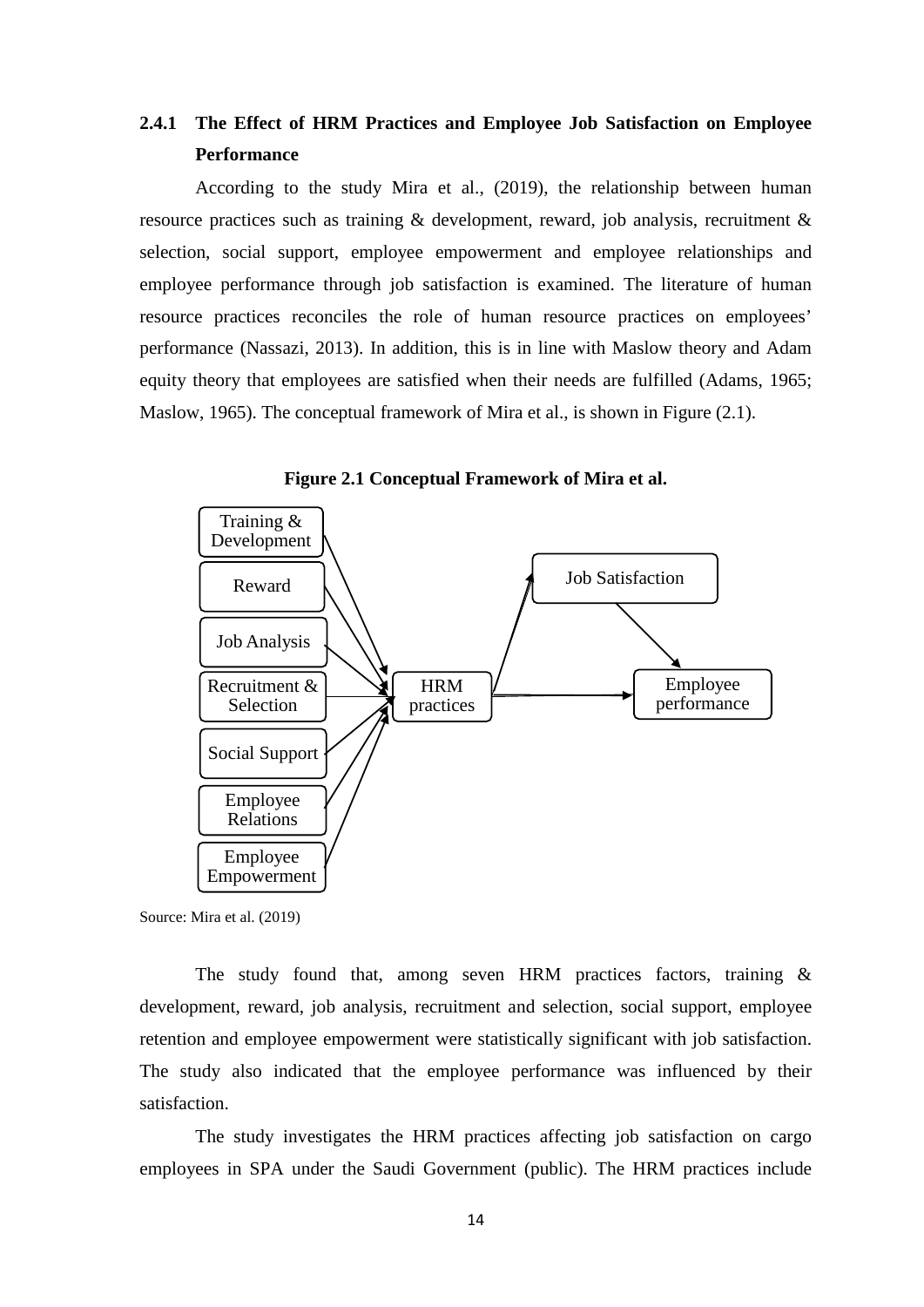training & development, reward, job analysis, recruitment and selection, social support, employee retention and employee empowerment whereas the outcome variable is job satisfaction. The link between variables to see the increasing HRM practices to respond to employee needs and expectations were tested.

### **2.4.2 The Effect of HRM Practices and Employee Job Satisfaction on Employee Performance**

As the conceptual framework of this study, the relationship between the employee compensation, employee empowerment, appraisal system, employee satisfaction and employee loyalty are depicted. Correlation analysis was performed to test the relationship among these variables.





Source: Hassan (2013)

The findings of the study pointed out that there is a positive and significant relationship between compensation and employee satisfaction, between employee empowerment and employee satisfaction, between appraisal system and employee satisfaction. The relationship between employee satisfaction and employee loyalty is positive and significant as well.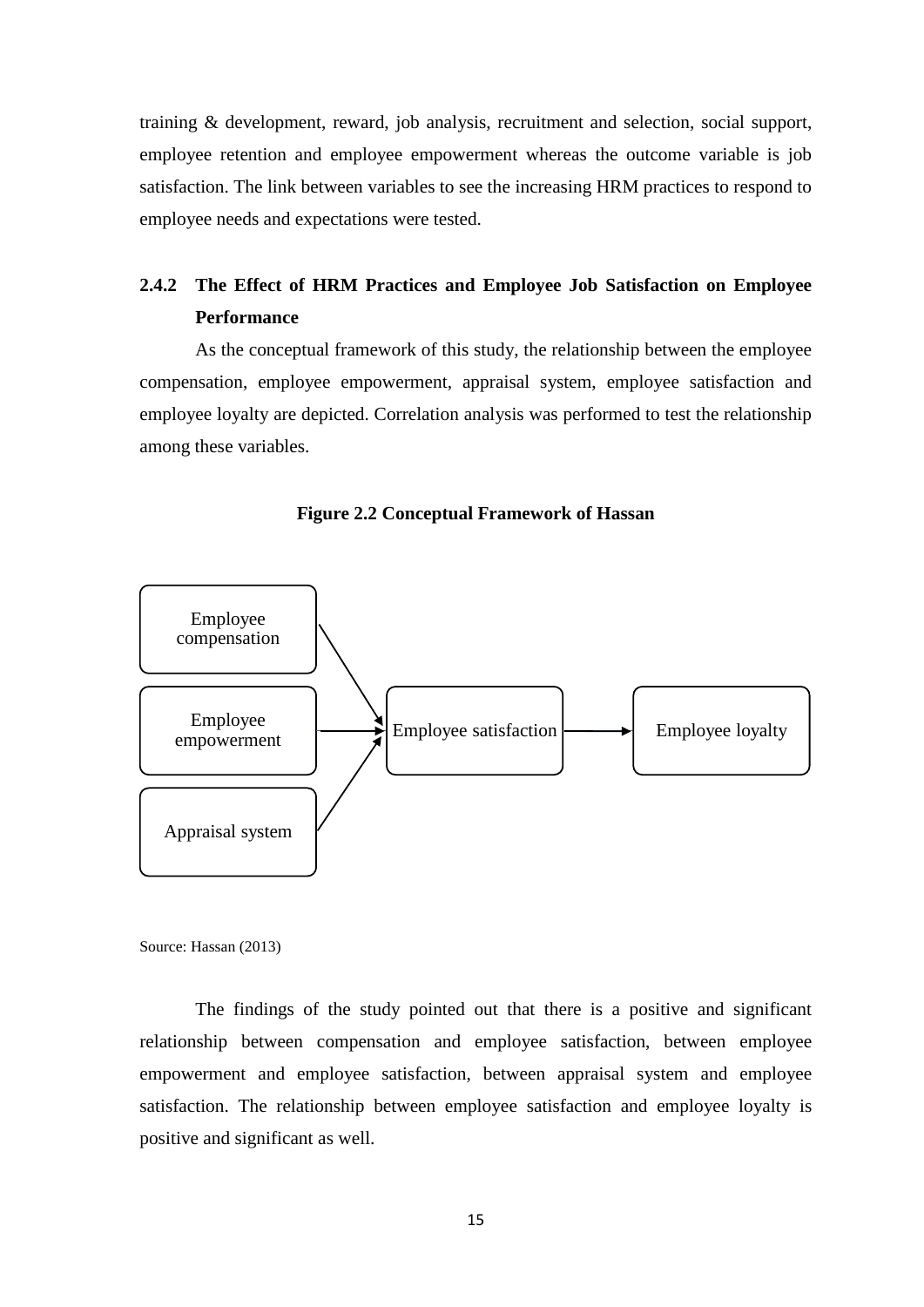#### **2.5 Conceptual Framework of the Study**

According to the results from the prior researches, the following conceptual framework is developed for this study. The conceptual framework of this study shows how human resources management practices effect on employee satisfaction and how employee satisfaction effect on employee loyalty of AERA Yangon. Human resources management practices are defined with four factors. The employee loyalty is inclined by employee satisfaction. The conceptual framework of the study is shown in the Figure  $(2.3).$ 

#### **Figure 2.3 Conceptual Framework of the Study**



Source: Own Compilation (2022)

In the conceptual framework of the study, three major sections are involved. They are human resources practices, employee satisfaction and employee loyalty. To measure the level of human resources practices, four factors are used to collect the data. They are recruitment and selection, training and development, performance appraisal and compensation and benefit. Employee satisfaction is measured upon multifactor satisfaction questionnaires. Employee loyalty is measured based on multi-dimensional concept. Although previous studies measured the relationship between the HRM practices and employee performance, the employee satisfaction is explicitly linked to the employee loyalty in this study because of the nature of job of the AERA Yangon. This conceptual framework only explains the connection between employee satisfaction and employee loyalty. This framework describes how HRM practices impact on employee satisfaction and how employee loyalty is affected by employee satisfaction of employees at AERA Yangon.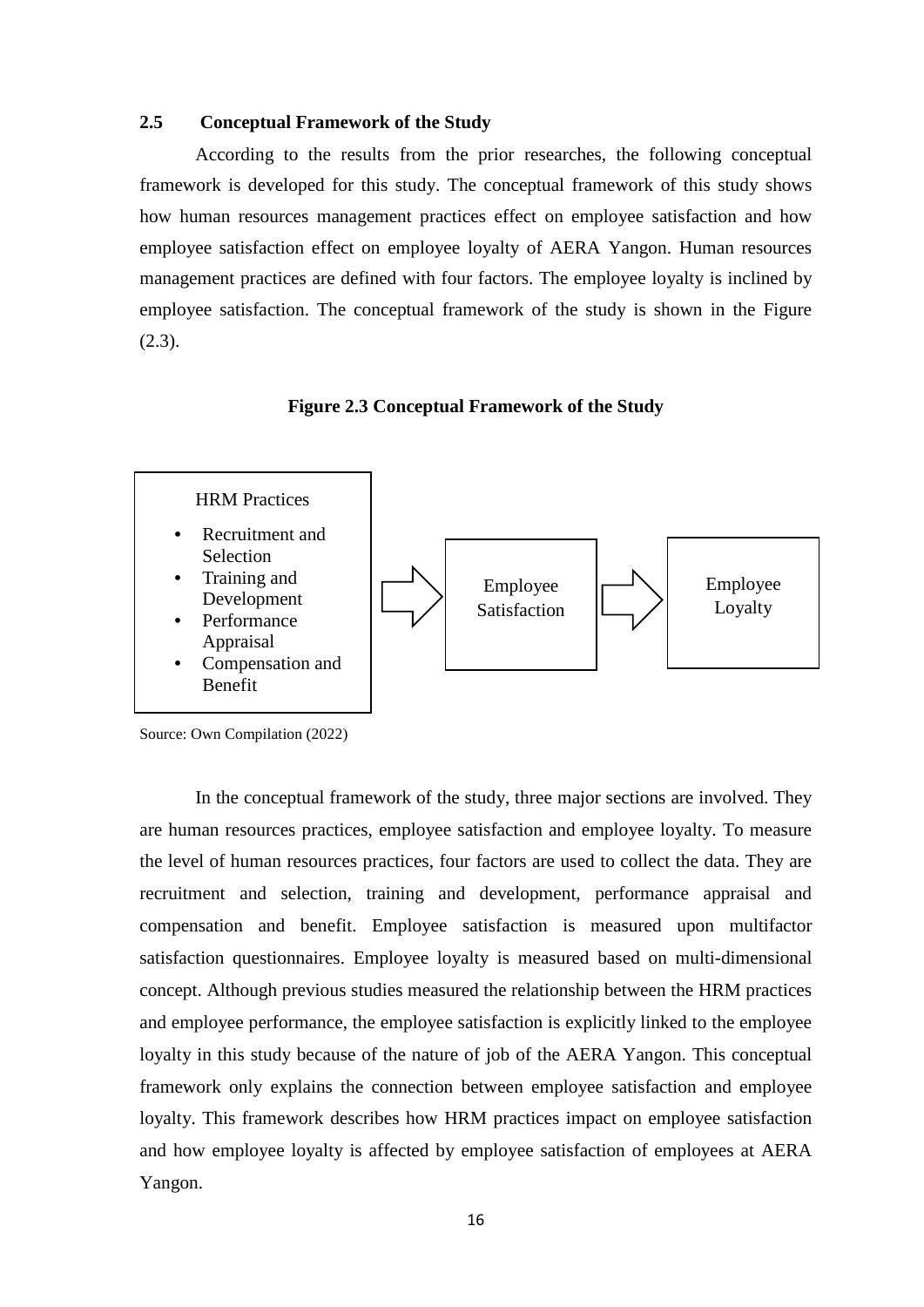#### **CHAPTER 3**

#### **PROFILE AND HRM PRACTICES OF AERA, YANGON**

This chapter involves two sections. This first section presents the profile of AERA, following this the research design, the reliability test, and the demographic profile of the respondents will describe. The last section of this chapter will discuss descriptive explanation of the human resources management (HRM) practices of employees in AERA based on the questionnaire results.

#### **3.1 Profile of AERA**

The American Club, officially known as AERA – American Embassy Recreational Association. The American Club is located off Parami Road, just north of the Inya Lake between Pyay and Kaba Aye Pagoda Road: # 27 Dubern Park (Malikha Road) Mayangon Township. Established in the mid-1960, AERA (The American Club) is well known among expatriates from west an east.

The Association conducts activities primarily for the benefits and welfare of the employees of the United States Embassy in Rangoon, Burma, for the benefit and welfare of the families of such employees, and for the benefit and welfare of such other persons as may from time to time be designated by the board of directors of the association.

Management of the Association is vested in a board of directors elected by full members (U.S. Embassy personnel and eligible family members). The Board consists of seven elected members serving one-year terms, an appointed representative of the ambassador, the community liaison coordinator, and general manager of the association. Only the seven elected board members have voting rights. Indeed, membership is not limited to American citizens, and is open to third country diplomats and businessmen. The membership roster of 200 is representative of 10 different nationalities.

Indoor facilities of AERA consist of two restaurants, a bar with a pool table, Darts boards, satellite TV (stocked with a variety of imported beer and liquor at the cheapest prices in town), a commissary with goods imported from USA (open to all diplomats). Outside, there is a swimming-pool (with new changing rooms), two tennis courts, a court of Volleyball/ basketball court, a playground and a softball field. The grounds are large and peaceful, and part of the complex that includes diplomatic residences as well. AERA is also known because non-members can participate in many activities that it is proud to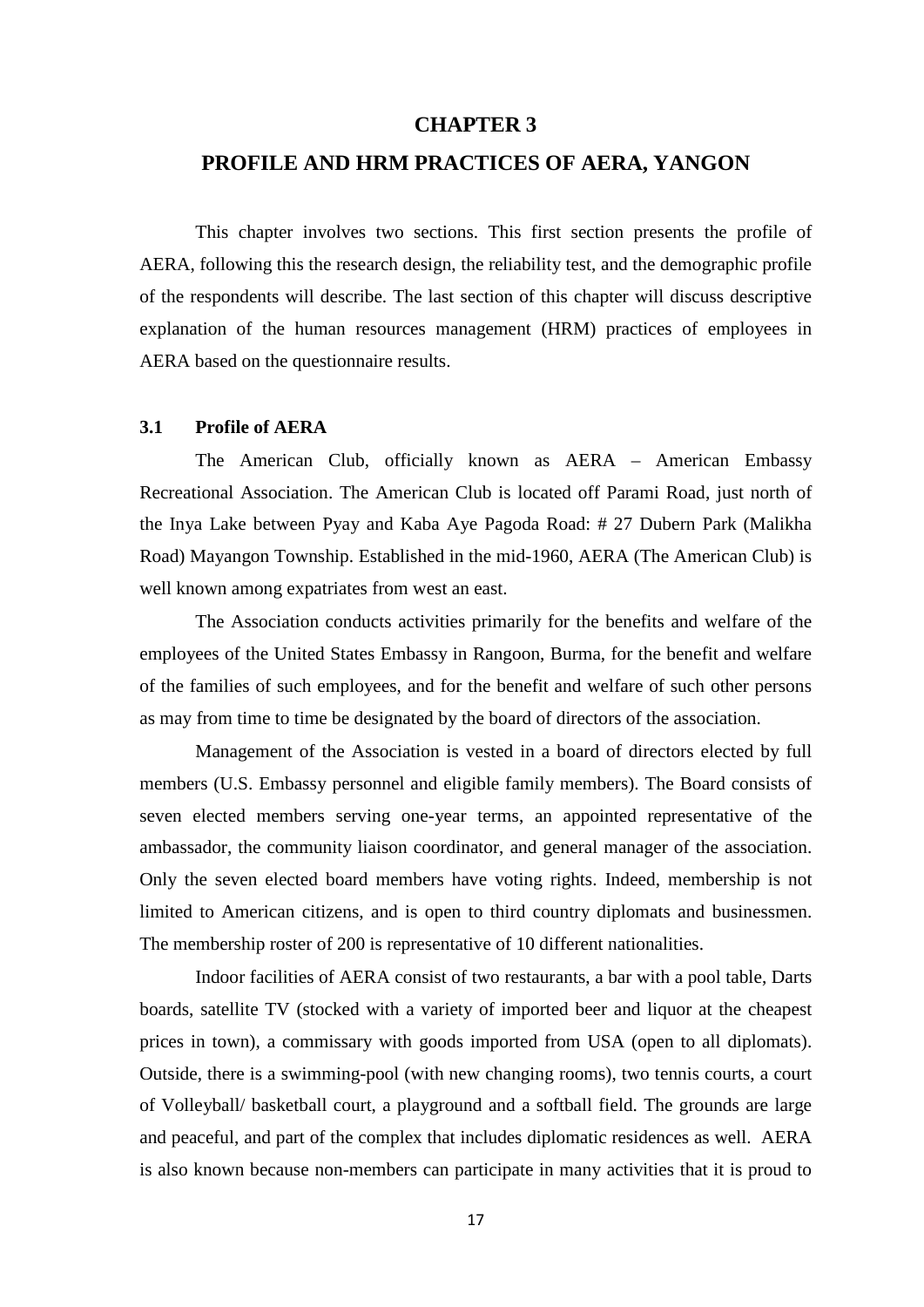host throughout the year: The Yangon International Softball League, running from November to March on Sundays. For kids, there is the little league T-ball \$ Softball on Sundays from November to mid-March. The Monsoon Volleyball Tournament, noncompetitive in June & July, and competitive in August & September. The Yangon Soccer League was starting in 1999 on the softball field.

In addition to the facilities and the sports programs, the members can some delicious food and drinks from our newly remodeled restaurant and bar. Take advantage of the beautiful sunny days to play a game of tennis on one of our two courts. Gym is open and ready for work outs!

Enjoy special events Quiz nights, Wine tastings, Luaus, Halloween, Thanksgiving, Kids Tennis Camp, Volleyball and Softball Leagues, Gift Bazars, Commissary and catering services (from a decorated cake to a full-course sit-down dinner).

#### **3.1.1 Facilities and Services Provided by AERA**

**Club Bar & Restaurant:** Come enjoy a drink in The Peacock Room, have a pool-side meal or sit inside the air-conditioned Atrium Room and enjoy the free WiFi

Leisure &Recreation: From the swimming pool, playground, tennis courts and covered basketball court and volleyball, AERA has a lot to offer. AERA hosts an annual volleyball league and the Yangon International Softball League.

**Gym & Fitness Centre:** Modern and spacious gym gives members access to free weights, weight machines, treadmills and elliptical trainers. With lots of natural light and a view of the pool, it is a great place to work out.

**Retail/Commissary:** Craving that unique item which is not available from home. The famous commissary offers a wide variety of duty-free staples. There is an expansive selection of premium wine, beer and liquor and the largest selection of Bourbon in Myanmar.

**Special Services: Catering:** AERA provides an excellent catering service at reasonable prices. The catering menu offers an array of delectable choices.

**Equipment Rental:** Having a party with enough tables. Members can arrange for rental of tables, chairs, dinnerware, glassware, flatware, tablecloths, etc.

**Birthdays/ Special Events:** Celebrate a birthday or other holiday at the American Club. AERA also provides a children's birthday party package as well as other party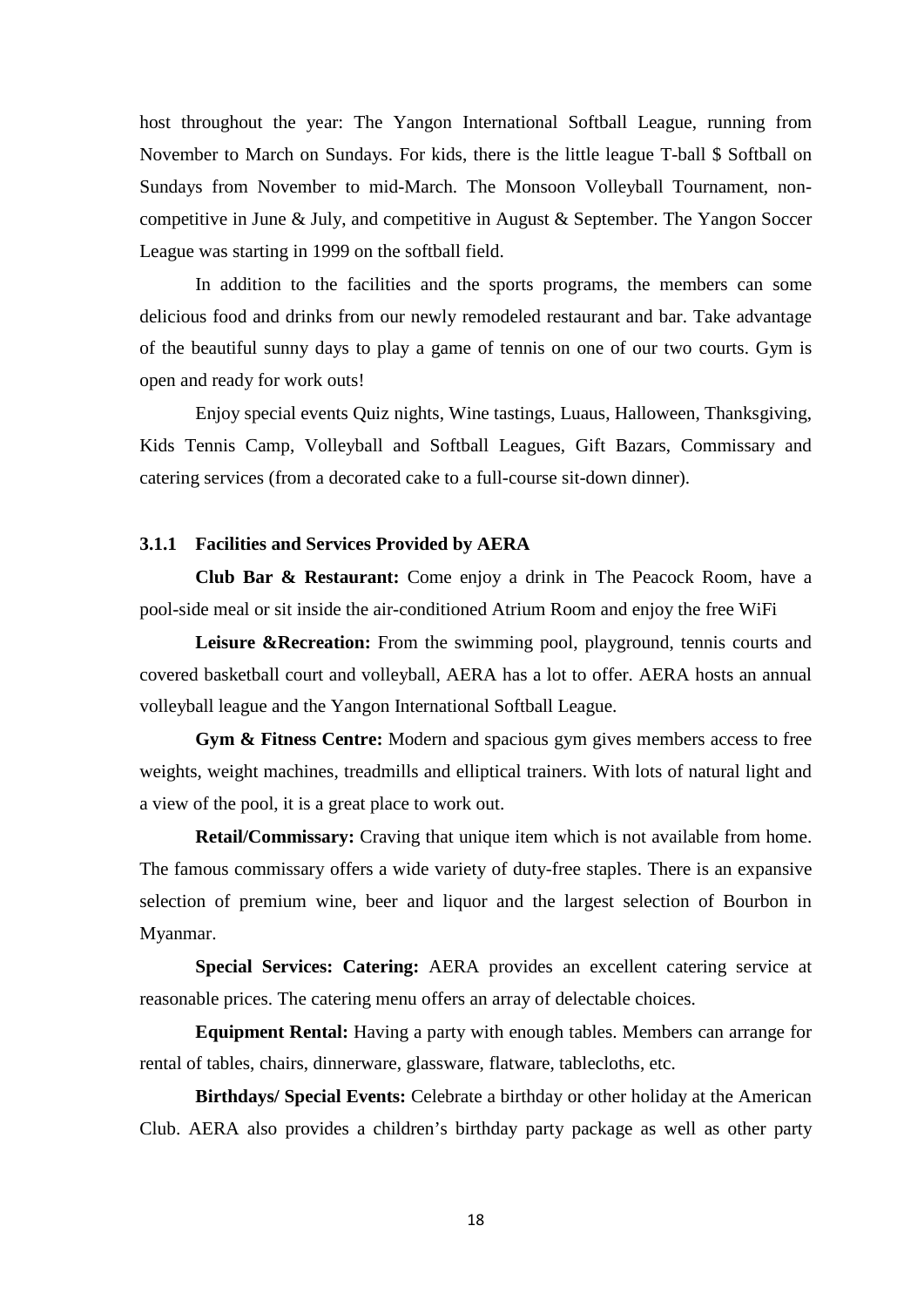packages. AERA is open to hosting outside business events, lunches, seminars and conferences.

**Cafeteria**: Serving breakfast and lunch for over 200 employees (Americans and locals) at the embassy and students at the American Center.

#### **3.1.2 Organization Structure of AERA**

The following Figure presents the structure of AERA with several departments.

#### **Finger (3.1) Organization structure of AERA**



Source: AREA (2022)

Figure  $(3.1)$  refers to the main organization chart of AERA. There are seven sections in the AERA and their operation is mentioned as below in Table (3.2).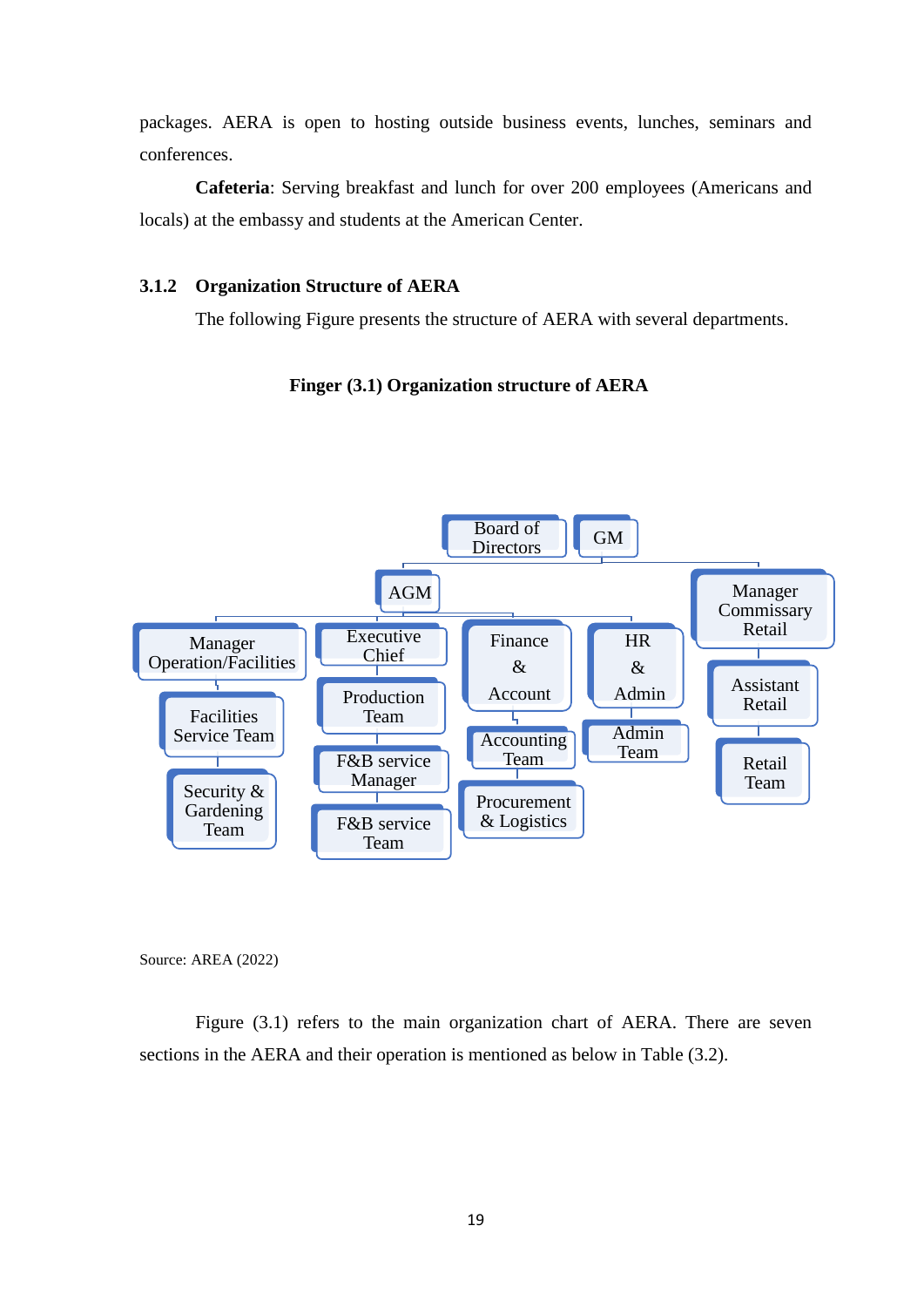| Sr.            | <b>Departments</b>                              | <b>Total Employees</b> |
|----------------|-------------------------------------------------|------------------------|
| $\mathbf{1}$   | <b>Management Office</b>                        | 3                      |
| 2              | Admin/Human Resource                            | 3                      |
| 3              | Finance and Accounting                          | 8                      |
| $\overline{4}$ | Procurement and logistics                       | 4                      |
| 5              | <b>Facilities and Operation</b>                 | 27                     |
| 6              | Production, Service, Facilities Maintenance and | 33                     |
|                | Security                                        |                        |
| 7              | Retail/Commissary                               | 9                      |

**Table (3.1) Total Employees in the AERA**

Source: AREA (2022)

There are total 87 employees in AERA Yangon from general workers to manager level. It is organized with main seven departments to undertake the functions well and smoothly.

#### **3.2 HRM Practices of AERA**

AERA has been one of the top employers in recreational business in Yangon with skillful employees and highest number of members in Yangon. According to the successful business operation in recent years, AERA offered competitive salary package for its staffs. AERA have strong human resources policies which are established in line with Government Labor Laws and other related rules and regulations. AERA develops HR strategies in order to develop employee' capacity and the performance of the company. Then, the company focuses employee satisfaction and employee loyalty based on HRM practices to the organization. In order to get these goals, AERA carefully plans how to motivate their employees.

#### **(a) Recruitment and Selection practices of AERA**

To be able to get the right candidates for the job, the organization focuses on recruiting activities which includes internal efforts, college hiring fairs, company Facebook page and newspaper advertisements. In the interviewing and screening required tasks, completing an application form, the structured and unstructured interview. Criteria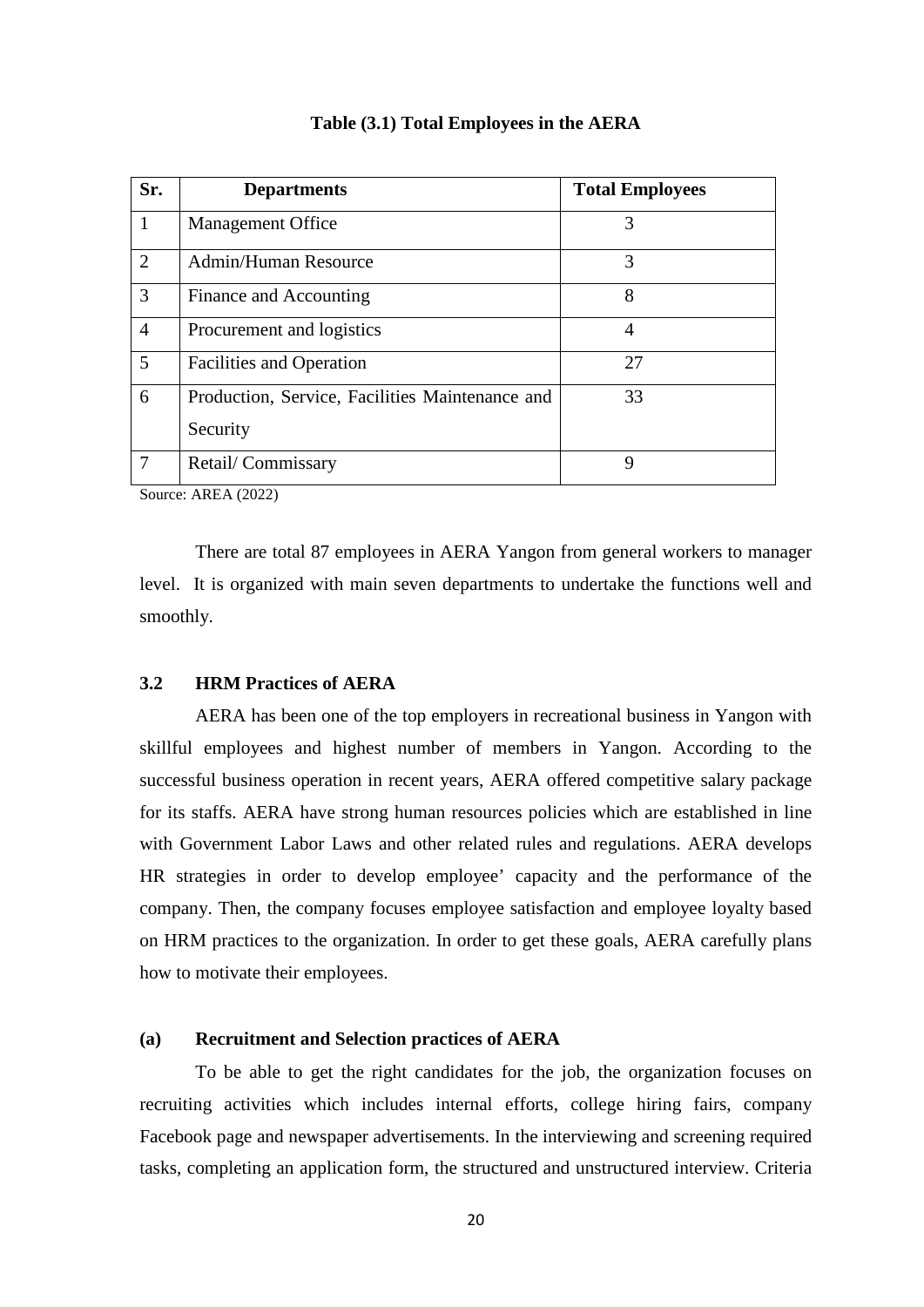such as good attitude, honestly, punctuality, experience, skill, ability to learn new skills and knowledge, ability to cooperate with others and having interest in own works are basically evaluated. The hiring manager always directs effort toward the best option for recruiting the right candidates based in the needs of the current openings and forecasts for the future needs.

The applicants are selected on the basis of the following criteria such as education, competence, experience, skills and abilities, personal characteristics. By identifying the specific skills, knowledge and qualities, the company selects the right candidate. Rather than that, the company also conducts necessary the basic qualification of both the position and the company. In addition, following are the standardized steps of the selection process of AERA. They are initial screening, application blank, pre-employment testing, interview, background checks, conditional job offer, drug test/medical exam, final selection decision. Although the contents of the employment interview vary from one organization to another. AERA used to conduct the interview based on following contests. These are occupational experience, academic achievement, interpersonal skills, personal qualities, organizational fit.

The interviews are generally categorized into the following three types by AERA. Unstructured Interview, in unstructured interviews, open-ended questions are asked from the applicant in order to perform probing. It is generally non-directive in nature and the applicant is encouraged to give lengthy answers. Structured Interview, in a structured interview, a list of job-related questions associated with a particular job is asked. Particularly from each applicant in a consistent manner. It is a directive or pattern in nature and includes the following four kinds of questions. They are situational, questions, job knowledge questions, job-sample simulation questions and worker requirement questions. Mixed Interview, it is a special kind of structured interview in which specially designed questions. That are asked from the applicant to probe his past behavior in specific situations. It does not include the self-evaluative and hypothetical questions. Also inhibits to judge the personality of the applicant. The candidates are rated on the basis of their responses in the light of the bench-marked answer of successful employees. The following are the main ways of conducting interviews by AERA, one-on-one interview, group interview, board interview and stress interview.

AERA used to make background check for all candidates who selected. The accuracy of the application form of the candidate is verified through references and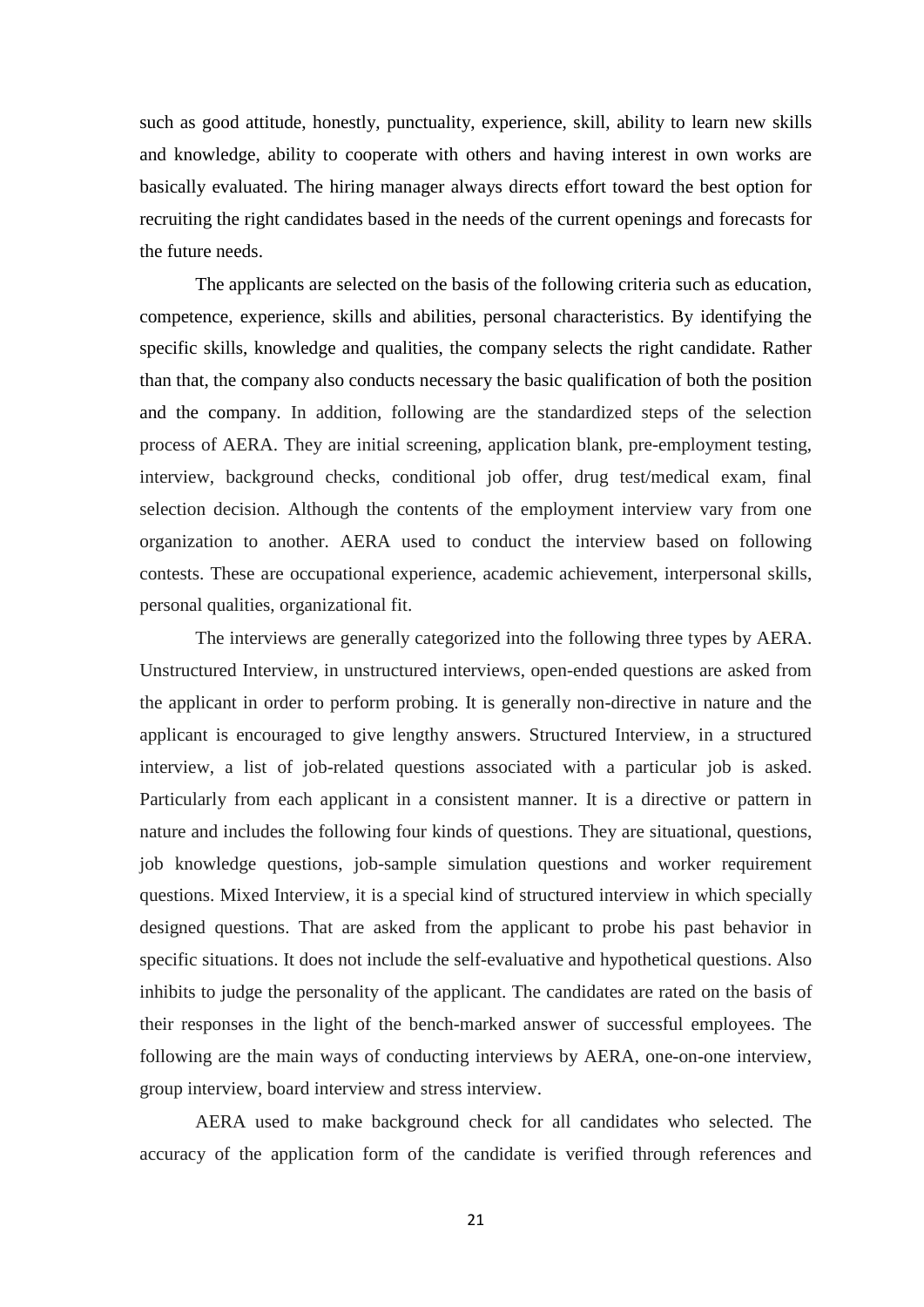former employer. The educational, criminal record and legal status to work are verified. Personal references of applicants are contacted to confirm the validity. Along with accuracy of the provided information. The effort is made to know the past behavior of the employees. So that the future behavior can be predicted from it. Background checks assist the selection committee in dropping the applicants. In fact that have past insubordination issues, attendance problems, theft, or special behavioral problems. The level of responsibility for the new job directs the intensity of the background investigation.

After going through all the previous steps of the selection process. There comes the most important step of the selection process in which the decision of hiring is made. So the applicant that best meets the requirements of the job is selected. At the start, a conditional job letter is issued which must be followed by a medical exam. When the conditional job letter is issued the next step of the selection process starts. In which the physical/medical examination of the selected candidate is conducted. The medical exam of the candidate is essential to check whether he takes the drugs or not. If he passes the exam, he would be finally selected for the job. After passing the medical exam by the candidate, the final offer for the job is made by AERA board approval. Basically to the candidate by the relative department.

#### **(b) Training and Development**

Training and development process is an organizational activity aimed at improving the performance of the individuals and groups of employees in the organizational settings. It is an organized activity for increasing the knowledge and skills of the employees. Training and development refer to educational activities within a company created to enhance the knowledge and skills of employees while providing information and instruction on how to better perform specific tasks. AERA organize and design the respective training programs for all level of the staffs. The training and development take responsibility to open the training, to produce syllabus and to deliver the lectures as well. The company provides two types of training courses as in-house training: induction course and second level course.

Induction courses as a basic level is taught by supervisor to above. The board of training and development selects the in-house training courses which are required to implement for training and development program. And employees can have access the portal for the induction training before they start the job and then continue their learning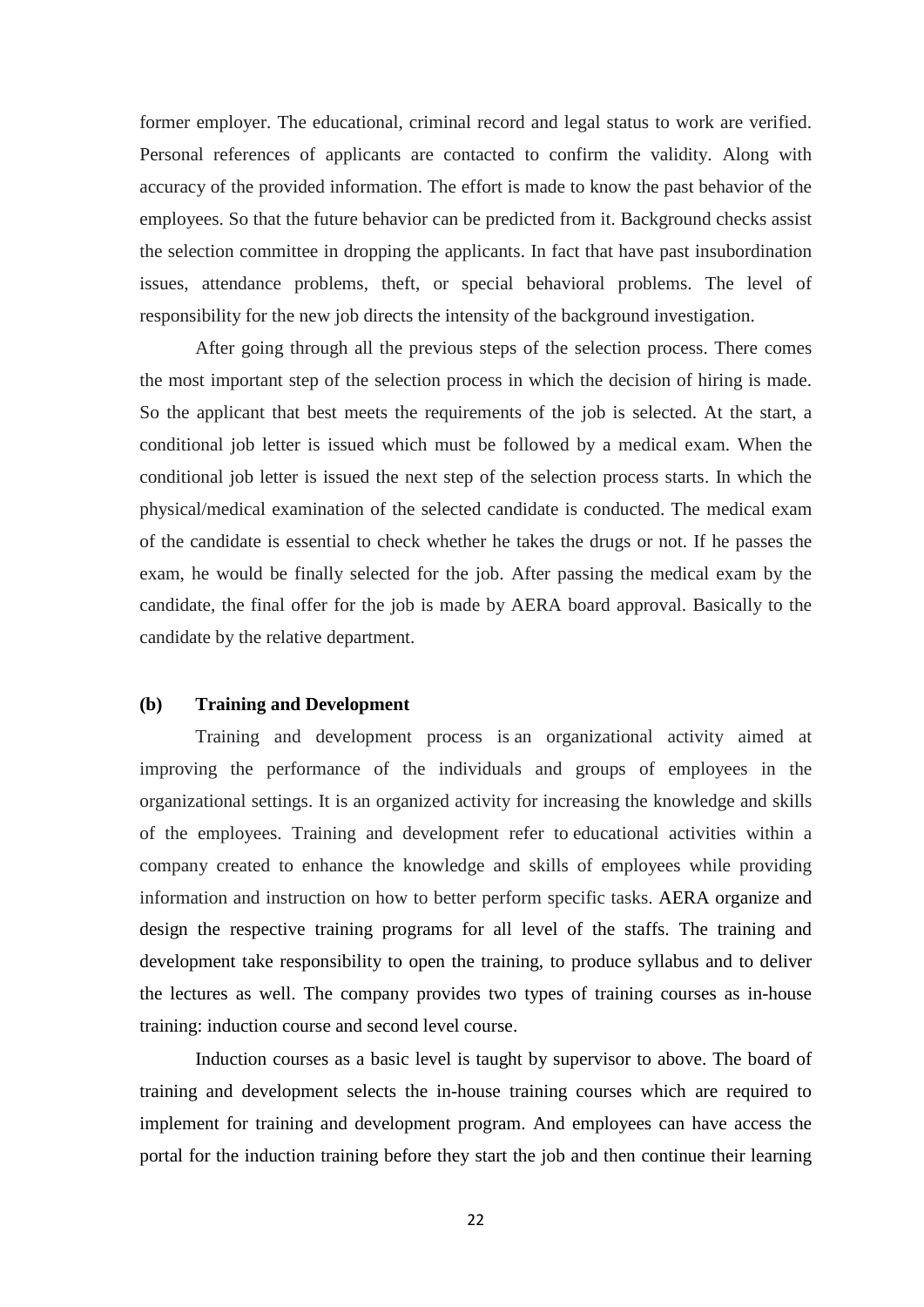journey after their induction. AERA provides induction courses like food safety training, first-aid training, life safety training, computerize and software training, and how to use chemical for general cleaning.

As second level training courses, AERA provides the English languages courses so that the language skills of the employees would improve would be able to give service both local and foreigner without any language problem. In additional, AERA management offer oversea trip to attend management and advance management training conferences and workshops for general manager, new manager and chief accountant position annually to improve professional skills and know how to set up outstanding organization structure.

#### **(c) Compensation and Benefit**

To motivate the employees to enhance their organizational performance AERA practice the reward system. AERA provides non-financial and financial rewards based on the performance. AERA usually offers performance-based incentive plans, yearly bonus compensation. For non-financial rewards, the company offers programs like: employee of the month, employee of the year. In addition, appreciative feedback from the supervisors, managers and department head also serves as employee recognition which would help to boost their performances. If the employee is working hard, addressing all tasks expected and performing beyond expectations, the employer gives the employees a promotion as a sign of excellence. The promotion may indicate that the employee is ready for more responsibility in the organization and is mature enough to play a larger role in the business. Normal hours of AERA employees are forty (40) hours per five (5) day week; excluding one meal break of 30 minutes per shift per day. In accordance with duty rosters authorized by the General Manager, employees may be required to work rotating shifts and/or split shifts depending on the position and the requirements of the Association. Employee will be paid for actual hours worked. Overtime will be paid for hours exceeding 40 hours in one week. The overtime hourly rate is one and one-half  $(1 \frac{1}{2})$  times the regular hourly rate and requires Management's prior approval. Employees' salaries are calculated on a biweekly basis and salary will be based on USD that exchanged to local currency based on current exchanged rate on alternate Thursdays.

Retirement age is sixty (60) years and an employee retires from the Association at the end of the month in which he/she celebrates his/her  $60<sup>th</sup>$  Birthday. The mandatory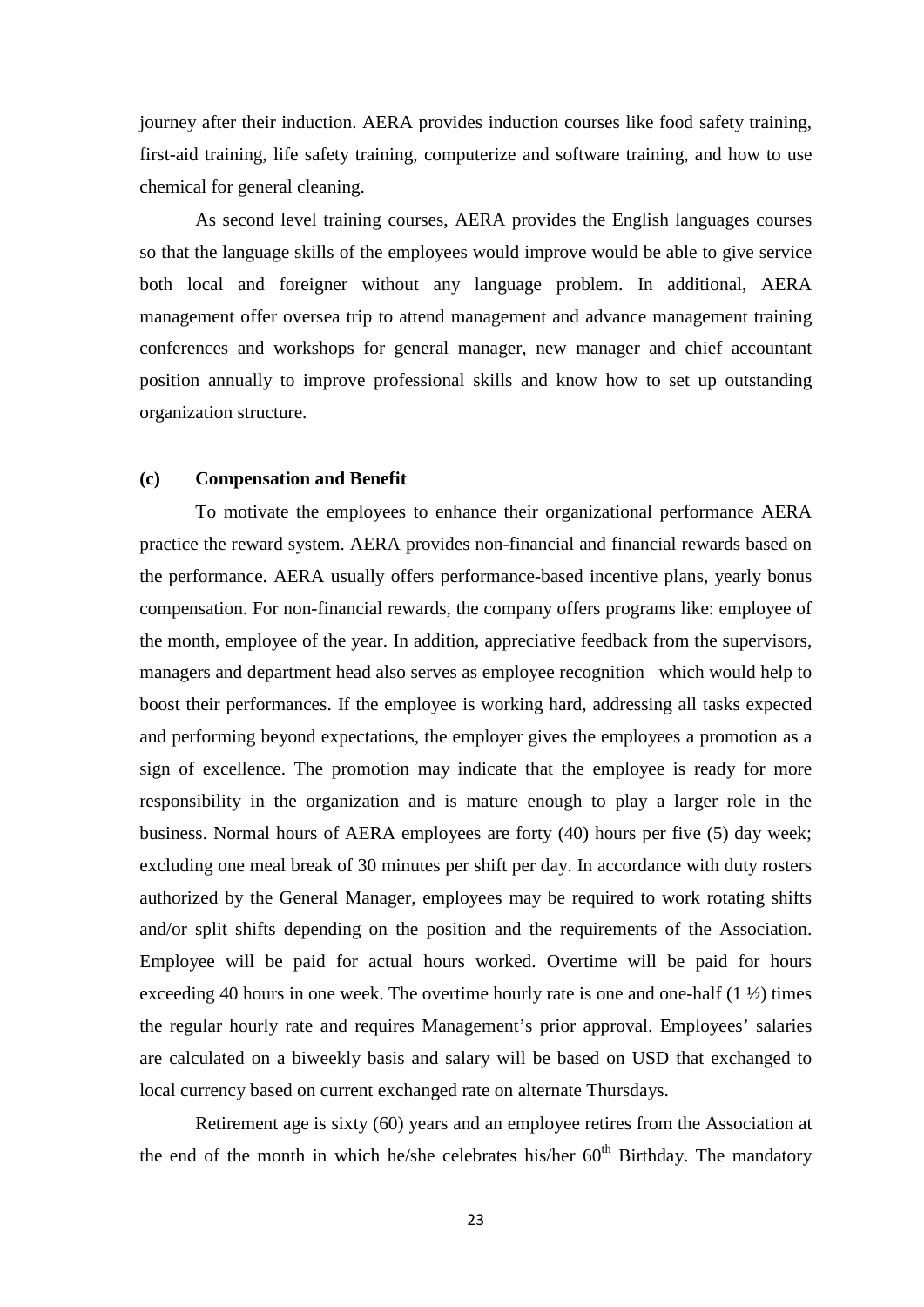retirement age is 60 years. Upon retirement an Employee will be given a one-time retirement payment based on 8.5% of their current annual salary at time of retirement multiplied by total years of service. (Current annual salary x years of service x  $0.085 =$ retirement payment). The calculation for current annual salary is based on an Employee's monthly base salary (at time of retirement) multiplied by 12 months. Premiums will not be included in the calculation.

Employee will be eligible for severance after completing 6 months of service or more. Once eligibility is established, the Employee will be entitled to a severance payment calculated according to the following Severance Payment Plan. Completed Years of Creditable Service Amount of Payment Service, 6 months to less than 1 year ½ month's pay, 1 year to less than 2 years 1 month's pay, 2 years to less than 3 years 1 and ½ months' pay, 3 years to less than 4 years 3 months' pay, 4 years to less than 6 years 4 months' pay, 6 years to less than 8 years 5 months' pay, 8 years to less than 10 years 6 months' pay,10 years to less than 20 years 8 months' pay, 20 years to less than 25 years 10 months' pay, 25 years and above 13 months' pay.

Partial years of service will be prorated (reduced) according to the period actually worked and will be included in the computation of service. The month's pay is based on an Employee's last salary (basic rates plus allowances and bonus) for the 12 months prior to termination divided by 12. Premiums will not be included in the calculation. Severance will only be paid if the Employee is made redundant as a result of a reduction in force. An Employee's right to severance pay shall be forfeited if his/her contract is terminated for cause, such as, but not limited to, security reasons, malfeasance, misconduct, unsatisfactory performance of duties, insubordination, theft, fraud, accepting or soliciting favors or gifts or if the Employee voluntarily resigns from their position.

#### **(d) Performance Appraisal Practices**

Performance appraisal process of AERA is evaluating the performance of AERA employees to find out their relative worth for the job they are doing. Performance is being related to the productivity, it is crucial for the organization to achieve its goals and objectives. Effective performance for the organization means that output can be maintained with fewer numbers of employees. Performing effectively is also of crucial importance to the employee because organizations can no longer tolerate poor performance, they (employees) are more likely to be dismissed. The effective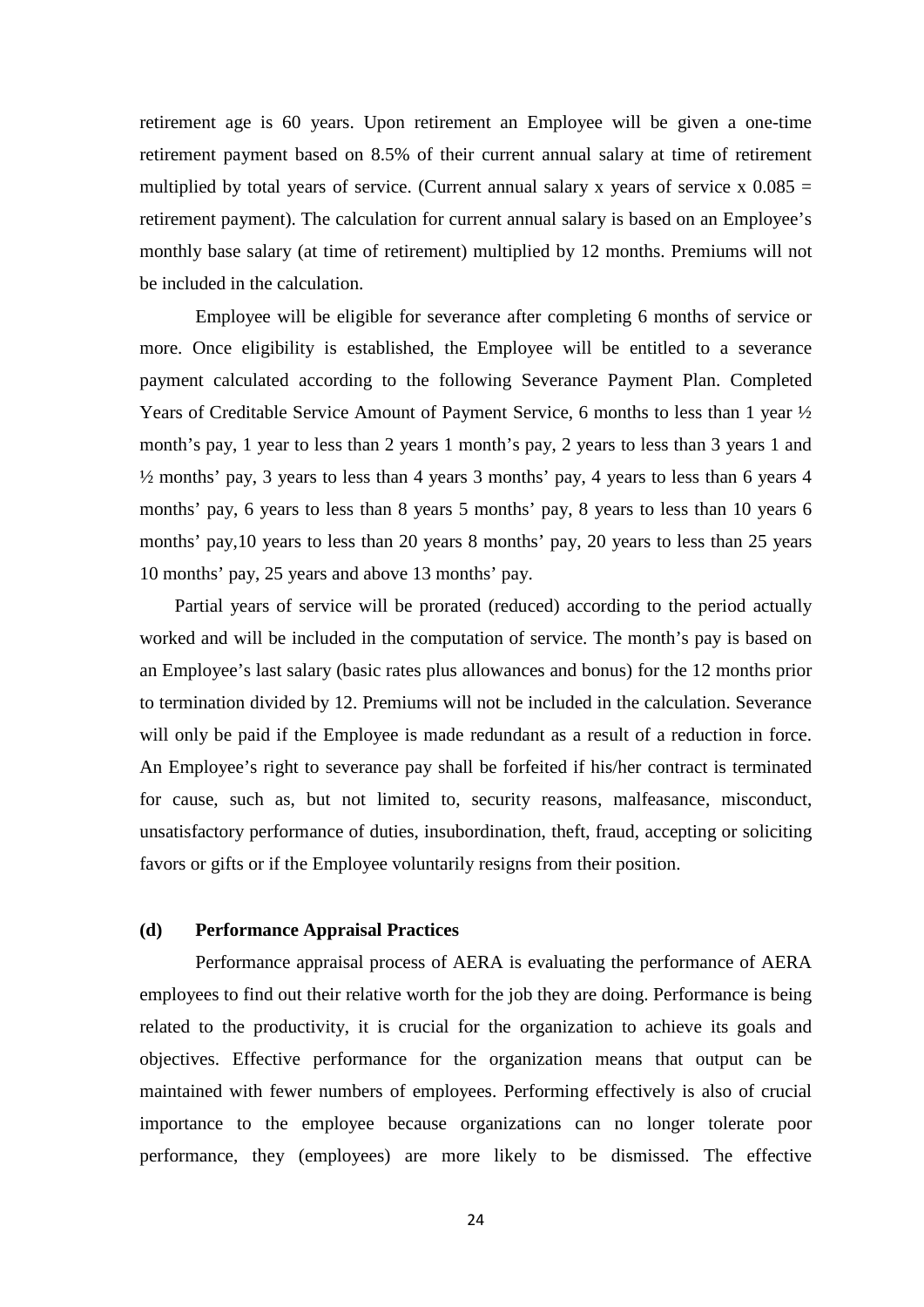management performance, therefore, is not only vital for the long-term survival of the organizations but is also a moral obligation on the employees.

AERA's performance appraisal provides information for making decisions about various issues such as promotions, pay increases, layoffs, training and development and transfers. It is management's powerful tool in controlling human resource and productivity. Managers can improve an employee's job performance through clarifying expectations and evaluating performance

Before the process of performance appraisal, each department head has responsibility to define job description and way to reach the target. The management of the AERA let the employees know the benefit and rewards they are achieved when they fulfill their responsibility. During the performance appraisal, employees are explained by their main responsibilities and how they are rate by performance appraisal. Employees need to understand the way to do their job easily and the problem that may arise while doing their job. After the performance appraisal, the appraiser makes fair and unbiased result of performance rating and let the employees know their result and discuss with them thereafter.

The employees' performance review conducted to all employees each year consisting of discussions between the supervisor and the staff members and a writing record of the appraisal. Reviewing of the performance of employees, this stage involves documenting performance through observing, recalling, evaluating, written communication, judgment and analysis of data. This is like putting together and appraisal record. After the appraisal feedback session is desirable. This session involves verbal communication, listening, problem solving, negotiating, compromising, conflict resolution and reaching consensus. Finally, after getting all the results, asses the basis of appraisal and feedback results, various decision can be made about giving rewards [e.g. promotion, incentive, etc.] and punishments [e.g. demotion, dismissal, etc.].

The outcome of appraisal system also be used for career development. The last stage of performance appraisal is "development performance', or professional development, by providing opportunities for further study, such opportunities can also act incentive and rewards to employees.

Performance appraisal of the AERA is normally done once a year in January. The performance appraisal period is two weeks and the performance appraisal document have to send back to management office. Annual performance appraisals are designed to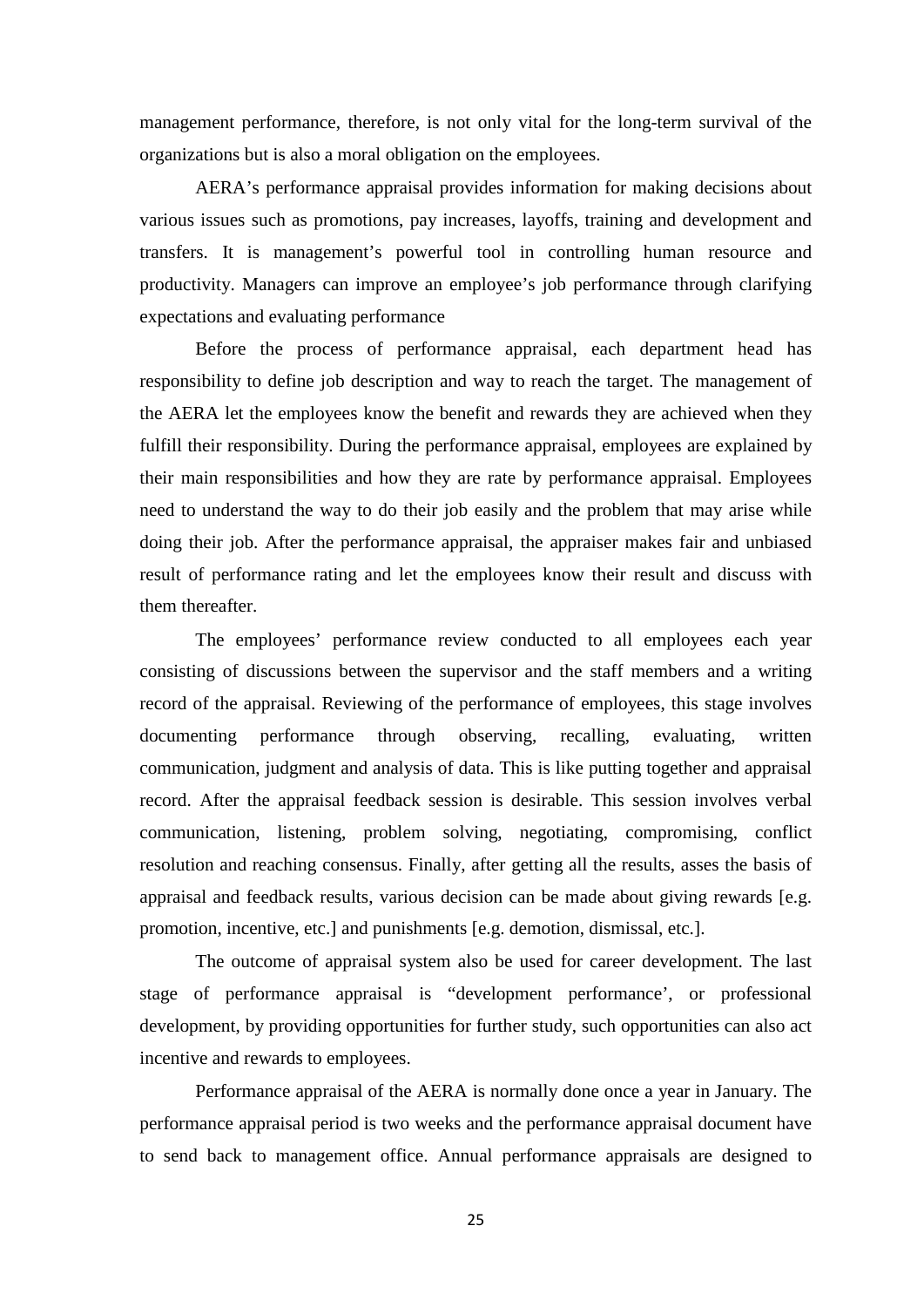document and summarize feedback that employees have received throughout the year. Feedback through formal performance appraisals is important to employees and can affect various personnel-related actions. When completing a performance appraisal, a supervisor should focus on the employee's job performance (his or her competence or ability to perform the job) and work-related behavior (the way in which the employee performs the job), using specific language and examples of work performance or behavior observed throughout the evaluative period. Performance and development goals should also be identified for the future.

Rating scales are used in performance management systems to indicate an employee's level of performance or achievement. These scales are commonly used because they provide quantitative assessments, are relatively easy to administer and assist in differentiating between employees. ... Rating scales also may be narrative. The employee's performance is evaluated based on factors in five performance categories. Each factor should be given a point value based on the employee's performance, as indicated below;

| Score                             | Explanation                                         |  |
|-----------------------------------|-----------------------------------------------------|--|
| $O$ - outstanding $(64-49)$       | Superior performance; all standards met, majority   |  |
|                                   | exceeded. Each checkmark is worth 4 points          |  |
| $VG - Very Good (48-33)$          | Commendable performance; all standards met,         |  |
|                                   | some exceeded. Each checkmark is worth 3 points.    |  |
| $G - Good (32-17)$                | Acceptable performance; most standards met. Each    |  |
|                                   | checkmark is worth 2 points.                        |  |
| $NI$ - Needs Improvement $(16-1)$ | Performance below standard; majority of standards   |  |
|                                   | not met. Each checkmark is worth 1 point.           |  |
| $U$ – Unacceptable (Less than 0)  | falls<br>standard;<br>Total<br>performance<br>below |  |
|                                   | employment in jeopardy. Each checkmark is worth     |  |
|                                   | $0$ point.                                          |  |

**Table (3.2) Performance Appraisal Rating of AERA**

Source: AERA, 2021

AERA is applying the Graphic Rating Scale performance appraisal method for all AERA employees. Graphic Rating Scale method is a type of performance appraisal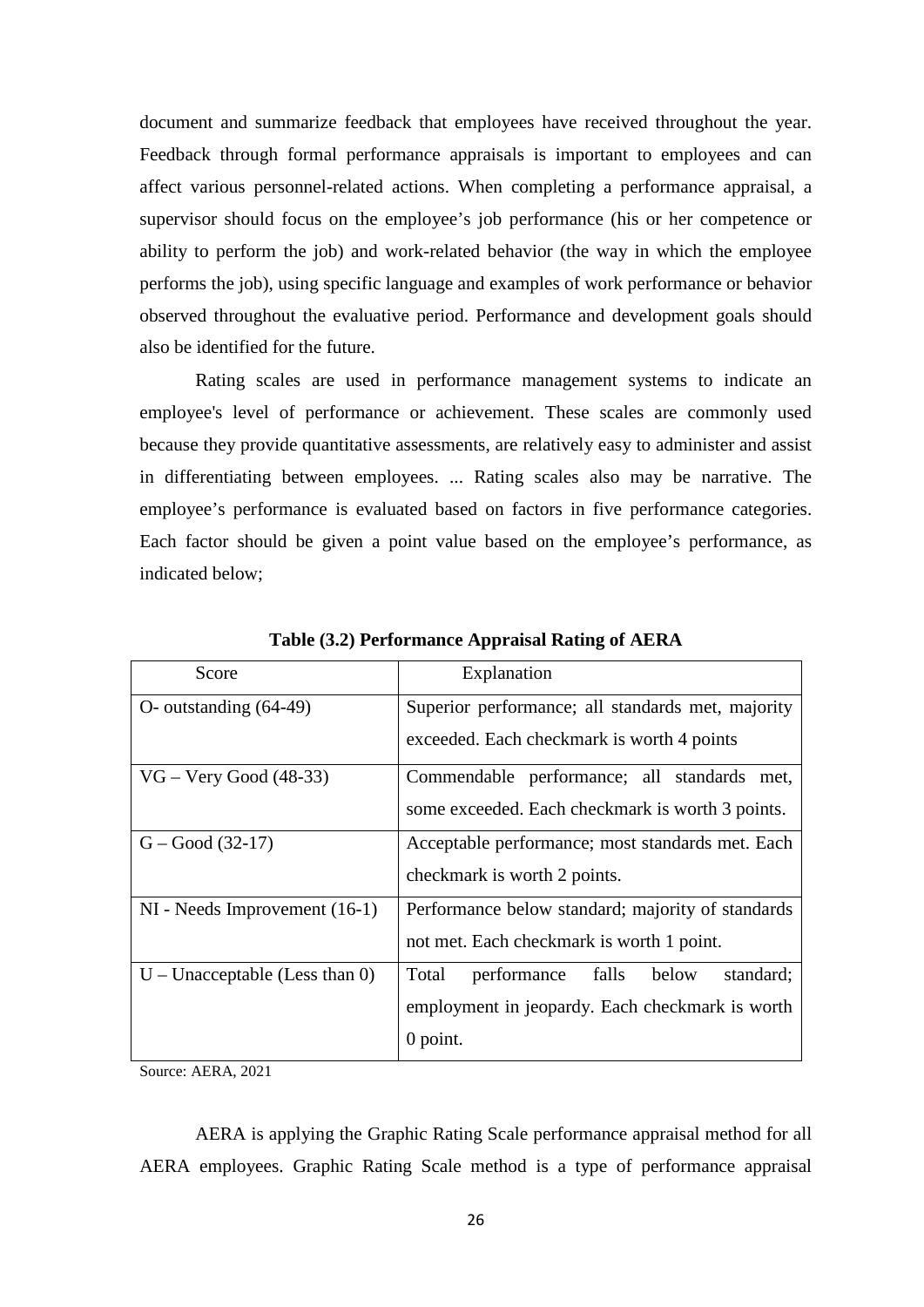method. In this method traits or behaviors that are important for effective performance are listed out and each employee is rated against these traits. The rating helps employers to quantify the behaviors displayed by its employees. A graphic rating scale lists the traits each employee should have and rates workers on a numbered scale for each trait. The scores are meant to separate employees into tiers of performers, which can play a role in determining promotions and salary adjustments. The method is easy to understand and quite user friendly. It allows behaviors to be quantified making appraisal system much easier. However, the scale has disadvantages that make it difficult to use as an effective management tool. Even with intense training, some evaluators will be too strict. Some will be too lenient, and others may find it hard to screen out their personal agendas. Although it is good at identifying the best and poorest of employees, it does not help while differentiating between the average employees.

The first step in the process of performance appraisal is the setting up of the standards which will be used to as the base to compare the actual performance of the employees. This step requires setting the criteria to judge the performance of the employees as successful or unsuccessful and the degrees of their contribution to the organizational goals and objectives. The standards set should be clear, easily understandable and in measurable terms. In case the performance of the employee cannot be measured, great care should be taken to describe the standards.

AERA set the performance standard one year before appraisal. Normally all employees have individual Job Description, it must be update and align with current department and position, then supervisor are set the key result area for their staff to align with higher level goals. Below is the standard form of AERA Employees' Performance appraisal using by Graphic Rating Scale method.

It is the responsibility of the AERA management to communicate the standards to all the employees of the organization. The employees should be informed and the standards should be clearly explained to the employees. This will help them to understand their roles and to know what exactly is expected from them. The standards should also be communicated to the appraisers or the evaluators and if required, the standards can also be modified at this stage itself according to the relevant feedback from the employees or the evaluators.

The most difficult part of the Performance appraisal process of AERA is measuring the actual performance of the employees that is the work done by the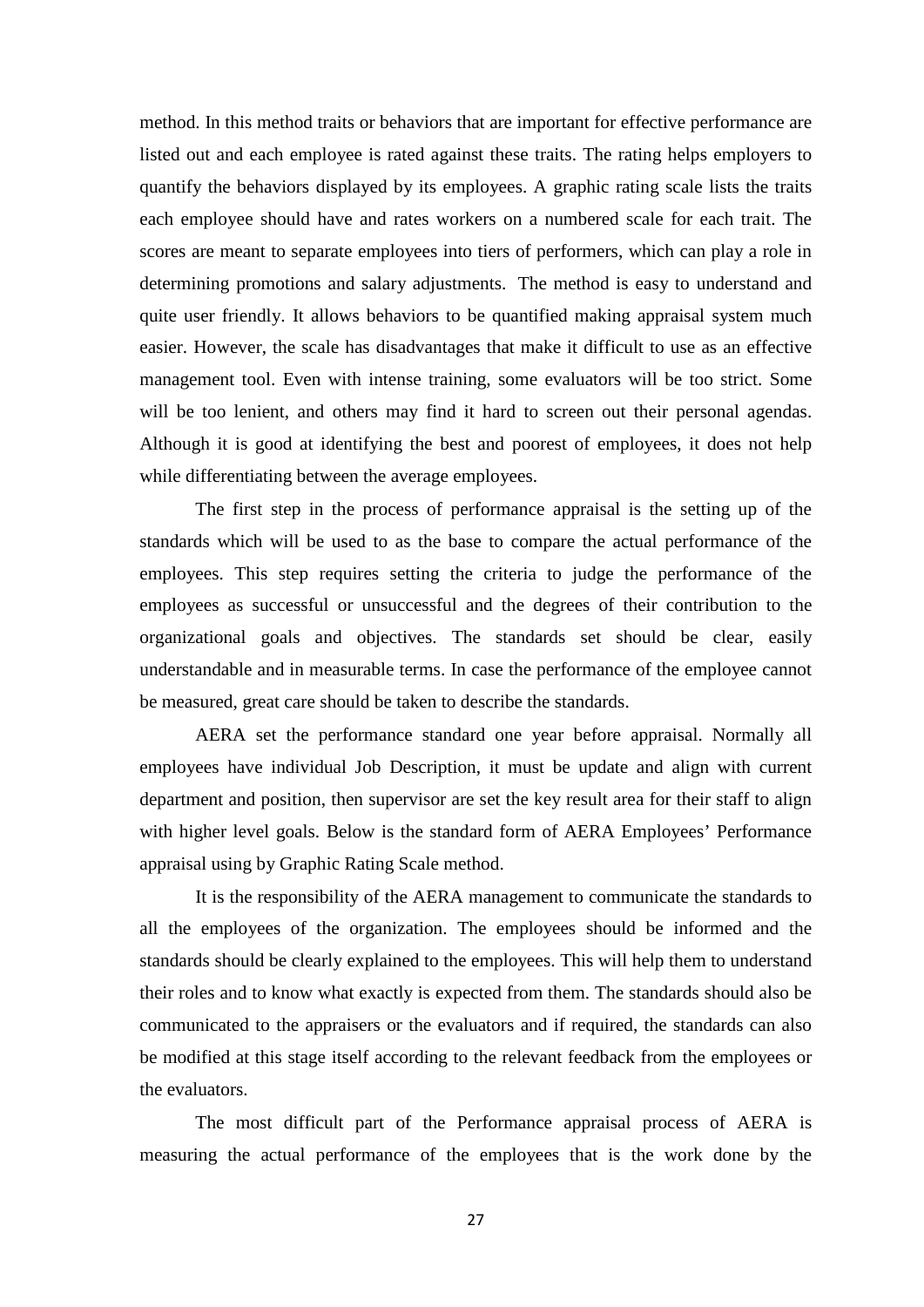employees during the specified period of time. It is a continuous process which involves monitoring the performance throughout the year. This stage requires the careful selection of the appropriate techniques of measurement, taking care that personal bias does not affect the outcome of the process and providing assistance rather than interfering in an employee's work.

AERA is compared the actual performance with the desired or the standard performance. The comparison tells the deviations in the performance of the employees from the standards set. The result can show the actual performance being more than the desired performance or, the actual performance being less than the desired performance depicting a negative deviation in the organizational performance. It includes recalling, evaluating and analysis of data related to the employees' performance.

The result of the appraisal is communicated and discussed with the employees on one-to-one basis in AERA. The focus of this discussion is on communication and listening. The results, the problems and the possible solutions are discussed with the aim of problem solving and reaching consensus.

The feedback given with a positive attitude as this can have an effect on the employees' future performance. Managers are providing valuable feedback with helpful and positive way to correct mistakes done by the employees and help them to motivate for better performance but not to de-motivate. The manager or supervisor are handled very carefully as it may leads to emotional outburst if it is not handing properly. And also need to prepare before giving them feedback as it may be received positively or negatively depending upon the nature and attitude of employees.

AERA's reward system exists in order to motivate employees to work towards achieving strategic goals which are set by entities. AERA reward management is not only concerned with pay and employee benefits. It is equally concerned with non-financial rewards such as recognition, training, development and increased job responsibility. Management of AERA helps keep employees happy, loyal to the company, and eager to move up the ladder. AERA rewards system, like public recognition and additional pay, motivate employees to work harder. Reward management is important for the following reasons: Creates a healthy work environment. Employee recognition plays an important role in AERA's culture and rewarding staff for their hard work has a number of benefits for both parties. Showing your staff you appreciate them can increase productivity, encourage team work and even help you to attract talented new recruits to your business.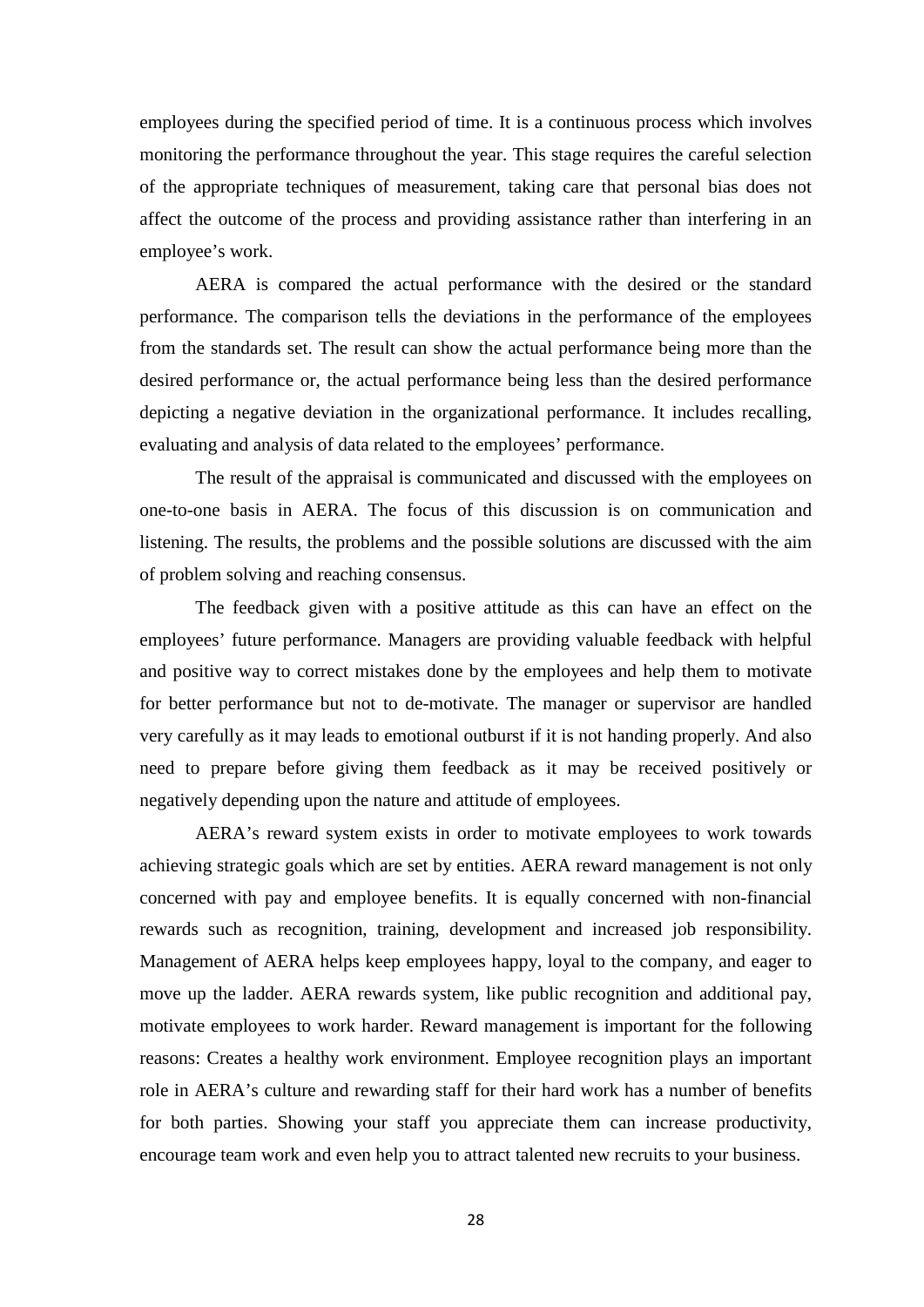AERA Employees who were promoted based on employees' performance appraisal result in last year shown in Table (3.4)

| Sr.            | <b>Department</b>               | <b>Number of Promotion</b> |
|----------------|---------------------------------|----------------------------|
|                | <b>Management Office</b>        |                            |
| $\overline{2}$ | Admin/Human Resource            |                            |
| 3              | Finance and Accounting          |                            |
| $\overline{4}$ | Procurement and logistics       |                            |
| 5              | <b>Facilities and Operation</b> | 1                          |
| 6              | <b>Production and Service</b>   | 3                          |
| 7              | Retail/Commissary               |                            |
|                | <b>Total</b>                    | 9                          |

**Table (3.3) Promotion List for Year 2021**

Source: AERA, 2021

As per above promotion list.

- 1. In Management office, Management Assistant promoted as a Management Supervisor
- 2. In Admin and HR department, Admin Assistant promoted as a Jr. Admin Manager
- 3. In Accounting department, Billing & Cashier promoted as a General Cashier
- 4. In Procurement and logistics department, procurement clerk promoted as a Procurement Supervisor
- 5. In Facilities and Operation department, Operation Assistance promoted as an Operation Supervisor.
- 6. In Production and Service department, Commis Chef promoted as a Demi Chef, Steward promoted as a Commis and Sr. Bartender promoted as a Bar supervisor.
- 7. In Retail/ Commissary, department, Retail Clerk promoted as Retail Assistant.

### **3.3 Demographic Characteristics of Respondents**

The demographic factors of respondents from AERA are characteristics of population such as gender, age, marital status, education background and working experiences in the recreational industry. Each characteristic has been analyzed in terms of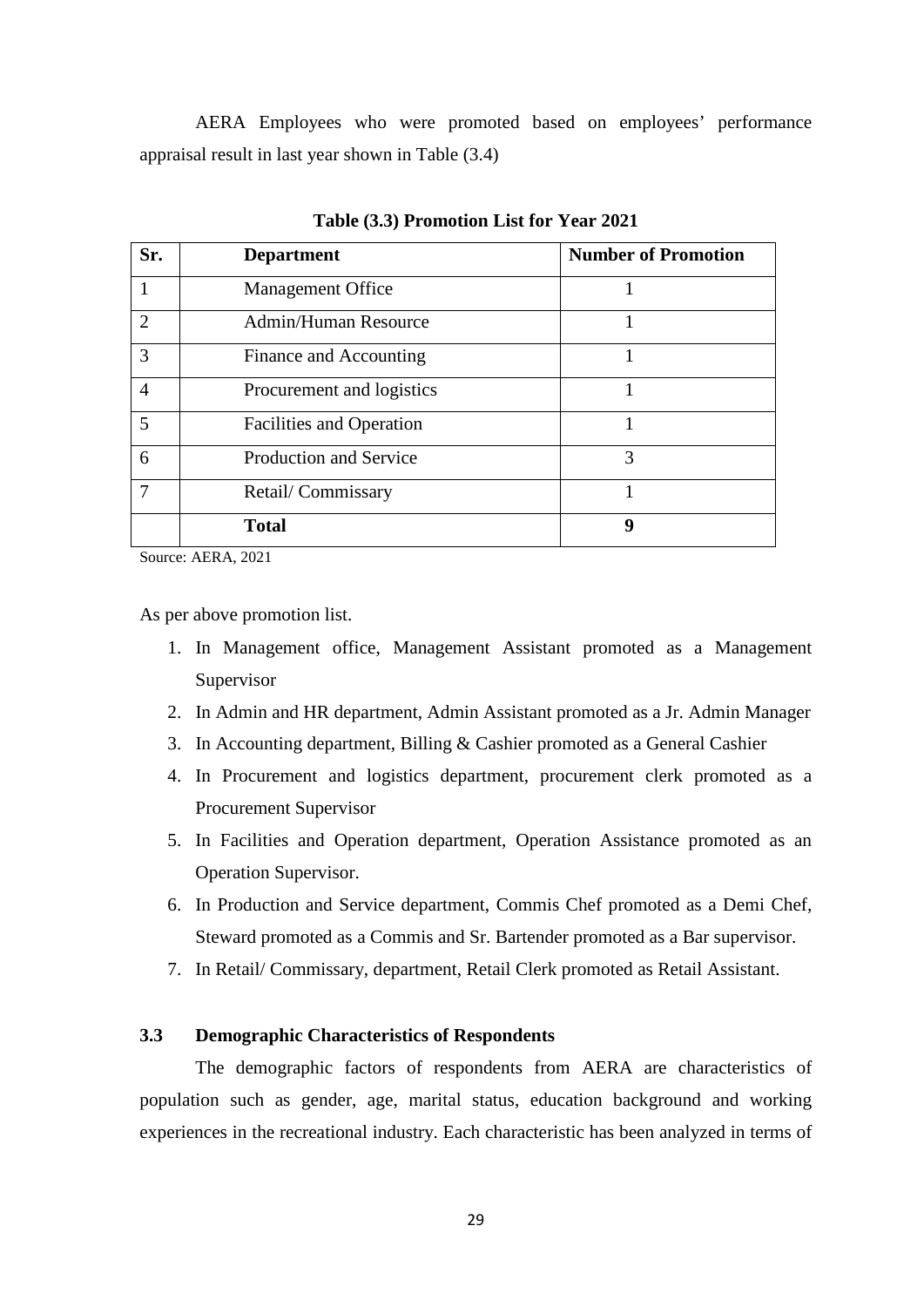absolute value and percentage. The data collected from this survey about respondent's profile is organized in Table (3.2).

| No.            | <b>Statements</b>        | Category               | <b>of</b><br>No.   | <b>Percent</b> |
|----------------|--------------------------|------------------------|--------------------|----------------|
|                |                          |                        | <b>Respondents</b> | $\frac{0}{0}$  |
|                | <b>Total Respondents</b> |                        | 87                 | 100.00         |
| $\mathbf{1}$   | Gender                   | Male                   | 66                 | 75.86          |
|                |                          | Female                 | 21                 | 24.14          |
| $\overline{2}$ | Age (Years)              | 21 to 30 years         | 42                 | 48.28          |
|                |                          | 31 to 40 years         | 27                 | 31.03          |
|                |                          | 41 to 50 years         | 17                 | 19.54          |
|                |                          | 51 to 60 years         | 1                  | 1.15           |
| $\overline{2}$ | <b>Marital Status</b>    | Single                 | 42                 | 48.28          |
|                |                          | Married                | 45                 | 51.72          |
| $\overline{4}$ | of<br>Level              | <b>Under Graduate</b>  | 45                 | 51.72          |
|                | Education                | <b>Bachelor Degree</b> | 35                 | 40.23          |
|                |                          | <b>Master Degree</b>   | $\overline{7}$     | 8.05           |
| 5              | Working                  | Less than 5 year       | 37                 | 42.53          |
|                | Experiences              | 6-10 years             | 37                 | 42.53          |
|                | (Years)                  | $11-15$ years          | 5                  | 5.75           |
|                |                          | $16-20$ years          | 1                  | 1.15           |
|                |                          | More than 20 years     | 7                  | 8.04           |

**Table (3.4) Demographic Data of the Respondents**

Source: Survey Data (2022)

As shown in Table (3.2), the gender distribution in which 66 of male respondents as a percentage 75.86% from the total sample while 21 of female respondents as a percentage 24.14 from the total sample. Most of the respondents are males. This is because the men are more suitable than women because of the work nature of recreational field. There are 48.28% of the respondents as single and 51.72% is married. According to this data, the recreational industry's respondents prefer the single life and they devoted themselves wholly in their work.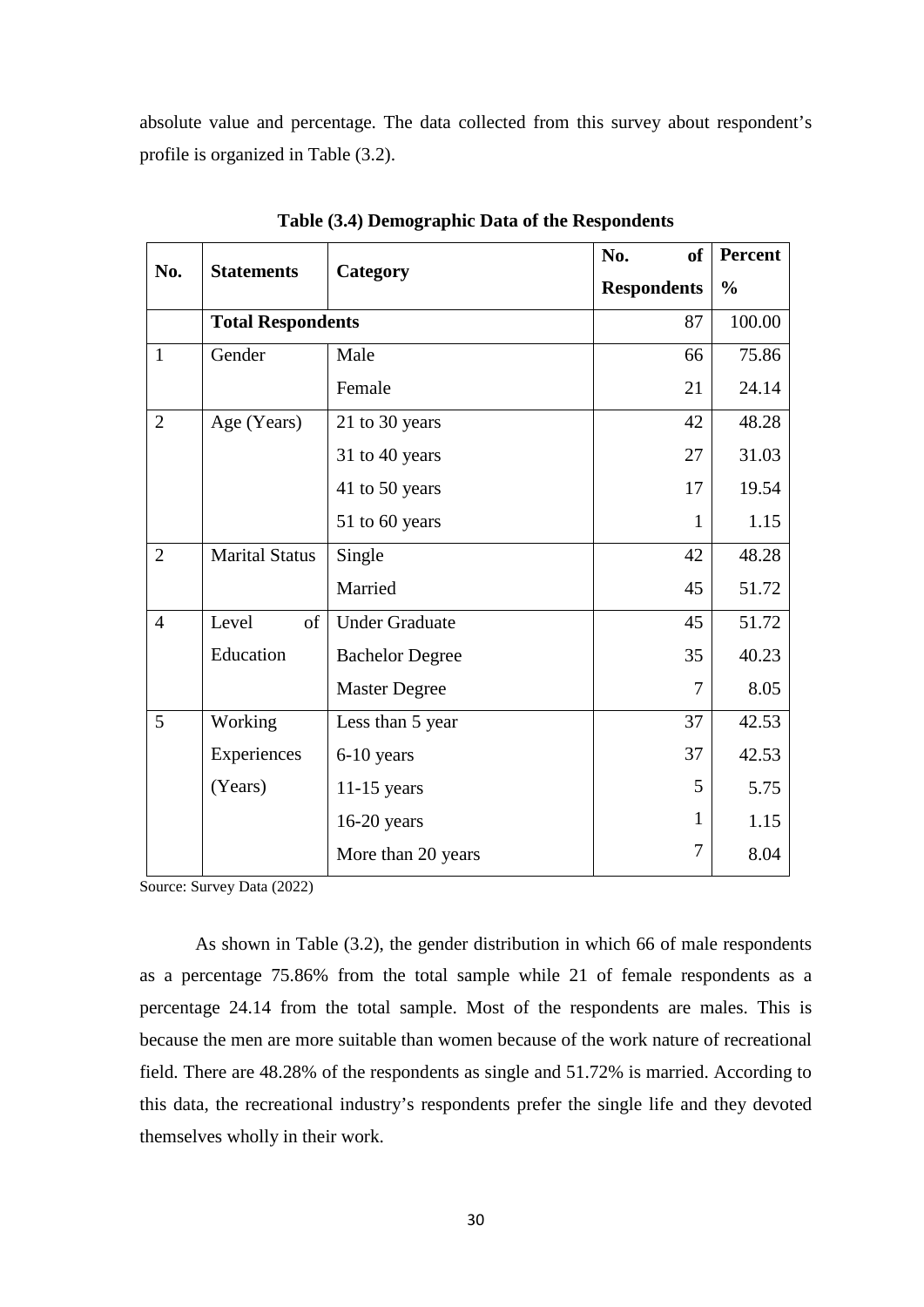According to the result, the respondent's age group distribution is categorized into four kinds: age under 20 years, 21-30 years, 31-40 years, 41-50 years and 51-60 years respectively. From the result of the analysis on age of the respondents, it is found that the age group between 21-30 years share 42 respondents with 48.28%, the age group of 31 - 40 years answers 27 respondents with 31.03%, the age group of 41-50 year responds 17 respondents with 19.54% and the age group of 51-60 year responds 1 respondent with 1.15% respectively. Therefore, it can be concluded that most of the respondents of age group are between 21 and 30 years. In addition, most of the young people are interested in work nature of AERA.

According to the survey of 87 respondents, the majority of the respondents (51.72%) are the under graduated and (40.23%) are bachelor degree holders, the fewer respondents are the master degree holders. The result found that most of the respondents are employee group who are working under upper middle level position in AERA.

According to the result, the respondent's working experience group distribution is categorized into four kinds: less than 5 years, 6-10 years, 11-15 years, 16-20 years and more than 20 years respectively. The majority of the respondents' working experience may be less than 5 years with 42.53% of the total respondents and between 6 and 10 years with 42.53% respectively. Few of the respondents are 7 respondents with 8.04 and 1 respondents with 1.15 %. It can be assumed that, most of the employees in AERA are experienced under 10 years according to the result data.

#### **3.4 Reliability Test**

The Cronbach's alpha test or the reliability coefficient was used to determine the internal consistency between the multiple dimensions of a variable in a questionnaire. Sekaran (2000) defined that all questions of each variable are needed to measure the reliability which may apply Cronbach's coefficient alpha scale. If the result of the calculation of the alpha test is above 0.6 or equal to 0.6, all questions are consistent and reliable to be applied as the research instrument for this study. (Sekaran and Bougie, 2000).

Cronbach's alpha ranges in value from 0 to 1 and is used to describe the reliability of factors of extract from questionnaires. According to Gliem and Gliem (2003), the closer Cronbach's alpha coefficient to 1.0 the greater the internal consistency of the items in the scale (Sekaran, 2000). If alpha is less than 0.6 which means the results are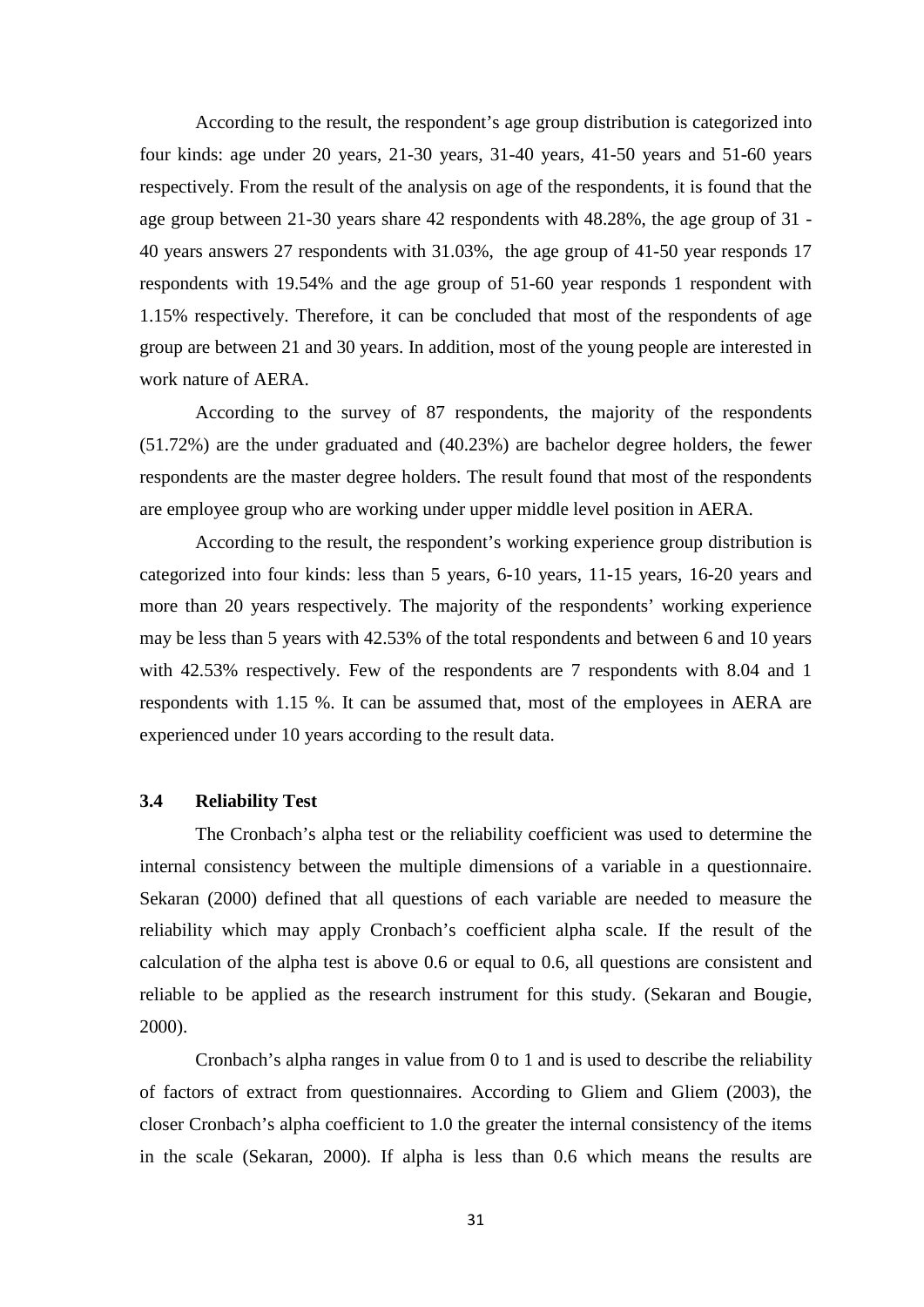unreliable. The result 0.6 or 0.7 indicates that the data resulted is reliable. Table (3.5) describes the reliability of the research instruments and the Cronbach's alpha found in the study of preceding factors on HRM practices, and the relationship between employee satisfaction and employee loyalty.

| <b>Variable</b>                  | <b>Alpha Value</b> | <b>No. of Questions</b> |
|----------------------------------|--------------------|-------------------------|
| <b>Recruitment and Selection</b> | 0.878              | 10                      |
| Training and Development         | 0.702              | 10                      |
| <b>Compensation and Benefit</b>  | 0.912              | 10                      |
| Performance Appraisal            | 0.932              | 10                      |
| <b>Employee Satisfaction</b>     | 0.939              | 10                      |
| Employee                         | 0.951              | 10                      |

**Table (3.5) Reliability Test**

Source: Survey Data (2022)

The Table (3.5) shows that the values of the reliability analysis which are tested the Cronbach's alpha outcome. Alpha values for all the variables are more than 0.6, and which indicates all the questions are reliable and suitable to apply as the research instrument for this study.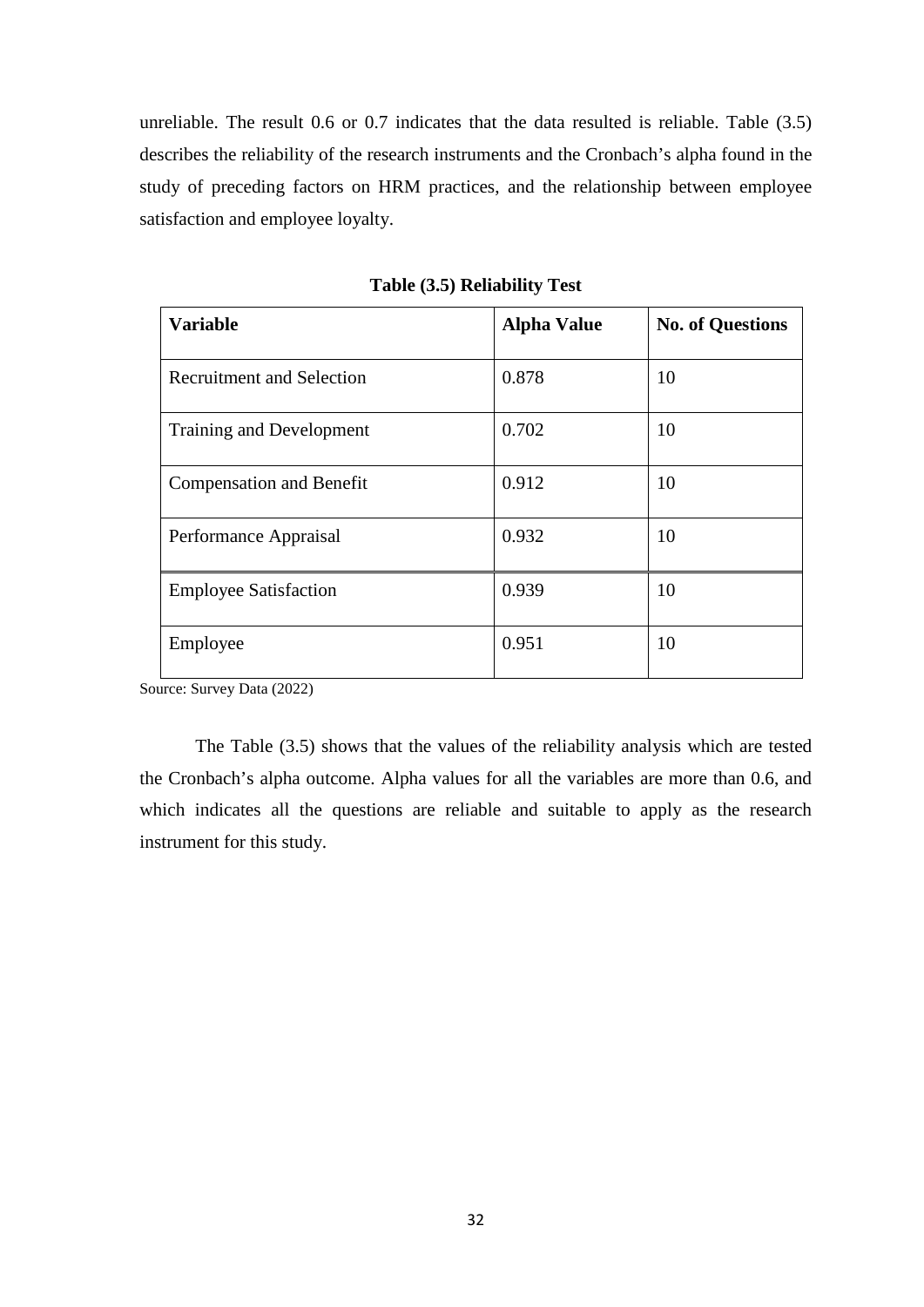## **CHAPTER 4**

# **ANALYSIS ON HRM PRACTICES ON EMPLOYEE SATISFACTION AND EMPLOYEE LOYALTY OF AERA**

This chapter includes the three sections. The first section is to identify the human resources management practices in AERA Yangon. The second section is to describe the level of employee satisfaction and employee loyalty. The third section is to examine the effect of human resources management practices on employee satisfaction and the final section is to analyze the effect of employee satisfaction on employee loyalty of AERA Yangon.

### **4.1 HRM Practices of AERA**

In this study, HRM practices factors of recruitment and selection, training and development, performance appraisal, compensation and benefit are analyzed to identify the level of these practices performing by AREA. The results of each HRM practices are presented in Table (4.1), (4.2), (4.3) and (4.4).

#### **4.1.1 Recruitment and Selection**

Recruitment and selection is one of the HRM practices. Ten questions are used to measure the employee perception of recruitment and selection practiced by AREA. The mean score of recruitment and selection are shown in Table (4.1)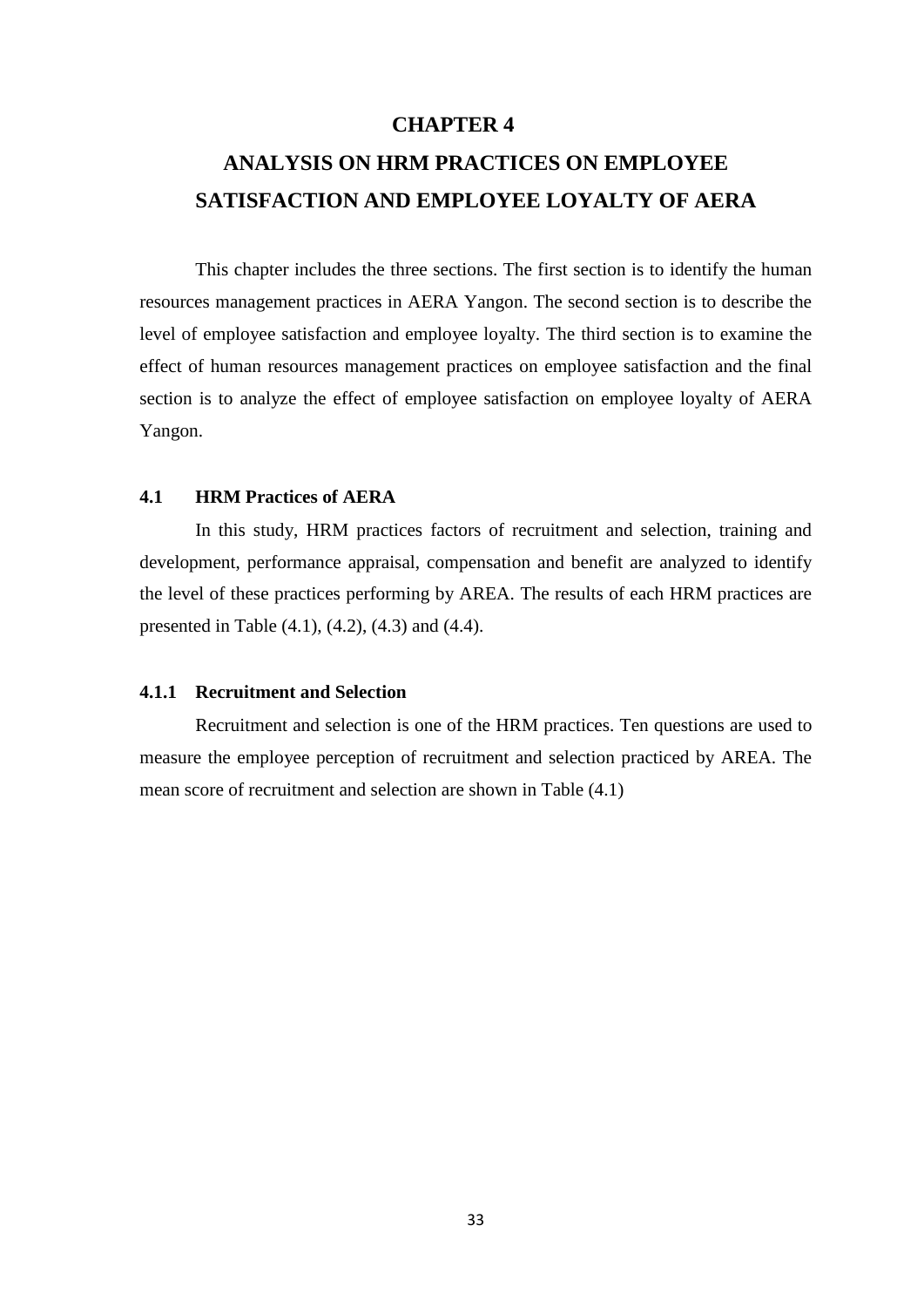| No.            | <b>Recruitment and Selection</b>                                                             | Mean | Std.      |
|----------------|----------------------------------------------------------------------------------------------|------|-----------|
|                |                                                                                              |      | Deviation |
| $\mathbf{1}$   | Unstructured interviews to determine the suitability of<br>candidates for a vacant position. | 3.43 | 0.5201    |
| 2              | Structured interviews to determine the suitability of<br>candidates for a vacant position    | 3.51 | 0.5255    |
| 3              | Selection methods used are important.                                                        | 3.51 | 0.6076    |
| $\overline{4}$ | Recommendation and/or personal acquaintance with the<br>potential candidate are important.   | 3.63 | 0.6309    |
| 5              | Selection criteria based on informal qualifications are<br>important                         | 3.63 | 0.6309    |
| 6              | The company attracts high quality employees                                                  | 3.77 | 0.6416    |
| $\overline{7}$ | The company website is constantly updated with the latest<br>vacancies                       | 3.91 | 0.7870    |
| 8              | The company recruitment is fair.                                                             | 3.63 | 0.5729    |
| 9              | The company includes the employees in the planning<br>process                                | 3.62 | 0.5549    |
| 10             | The company forecasts the human resource needs.                                              | 3.66 | 0.6960    |
|                | <b>Overall Mean</b>                                                                          | 3.63 |           |

#### **Table (4.1) Recruitment and Selection**

Source: Survey Data (2022)

According to the Table (4.1), the overall average mean value is 3.63. This value is above the neutral score of 3. It shows that the organization recruitment and selection system is effective. The largest mean value of recruitment and selection is constantly updated company website with the latest vacancies. The least mean score are unstructured and structured interviews to determine the suitability of candidates for a vacant position and selection methods used are important. The second highest mean value points out that the company attracts high quality employees. They are also satisfied about the fair recruitment system and the company forecasts the human resource needs. Overall mean score of employee satisfaction is above agree. Therefore, it can be interpreted that employee of AERA are satisfied on recruitment and selection practices of AERA.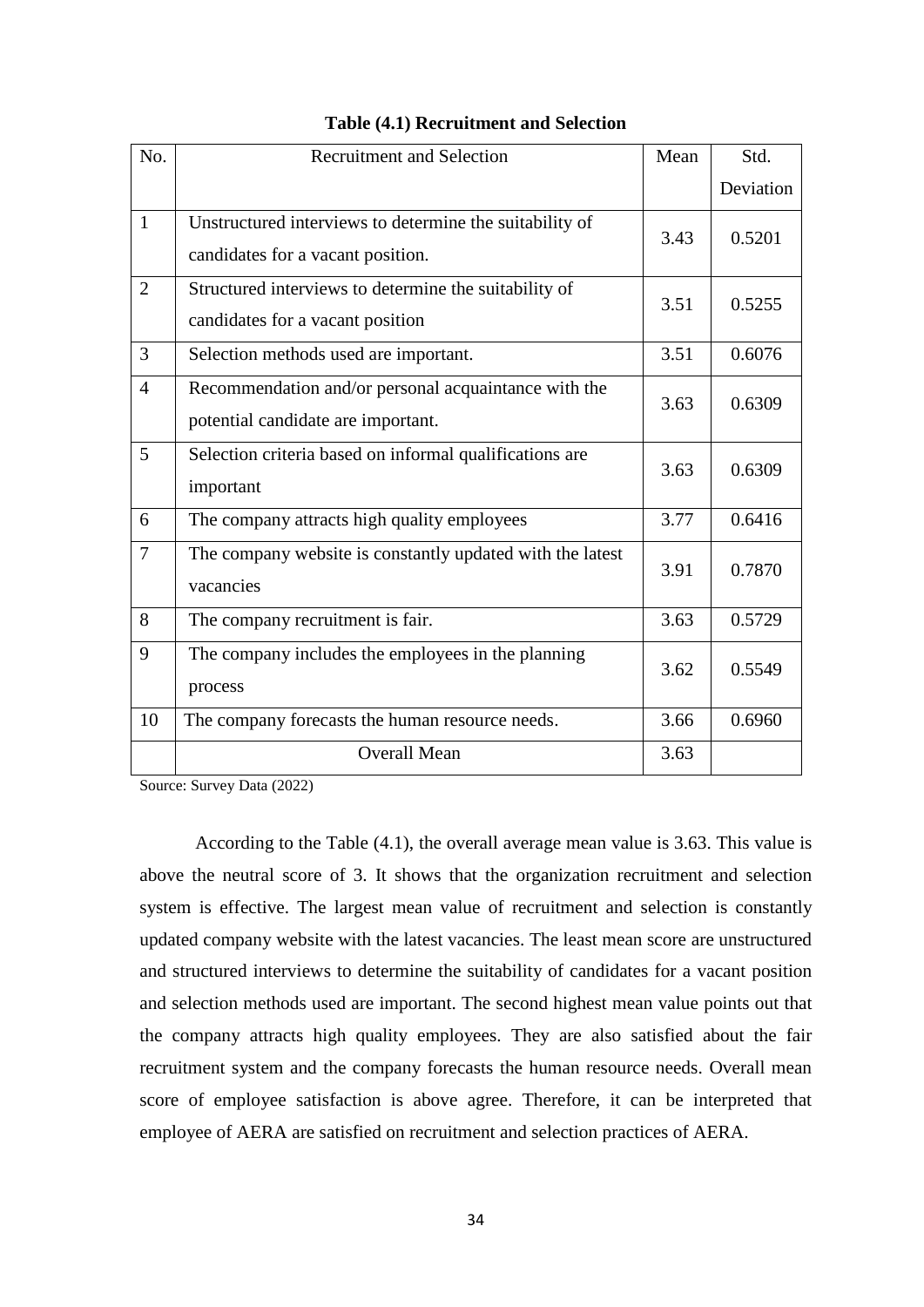#### **4.1.2 Training and Development**

The second component of HRM practices in this study is training and development. To measure the employee perception on training and development practices of AREA, ten questions are used. The mean score of training and development are shown in Table (4.2)

| Sr.             | <b>Training and Development</b>                                                                                   | <b>Mean</b> | Std.             |
|-----------------|-------------------------------------------------------------------------------------------------------------------|-------------|------------------|
| No.             |                                                                                                                   |             | <b>Deviation</b> |
| 1               | Concerned about the quality of Training.                                                                          | 3.40        | 0.6187           |
| $\overline{2}$  | Adopts continuous training to improve<br>performance                                                              | 3.55        | 0.6243           |
| 3               | Planes ahead for the training programs.                                                                           | 3.94        | 3.3319           |
| $\overline{4}$  | Uses advanced technology in training<br>Programs.                                                                 | 3.63        | 0.7793           |
| $5\overline{)}$ | Has cross-departmental training programs.                                                                         | 3.71        | 0.7299           |
| 6               | Uses new approaches for training programs.                                                                        | 3.60        | 0.7386           |
| $\overline{7}$  | Encourages team-work seminars.                                                                                    | 3.79        | 0.7646           |
| 8               | Receive recognition and appreciation for<br>abilities, efficiency and good work done.                             | 3.77        | 0.7266           |
| 9               | Given a fair chance, by the head of the<br>concerned department to attend the<br>workshops and training programs. | 3.70        | 0.8086           |
| 10              | Good opportunities to learn new skills and<br>new jobs                                                            | 3.97        | 0.8134           |
|                 | <b>Overall Mean</b>                                                                                               | 3.71        |                  |

**Table (4.2) Training and Development**

Source: Survey Data (2022)

According to the survey results shown in Table (4.2), the average mean value of training and development is 3.71. It can be seen that employees believe they are receive training and development opportunities provided by AERA. The study also found that the highest mean value is 3.97. The highest mean value is "employees have good opportunities to learn new skills and new jobs within the organization". It can be assumed that employee of AERA perceive they have good opportunities to learn. The lowest mean value is concerning about the quality of training. Employees of AERA appreciate the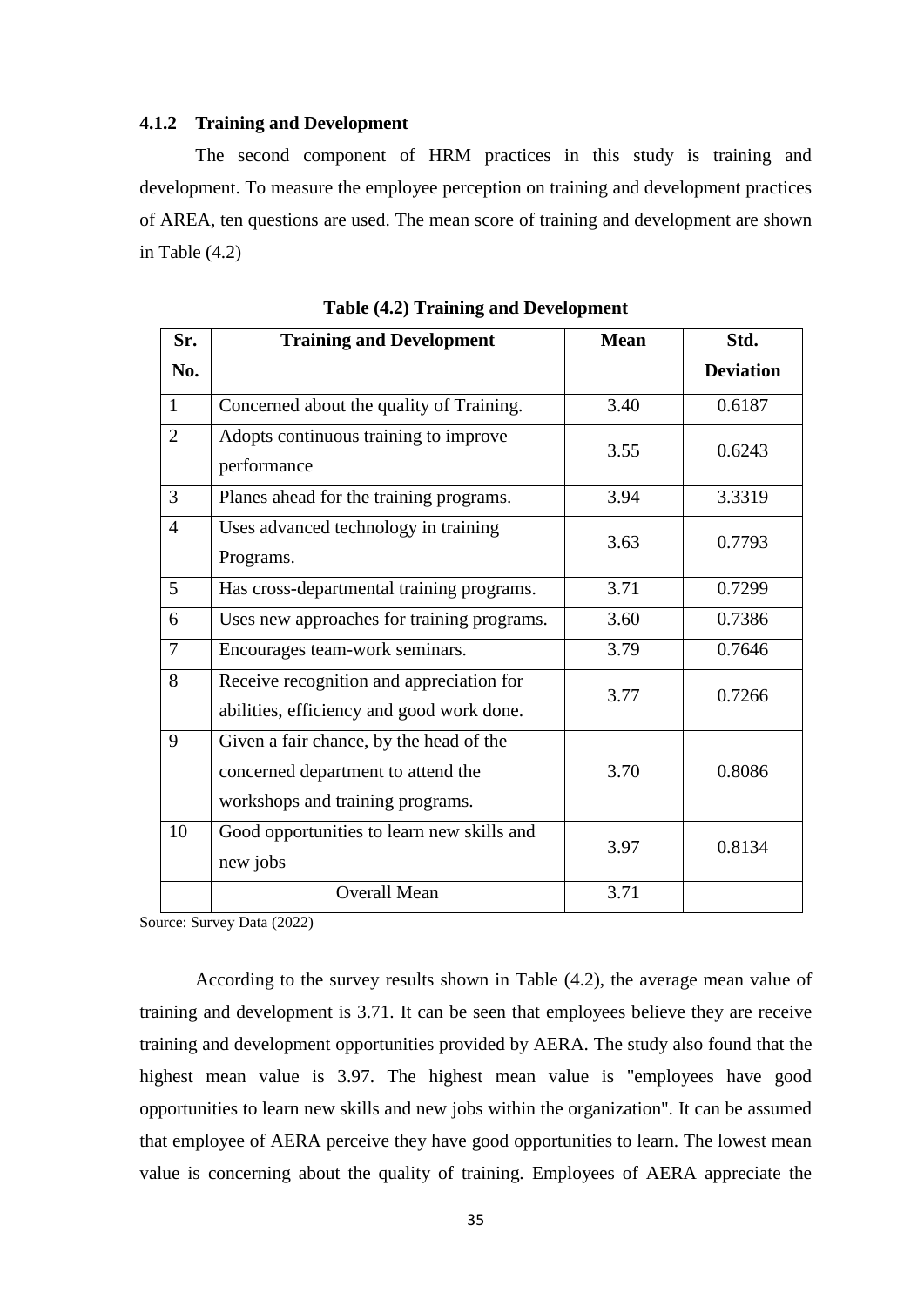training and development practices although they are concern about the quality of training.

According to second highest mean value, AERA plans ahead for the training programs. AERA used to conduct management and advance management training annually for senior manages and new managers. And food safety training, first-aid training and life safety training biannually for related employees. AERA employee are satisfied about the organization encourages team-work seminars and employees received recognition and appreciation for abilities, efficiency and good work done as well. Overall mean score of employee satisfaction is above agree. Therefore, it can be interpreted that employee of AERA are satisfied on training and development practices of AERA.

#### **4.1.3 Compensation and Benefit**

The third component of HRM practices in this study is compensation and benefit. To measure the employee perception on compensation and benefit practices of AREA, ten questions are used. The mean score of compensation and benefit are shown in Table  $(4.3)$ .

| Sr. No.        | <b>Compensation and Benefit</b>                            | <b>Mean</b> | Std.             |
|----------------|------------------------------------------------------------|-------------|------------------|
|                |                                                            |             | <b>Deviation</b> |
| $\mathbf{1}$   | Concerned about employees' needs.                          | 3.49        | 0.5472           |
| $\overline{2}$ | Provides employees with the type of benefits<br>they need. | 3.53        | 0.5673           |
| 3              | Provides benefits that compare favorably in the<br>sector. | 3.76        | 0.6281           |
| $\overline{4}$ | Uses non-cash compensation alternatives.                   | 3.76        | 0.6983           |
| 5              | Uses fair incentive system.                                | 3.84        | 0.6798           |
| 6              | Compensation system is reviewed periodically.              | 3.71        | 0.6631           |
| 7              | Provides excellent benefits and welfare<br>facilities      | 3.85        | 0.6910           |
| 8              | All the allowances and advances are provided<br>on time    | 3.91        | 0.8016           |
| 9              | Medical facilities are adequate and provided on<br>time    | 3.94        | 0.8121           |
| 10             | Being paid fairly in comparison to others.                 | 3.97        | 0.8276           |
|                | <b>Overall Mean</b>                                        | 3.78        |                  |

**Table (4.3) Compensation and Benefit**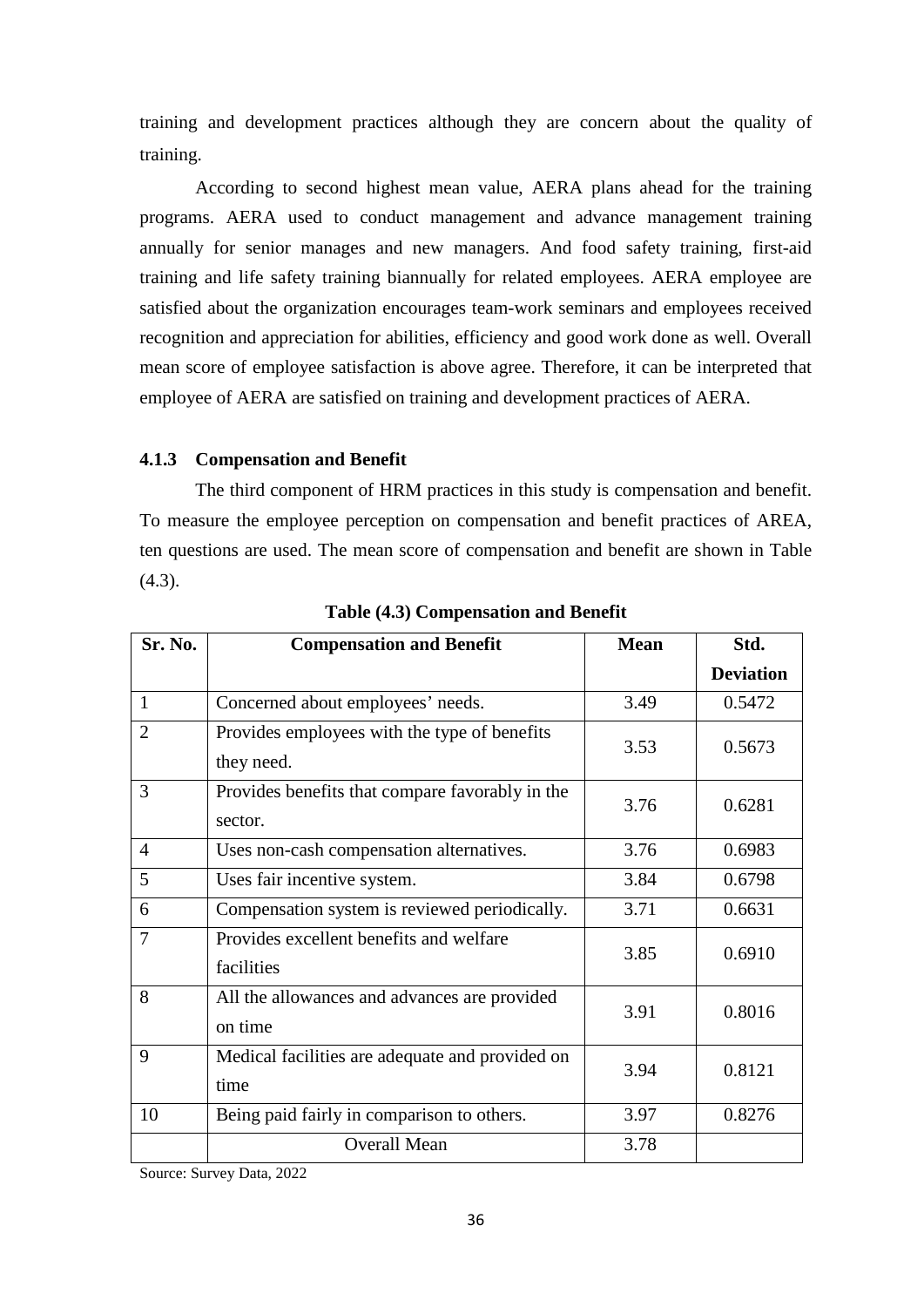According to the survey results shown in Table (4.3), the overall mean value is 3.78. It can be seen that employees assume compensation and benefit provided by AERA is fair and attractive. The study also found that the highest mean value is 3.97. The highest mean value is "employee being paid fairly in comparison to others". This finding indicates that company has fair payroll system and it can compare with other organization, therefore, the employees are content with their compensation. The lowest mean value is concerned about employees' needs. This can be said that employees expect compensation and benefits is match with their needs. Overall mean score of employee satisfaction is above agree. Therefore, it can be interpreted that employee of AERA are satisfied on compensation and benefit practices of AERA.

#### **4.1.4 Performance Appraisal**

The last component of HRM practices in this study is performance appraisal. To measure the employee perception on performance appraisal practices of AREA, ten questions are used. The mean score of performance appraisal are shown in Table (4.4).

| <b>Sr. No.</b> | <b>Performance Appraisal</b>                                                 | <b>Mean</b> | Std.<br><b>Deviation</b> |
|----------------|------------------------------------------------------------------------------|-------------|--------------------------|
| 1              | The appraisals are read out and known to the<br>concerned employees on time. | 3.77        | 0.5645                   |
| $\overline{2}$ | Good understanding of the appraisal criteria                                 | 3.85        | 0.6910                   |
| 3              | Performance appraisal system is very effective                               | 4.07        | 0.7323                   |
| $\overline{4}$ | Appraisal outcomes are fair, performance was<br>fairly rated                 | 4.22        | 0.7986                   |
| 5              | Has a professional appraisal system.                                         | 3.63        | 0.5523                   |
| 6              | Considers employees 'accountable for their<br>work                           | 3.68        | 0.5602                   |
| $\overline{7}$ | Provides feedback to employees'.                                             | 3.86        | 0.6133                   |
| 8              | Aware of its employees 'opinions.                                            | 4.05        | 0.7762                   |
| 9              | Evaluation system is fair and honest.                                        | 4.11        | 0.7537                   |
| 10             | Supports employees' development.                                             | 4.15        | 0.8145                   |
|                | <b>Overall Mean</b>                                                          | 3.94        |                          |

**Table (4.4) Performance Appraisal**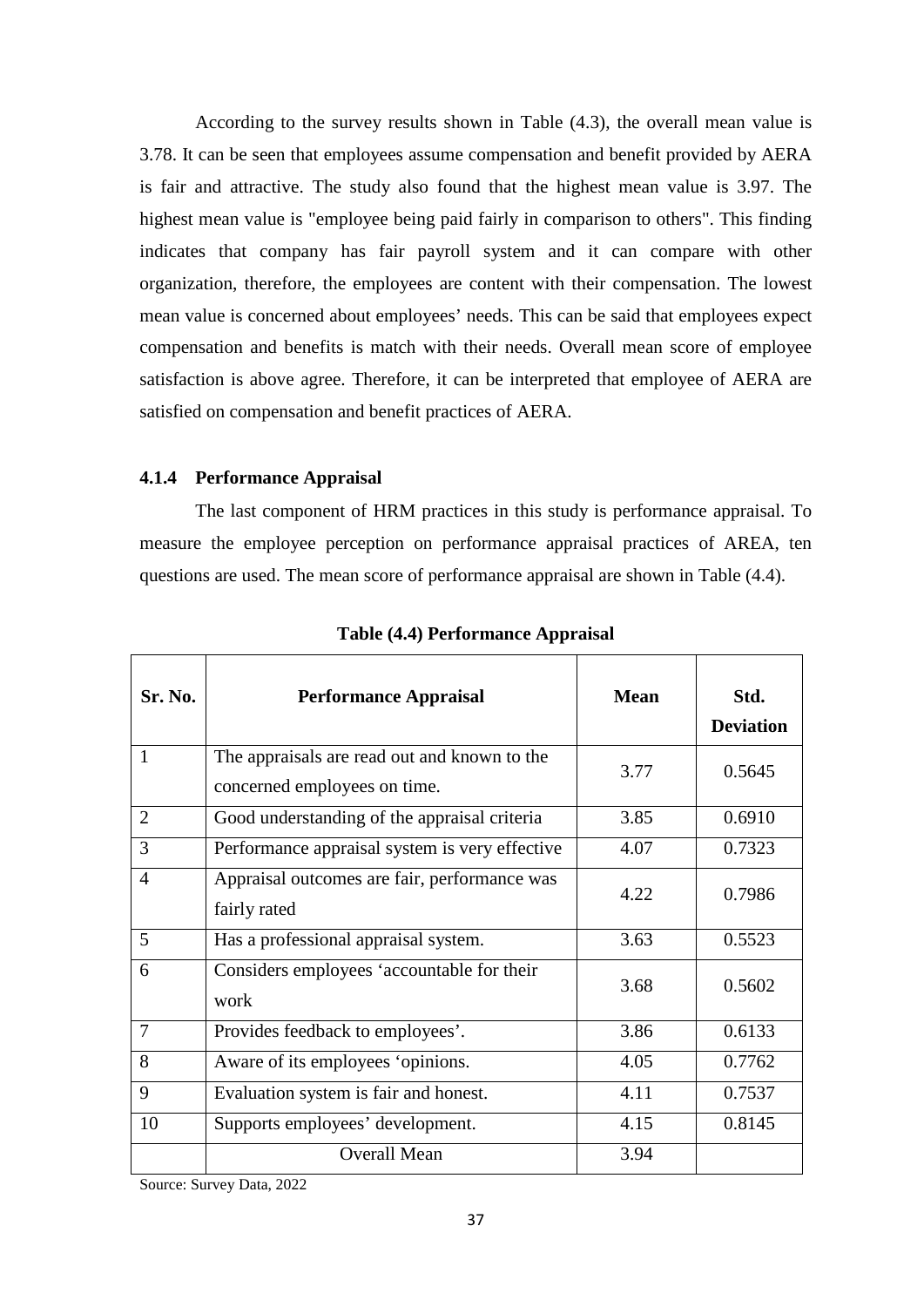The mean value of each question on performance appraisal is presented in table (4.4). The overall mean is slightly above agreed. It shows that the performance appraisal practices at AERA are moderately good. The three highest mean scores indicate that Appraisal outcomes are fair, performance was fairly rated, evaluation system is fair and honest and company supports employees' development. The rest of mean values illustrate that performance appraisal practices at AERA is well implemented. According to the results, it can be interpreted that performance appraisal practices of AERA is good.

### **4.2 Employee Satisfaction of AERA**

Employee satisfaction of AERA is described based on the mean values in the following Table (4.5). To measure the employee perception on their satisfaction, ten questions are applied in this study. The mean score of employee satisfaction are shown as follow.

| Sr. No.        | <b>Employee Satisfaction</b>                       | <b>Mean</b> | Std.             |
|----------------|----------------------------------------------------|-------------|------------------|
|                |                                                    |             | <b>Deviation</b> |
| $\mathbf{1}$   | Provided with clear instructions and sufficient    | 3.67        | 0.6036           |
|                | facilities regarding new assignments.              |             |                  |
| $\overline{2}$ | Clearly informed about what exactly is expected of | 3.67        | 0.6589           |
|                | regarding work.                                    |             |                  |
| 3              | Takes good care of the problem of the employees    | 3.87        | 0.7121           |
|                | and tries to solve or redress them with proper     |             |                  |
|                | counseling.                                        |             |                  |
| $\overline{4}$ | Satisfied with their work                          | 3.87        | 0.6956           |
| 5              | Feel there are real opportunities for career       | 3.80        | 0.7900           |
|                | development.                                       |             |                  |
| 6              | The company cares about them.                      | 3.82        | 0.7705           |
| $\tau$         | Recommend the company as a place to work.          | 3.76        | 0.7308           |
| 8              | Use all the skills and abilities on the job.       | 3.98        | 0.7621           |
| 9              | Feel they have job security.                       | 4.11        | 0.8684           |
| 10             | Feel the things they do on the job are significant | 3.84        | 0.7132           |
|                | <b>Overall Mean</b>                                | 3.84        |                  |

#### **Table (4.5) Employee Satisfaction**

 $\overline{\phantom{a}}$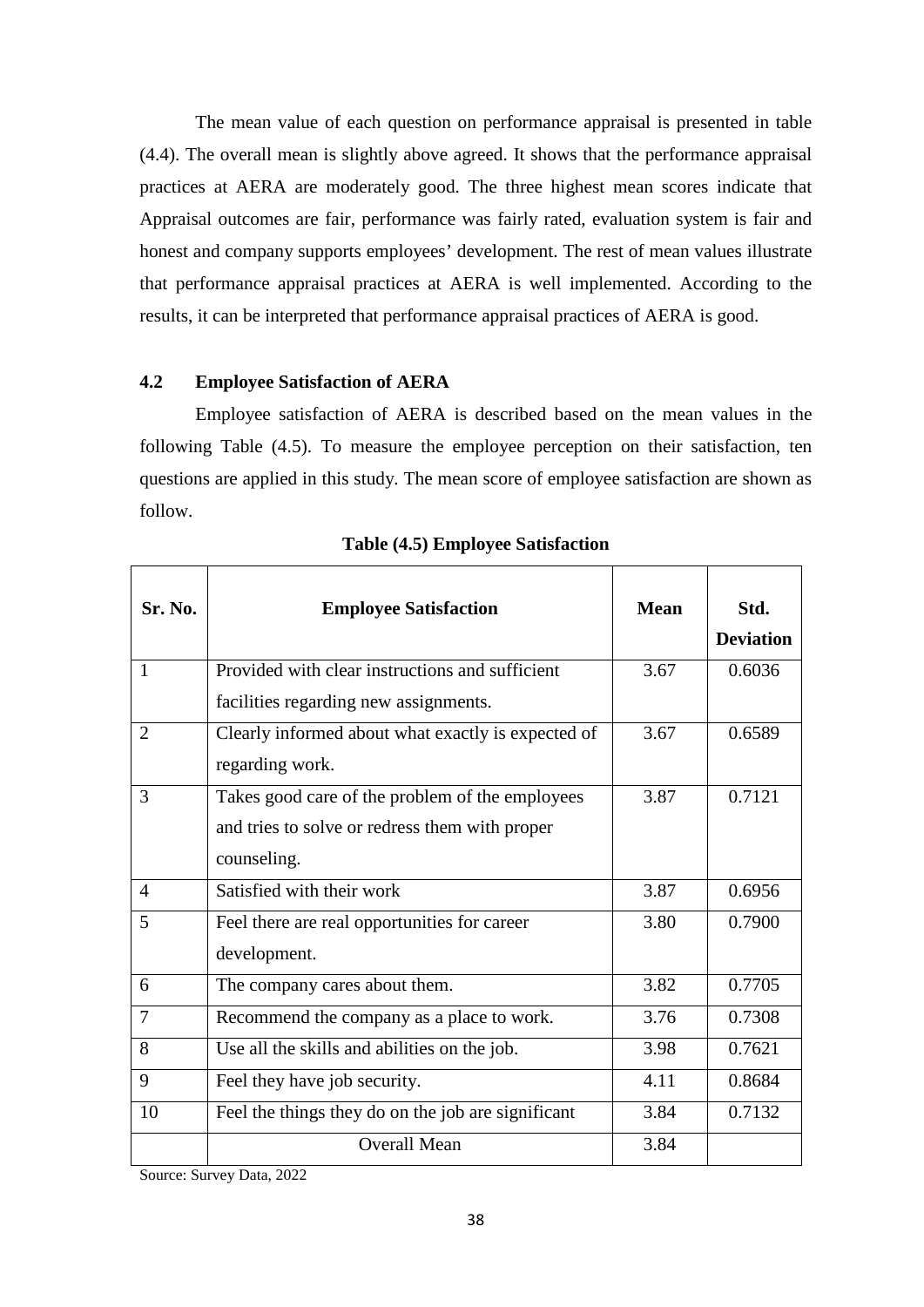The results show that employees who are working at AERA satisfy concerning clear instruction and sufficient facilities, providing clear information and proper counseling, career opportunities, job security and being job significant. Specifically, they are satisfied with their work since company takes good care of the problem of the employees and tries to solve or redress them with proper counseling.as soon as possible. Moreover, employees feel there are real opportunities for career development and the things they do on the job are significant. Therefore, there is strong employee satisfaction within organization in AERA.

### **4.3 Employee Loyalty of AERA**

Employee loyalty of AERA is explained based on the mean values in the following Table (4.6). To measure the employee perception on their loyalty, ten questions are used in this study. The mean score of employee loyalty are presented as follow.

| Sr. No.        | <b>Employee Loyalty</b>                                                                       | <b>Mean</b> | Std.             |
|----------------|-----------------------------------------------------------------------------------------------|-------------|------------------|
|                |                                                                                               |             | <b>Deviation</b> |
| $\mathbf{1}$   | Enthusiastic about their job                                                                  | 4.11        | 0.7537           |
| $\overline{2}$ | Defends the organization when other employees<br>criticize it                                 | 3.97        | 0.8415           |
| 3              | Shows pride when representing the organization in<br>public.                                  | 4.06        | 0.8263           |
| $\overline{4}$ | Actively promotes the organization's products,<br>facilities, and services to potential users | 4.08        | 0.8383           |
| 5              | Remaining in this company even higher salary.                                                 | 4.08        | 0.8789           |
| 6              | Making a greater effort to success this company.                                              | 3.99        | 0.8421           |
| 7              | Recommending to others working in this company.                                               | 4.03        | 0.7693           |
| 8              | Being happy to work at company until retire.                                                  | 3.80        | 1.0657           |
| 9              | Being proud to be an employee in this company                                                 | 4.11        | 0.8684           |
| 10             | Feel loyalty to this company                                                                  | 4.28        | 0.8851           |
|                | <b>Overall Mean</b>                                                                           | 4.05        |                  |

**Table (4.6) Employee Loyalty**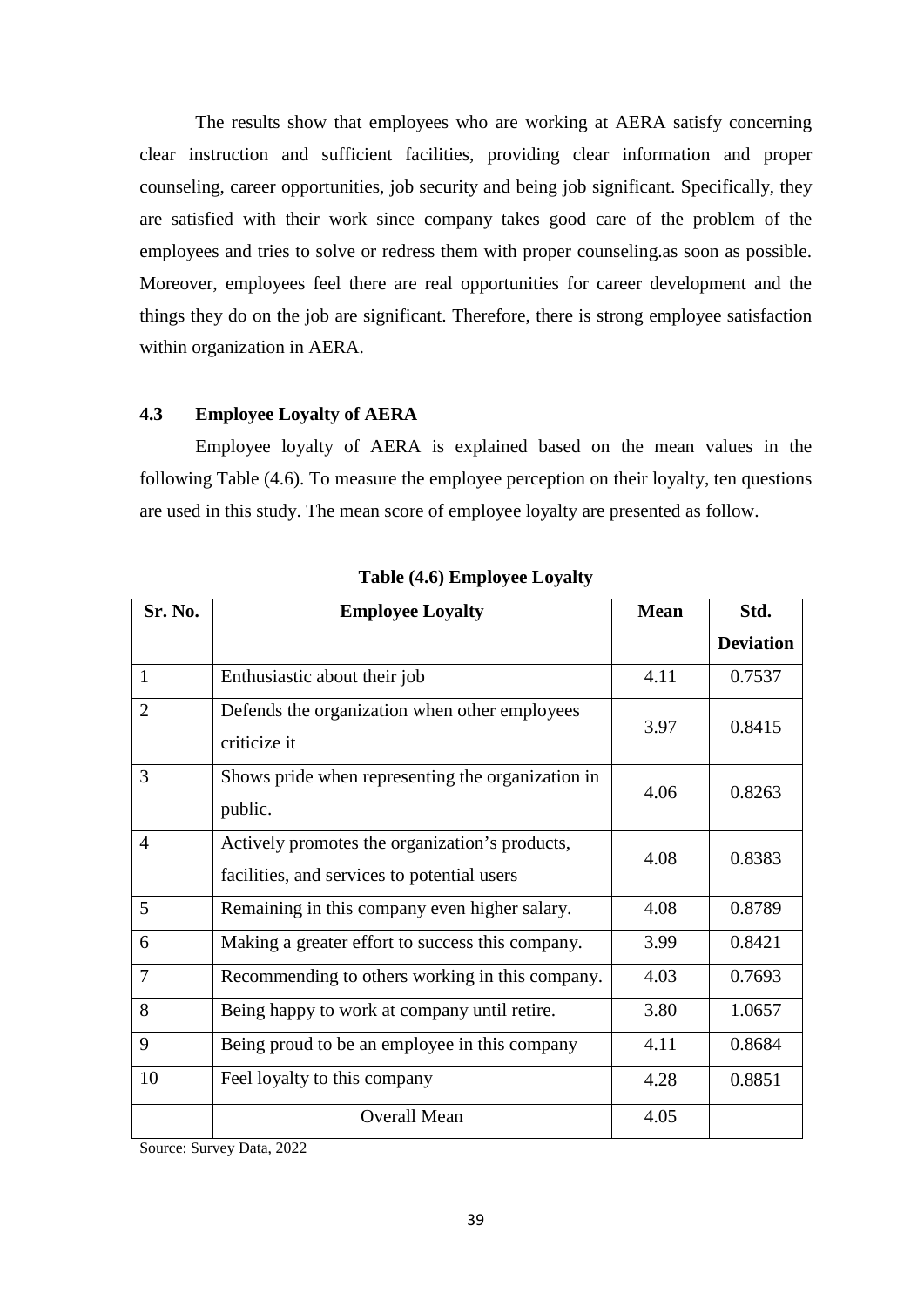According to the survey results shown in Table (4.6), the overall mean value is 4.05. This can be assumed that employees of AERA feel loyalty to this company and they are being proud to be an employee in this company. The high mean values are concerned with "enthusiastic about their job", "being proud to be an employee in this company" and "feel loyalty to this company". The lowest mean value is being happy to work at company until retire. Based on the results of the studying, it can be generally said that employees of AERA would like to stay with proud and happy in this organization.

### **4.4 Analysis on the Effect of HRM Practices on Employee Satisfaction of AERA**

Multiple regression analysis is used to test the impact of independent variable (recruitment and selection, training and development, compensation and benefit, performance appraisal) on dependent variable (employee satisfaction). The results are shown in the Table (4.7).

|                              | Unstandardized |            | Standardized |                   |      | Collinearity      |            |
|------------------------------|----------------|------------|--------------|-------------------|------|-------------------|------------|
|                              | Coefficients   |            | Coefficients |                   |      | <b>Statistics</b> |            |
|                              |                |            |              |                   |      |                   |            |
| Model                        | B              | Std. Error | <b>Beta</b>  | t                 | Sig. | Tolerance         | <b>VIF</b> |
| (Constant)                   | $-.491**$      | .241       |              | $-2.035$          | .045 |                   |            |
| Recruitment<br>and Selection | $.187**$       | .086       | .136         | 2.182             | .032 | .542              | 1.844      |
| Training and<br>Development  | $.134**$       | .053       | .149         | 2.527             | .013 | .601              | 1.665      |
| Compensation<br>and Benefit  | $.284***$      | .098       | .251         | 2.905             | .005 | .280              | 3.569      |
| Performance<br>Appraisal     | $.529***$      | .093       | .492         | 5.682             | .000 | .280              | 3.571      |
| $\mathbf R$                  |                |            |              | .910 <sup>a</sup> |      |                   |            |
| R Square                     |                |            |              | .828              |      |                   |            |
| Adjusted R                   |                | .820       |              |                   |      |                   |            |
| Square                       |                |            |              |                   |      |                   |            |
| Durbin-Watson                | 2.394          |            |              |                   |      |                   |            |
| F Value                      | 98.649***      |            |              |                   |      |                   |            |

**Table (4.7) Effect of HRM Practices on Employee Satisfaction**

Source: Survey Data (2022)

Notes: \*\*\*Significant at 1% level, \*\*Significant at 5% level, \*Significant at 10% level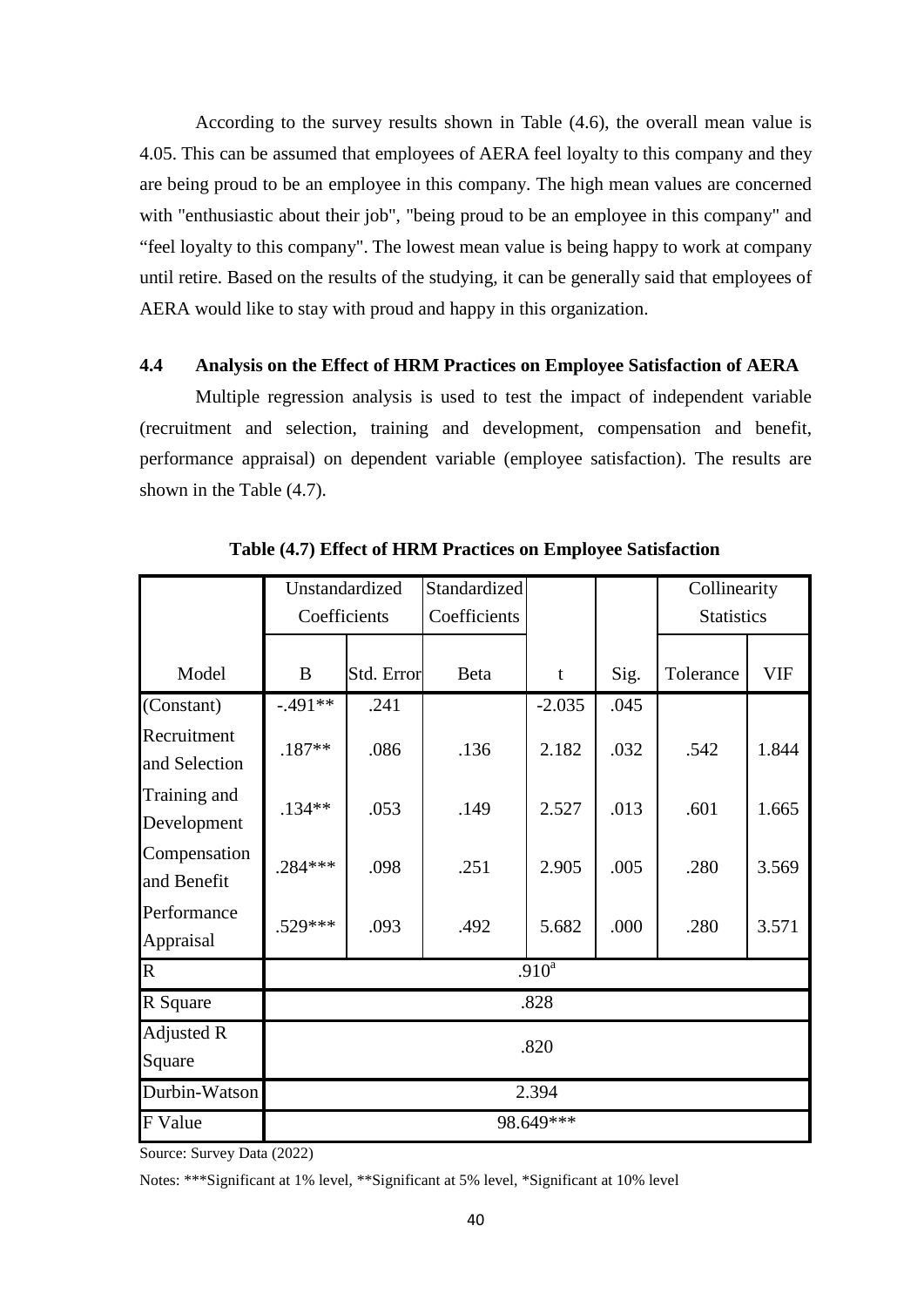According to the Table (4.7), R square is 0.828. and adjusted R square is 0.82. This model can explain 82% about the variation of dependent variable (employee satisfaction) with independent variable (human resources management practices). The value of F test, the overall significance of the model, is highly significant at the 1 percent level. This specified model can be said valid. According to the result, Durbin-Watson value is 2.394 (acceptable level is between 1.5 and 2.5). All the VIFs (Variance Inflation Factor) of independent variables is less than 10. Hence, there is no problem of multicollinearity (correlation between independent variables).

As shown in Table (4.7), all of the human resources management practices: recruitment and selection, training and development, compensation and benefits and performance appraisal have significantly positive effect on employee satisfaction. Compensation and benefits, and performance appraisal have 1% level statistically significant effect on employee satisfaction. Recruitment and selection, and training and development have 5% level significant effect on employee satisfaction.

A unit increase in practices concerning recruitment and selection, results in 0.187 unit increase in employee satisfaction while all other variables are remained constant. In addition, the study also points out that one unit increase in practices concerning training and development will lead to increase in 0.134 unit increase in employee satisfaction. Moreover, the study mentioned that one unit increase in compensation and benefits will lead to increase in 0.284 unit increase in employee satisfaction. The study also explored that one unit increase in performance appraisal will lead to increase in 0.529 unit increase in employee satisfaction. Based on these results, it can be said that performance appraisal has more significant effect on employee satisfaction that the remaining human resources management practices. This is because, employees are informed about the performance appraisal system since the orientation period. Most of the employees perceived that this performance appraisal system is fair. Moreover, performance appraisal system is linked with their annual award, promotion and salary.

The results indicated that AERA used to practice effective, fair and honest performance appraisal system. AERA management supported employee development based on employee opinions by providing feedback and good understanding of appraisal criteria. AERA provided attractive wage and salary, benefits and awards, incentives and unique opportunities like providing leave, insurance and recognizing the needs of retired employee welfare. It is found that HR practices of AERA make sure the company attracts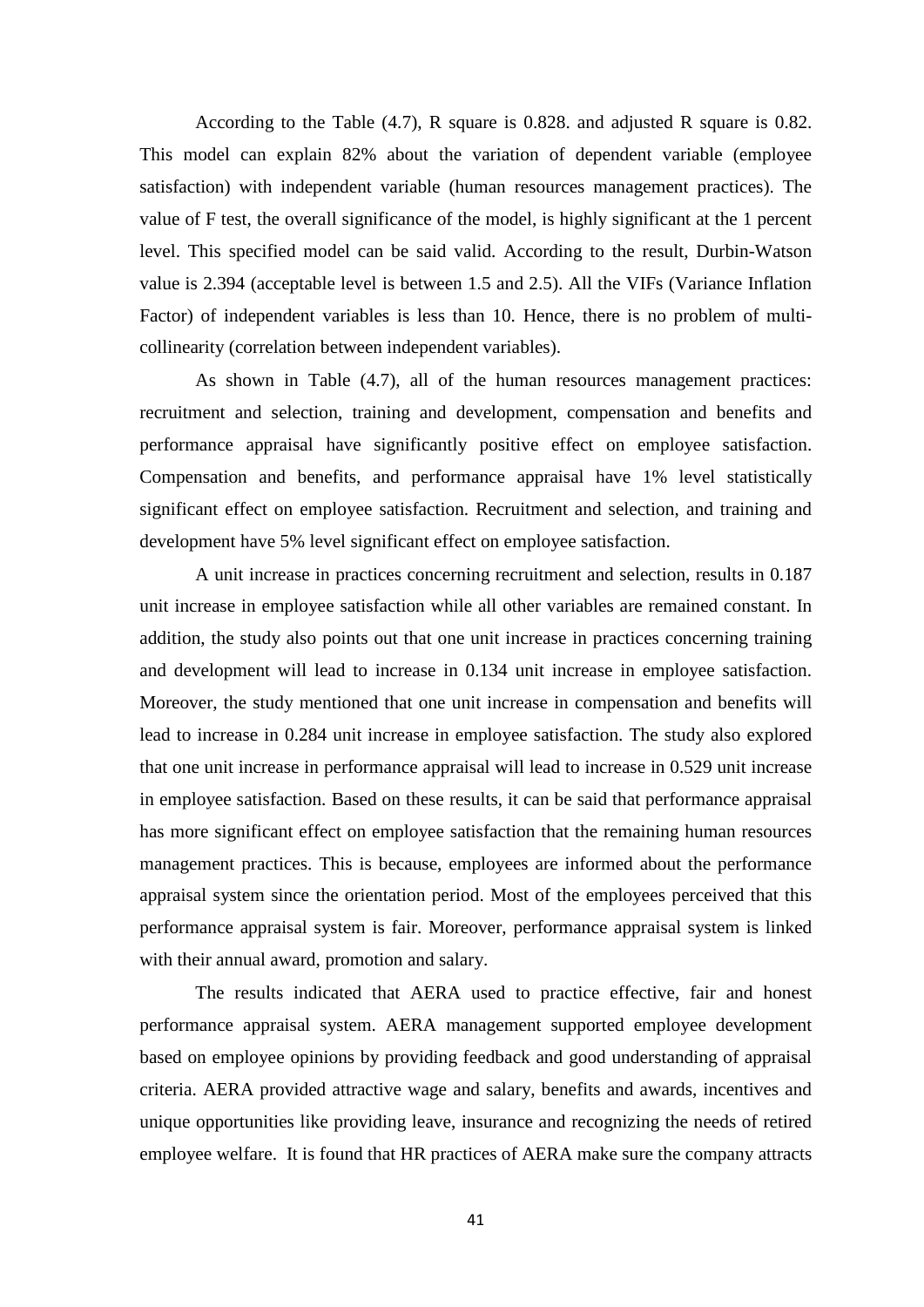and keeps the people it need and develop the effective workforce due to its quite strict and well-defined policy procedures, transparency in recruitment and selection practice and offering equity and fairness to all candidates without any discrimination or restrictions.

HR managers systematically analyzed the training requirements for technical, interpersonal and management skills and employees are also given a right to suggest what kind of training they need. Therefore, its training practices ensure that all positions are occupied by the staff who have the knowledge, skills and experience. It is found that its HRM practices lead to implement their activities in accord with effective performance appraisal system, attractive compensation and benefit plan and their training objectives, and fair policies of recruitment and selection enables to achieve the objectives of AERA. The findings of the study pointed out that there is a positive and significant effect of HRM practices on employee satisfaction.

## **4.5 Analysis on Effect of Employee Satisfaction on Employee Loyalty**

Multiple regression analysis is used to test the impact of independent variable (employee satisfaction) on dependent variable (employee loyalty). The results are shown in the Table (4.8).

|                          |                   | Unstandardized | Standardized |        |      | Collinearity      |       |
|--------------------------|-------------------|----------------|--------------|--------|------|-------------------|-------|
|                          |                   | Coefficients   | Coefficients |        |      | <b>Statistics</b> |       |
| Model                    | B                 | Std. Error     | Beta         | t      | Sig. | Tolerance         | VIF   |
| (Constant)               | .014              | .258           |              | .056   | .956 |                   |       |
| Employee                 | $1.052***$        |                |              | 15.843 |      |                   |       |
| Satisfaction             |                   | .066           | .864         |        | .000 | 1.000             | 1.000 |
| $\overline{\mathbf{R}}$  | .864 <sup>a</sup> |                |              |        |      |                   |       |
| R Square                 | .747              |                |              |        |      |                   |       |
| <b>Adjusted R Square</b> | .744              |                |              |        |      |                   |       |
| Durbin-Watson            |                   |                | 1.521        |        |      |                   |       |
| <b>F</b> Value           | 251.003           |                |              |        |      |                   |       |

**Table (4.8) Effect of Employee Satisfaction on Employee Loyalty**

Source: Survey Data (2022)

Notes: \*\*\*Significant at 1% level, \*\*Significant at 5% level, \*Significant at 10% level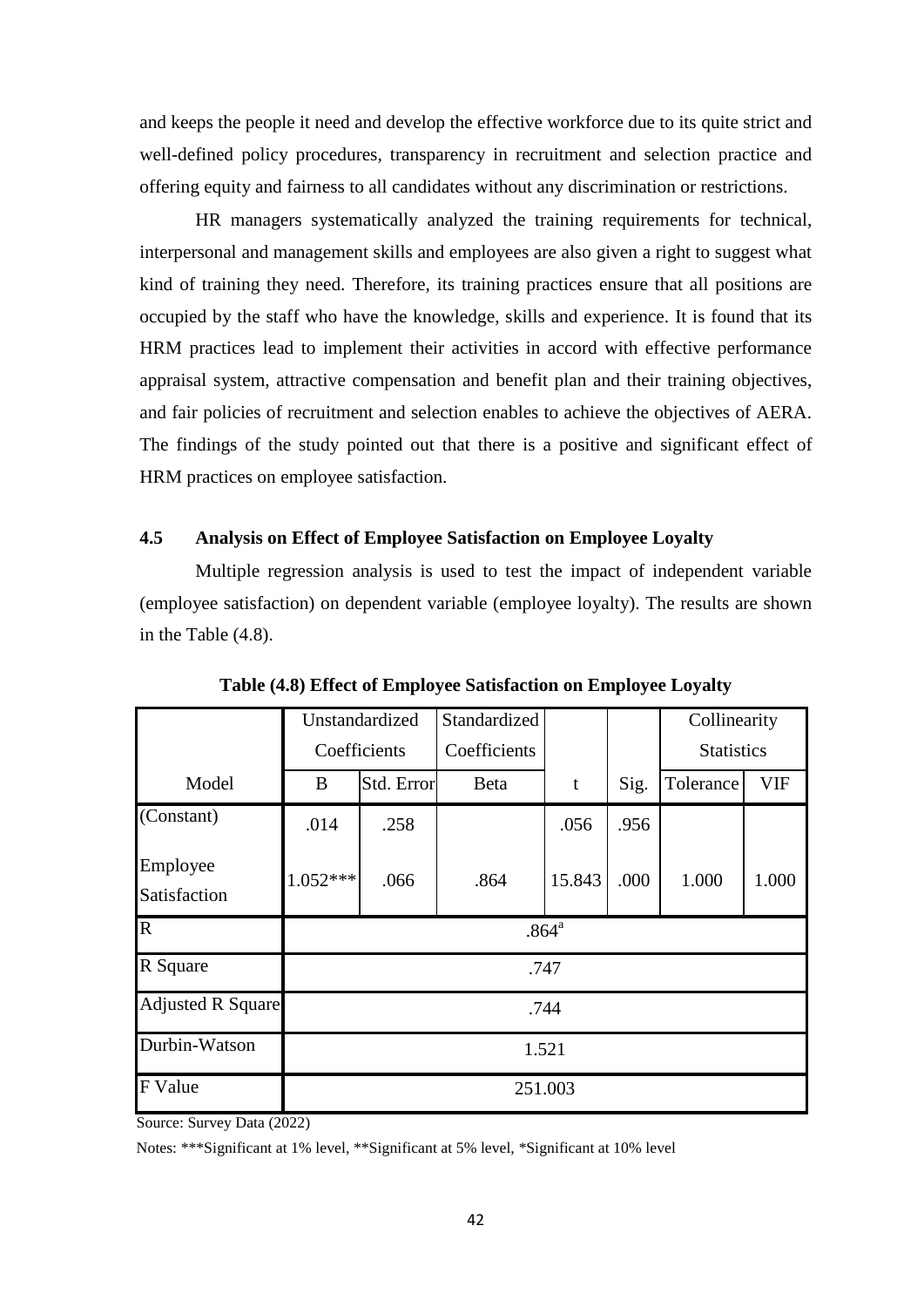According to the Table (4.8), R square is 0.747. and adjusted R square is 0.744. This model can explain 74% about the variation of dependent variable (employee loyalty) with independent variable (employee satisfaction). The value of F test, the overall significance of the model, is highly significant at the 1 percent level. This specified model can be said valid. According to the result, Durbin-Watson value is 1.521 (acceptable level is between 1.5 and 2.5). All the VIFs (Variance Inflation Factor) of independent variables is less than 10. Hence, there is no problem of multi-collinearity (correlation between independent variables).

As shown in Table (4.8), employee satisfaction has significantly positive effect on employee loyalty. Employee satisfaction has 1% level statistically significant effect on employee loyalty. Recruitment and selection, and training and development have 5% level significant effect on employee satisfaction.

A unit increase in employee satisfaction, results in 1.052 unit increase in employee loyalty while all other variables are remained constant. More of the employee satisfaction will lead to more of the employee loyalty. By increasing employee satisfaction, AERA can retain the talented and loyal employee. Therefore, the more satisfied the employee is the higher in job performance at workplace.

The result indicates that there is positively and significant effect of employee satisfaction on employee loyalty. According to the survey results, it can be interpreted that the satisfied employees at AERA leads to higher loyalty in the organization. If the employee feels energetic, enthusiastic, inspiration and commitment to their work, they work not only for their own duties and responsibilities but also for their co-workers and organization. Thus, the implication on this study is that the more satisfied employees are there in the organization, the more their loyalty for the organization is. Employee loyalty is explicitly related to the employees' satisfaction on HRM practices of AERA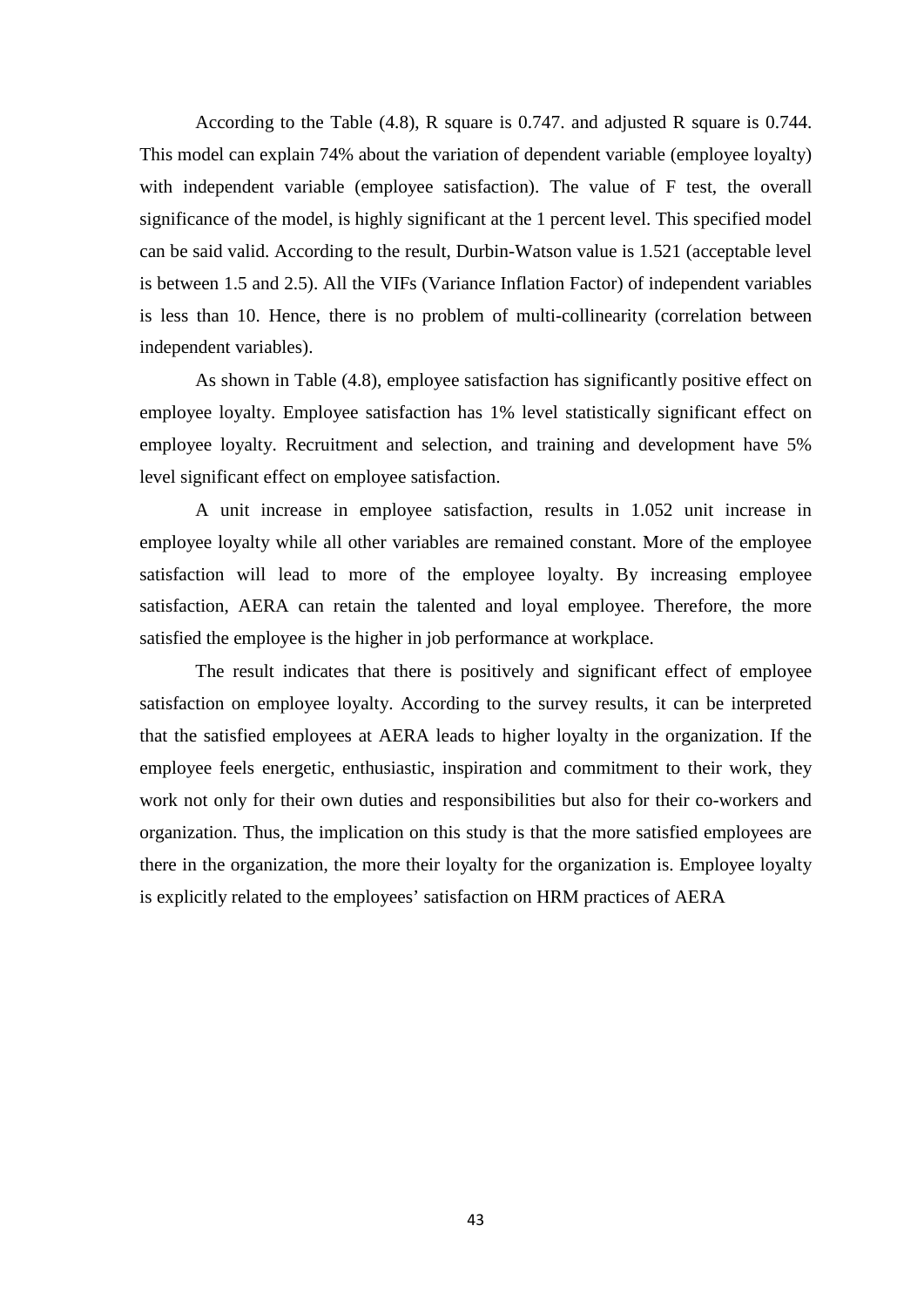# **CHAPTER 5 CONCLUSION**

This chapter deals with the findings and discussions upon human resources management practices and the effects of them on the level of employee satisfaction at AERA Yangon. Moreover, the effect of employee satisfaction on the level of employee loyalty is also discussed. Based on these findings and discussions, the suggestions and recommendations for the enhancement of employee satisfaction and employee loyalty are made. Finally, the needs for further research are discussed.

#### **5.1 Findings and Discussions**

This study attempts to explore the human resources management practices and to analyze the effect of human resources management practices on employee satisfaction, and to analyze the effect of employee satisfaction on employee loyalty of AERA Yangon.

On the findings of the analysis, overall mean values of recruitment and selection, training and development, compensation and benefits, and performance appraisal are proper condition. It can be assumed that employee perception on HRM practices of AERA Yangon is pretty good.

The findings of the study show that all of these HRM practices have positively significant effect on employee satisfaction. Therefore, human resources management plays an important role to improve employee satisfaction. Among these HRM practices, the highest mean value is concerning with performance appraisal and the two lowest mean values are relating with recruitment and selection, and training and development. Performance appraisal is the most determinant factor because this factor has the highest standardized coefficient beta value.

Employee satisfaction with the performance appraisal plays an essential role in their long-term efficiency. The performance appraisal system cannot be deemed efficient if employees do not see the use of it and its fair and equitable nature. The efficiency of a performance system depends not only on the validity and reliability of the performance appraisal measures but also on the employees' reaction.

According to the findings, employee strongly satisfy with performance appraisal system of AERA. The results indicated that AERA used to practice effective, fair, and honest performance appraisal system. AERA management supported employee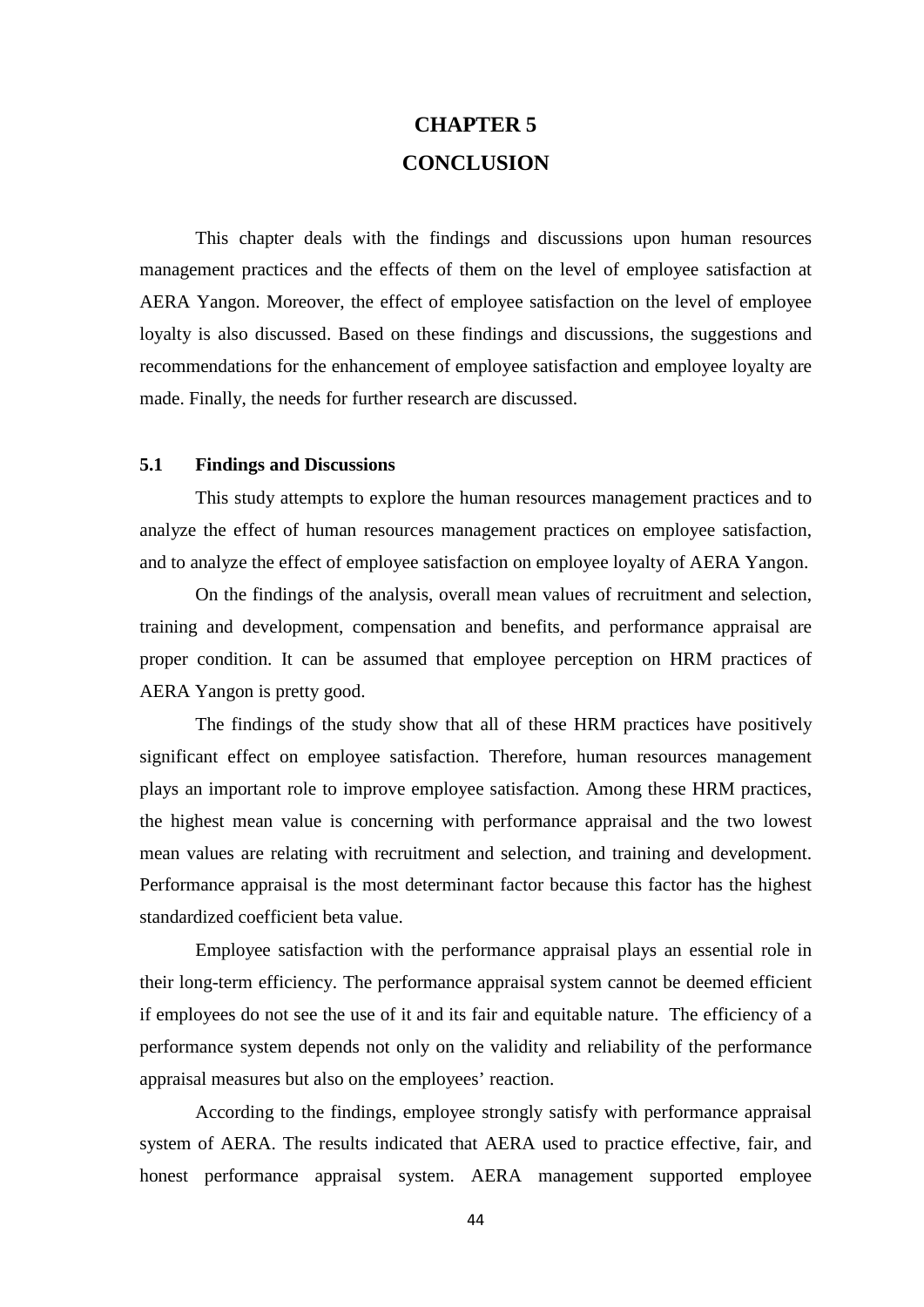development based on employee opinions by providing feedback and good understanding of appraisal criteria. Therefore, most of the employee are satisfied with performance appraisal system in their organization that effective, fair, honest and efficiency since there are some weaknesses.

Another important of human resource function is compensation and benefit. Regrading to this study, most employees at AERA are fully satisfied with AERA's compensation and benefit system since AERA provided attractive wage and salary, benefits and awards, incentives, and unique opportunities like providing leave, insurance and recognizing the needs of retired employee welfare. Overall, AERA's compensation and benefit system is attractive and comparable to others. So, it can increase employees' satisfaction and loyalty.

It is found that HR practices of AERA make sure the company attracts and keeps the people it need and develop the effective workforce due to its quite strict and welldefined policy procedures, transparency in recruitment and selection practice and offering equity and fairness to all candidates without any discrimination or restrictions. Regrading to this study, most employees at AERA are fully satisfied with AERA's recruitment and selection practices

Training and development programs are meant to add value to employees and improve employee performance. In AERA, defining the training needs is usually done by not only line manager but also employees themselves. HR managers systematically analyze the training requirements for technical, interpersonal and management skills and employees are also given a right to suggest what kind of training they need. Therefore, its training practices ensure that all positions are occupied by the staff who have the knowledge, skills and experience.

According to the analysis, employees are satisfied with HRM practices of AERA that concerned clear instruction and sufficient facilities, providing clear information and proper counseling, career opportunities, job security and being job significant. Specifically, they are satisfied with their work since company takes good care of the problem of the employees and tries to solve, redress them with proper counseling. Moreover, employees feel there are real opportunities for career development and the things they do on the job are significant. Therefore, there is strong employee satisfaction within organization in AERA.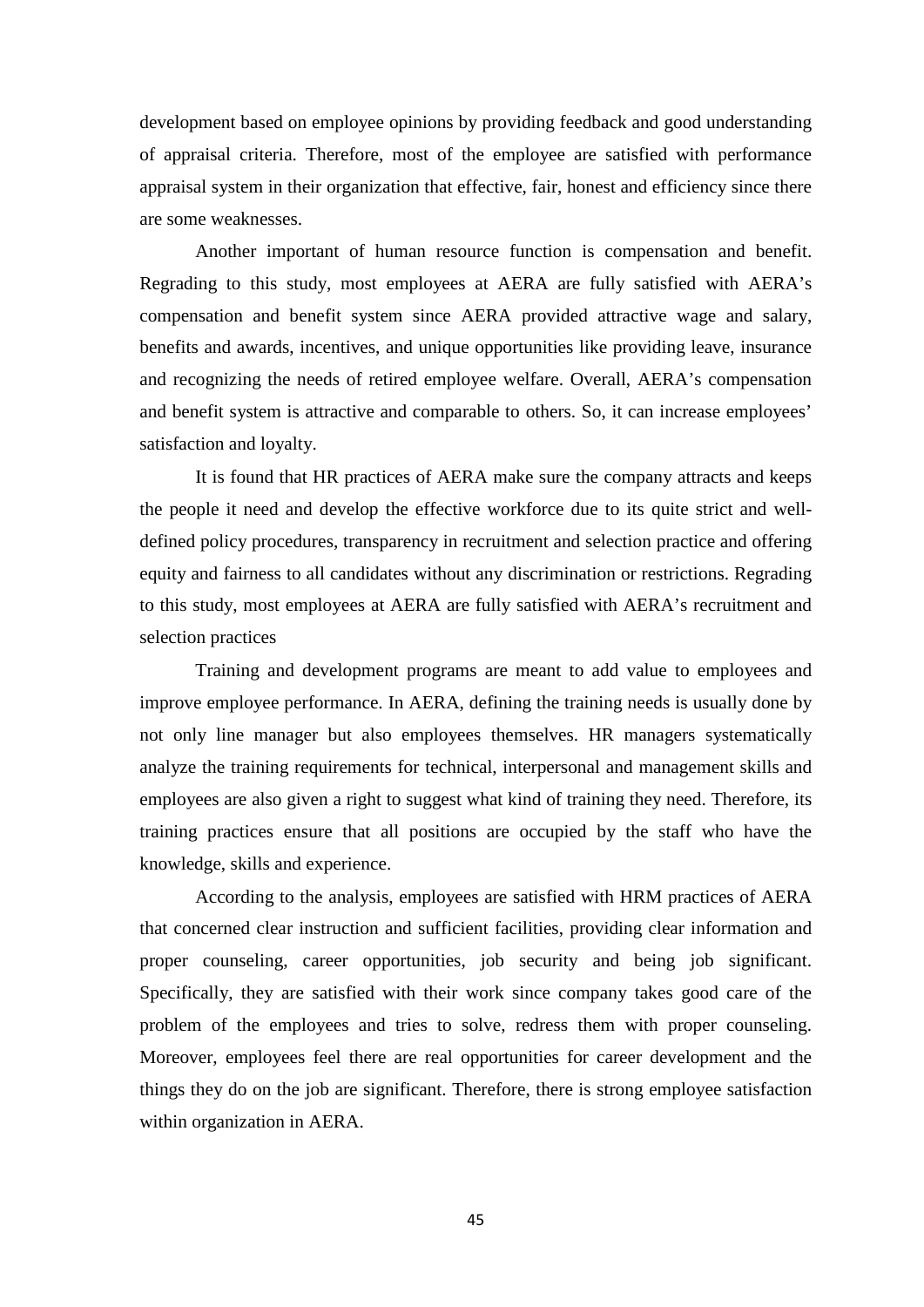Regarding to the study, employees of AERA feel loyalty to this company and they are being proud to be an employee in this company. The high mean values are concerned with "enthusiastic about their job", "being proud to be an employee in this company" and "feel loyalty to this company".

The finding of the study also points out that there is a positively significant effect of employee satisfaction on employee loyalty. It can be said that to retain talented employees within the organization, employee satisfaction is important. By enhancing the HRM practices such as performance appraisal, compensation and benefit, recruitment and selection, and training and development, the level of employee satisfaction will be increased which in turn will lead to employee loyalty.

Retention of highly skilled and loyal employees enables improving the organizational performance that significantly contributes to maintaining its completeness in the market and competitive advantages. Therefore, one of the key aspects of employee retention is improving employee satisfaction for sustaining high organizational performance.

#### **5.2 Suggestions and Recommendations**

According to the findings of the study, the employees perceive that AERA Yangon is performing in a proper manner concerning recruitment and selection, training and development, compensation and benefit, and performance appraisal. Based on the results of the mean values, however, the extent of these HRM practices are not high.

The result of the study shows that all these four HRM practices have positively significant effect on employee satisfaction. Among these HRM practices, performance appraisal is the main determinant factor because this is the highest standardized coefficient beta value. Although the over mean value of performance appraisal is highest, the value is less than four. Therefore, AERA management needs to more focus on performance appraisal system to enhance employee satisfaction. Performance appraisal practices such as having a professional appraisal system, fair employee accountable system, and informing performance feedback in a timely manner should be upgraded by reviewing current appraisal system weaknesses and considered employees accountable for their work and benefit they need.

The two lowest mean values are concerning with recruitment and selection, and training and development. These two HRM practices should be more emphasize because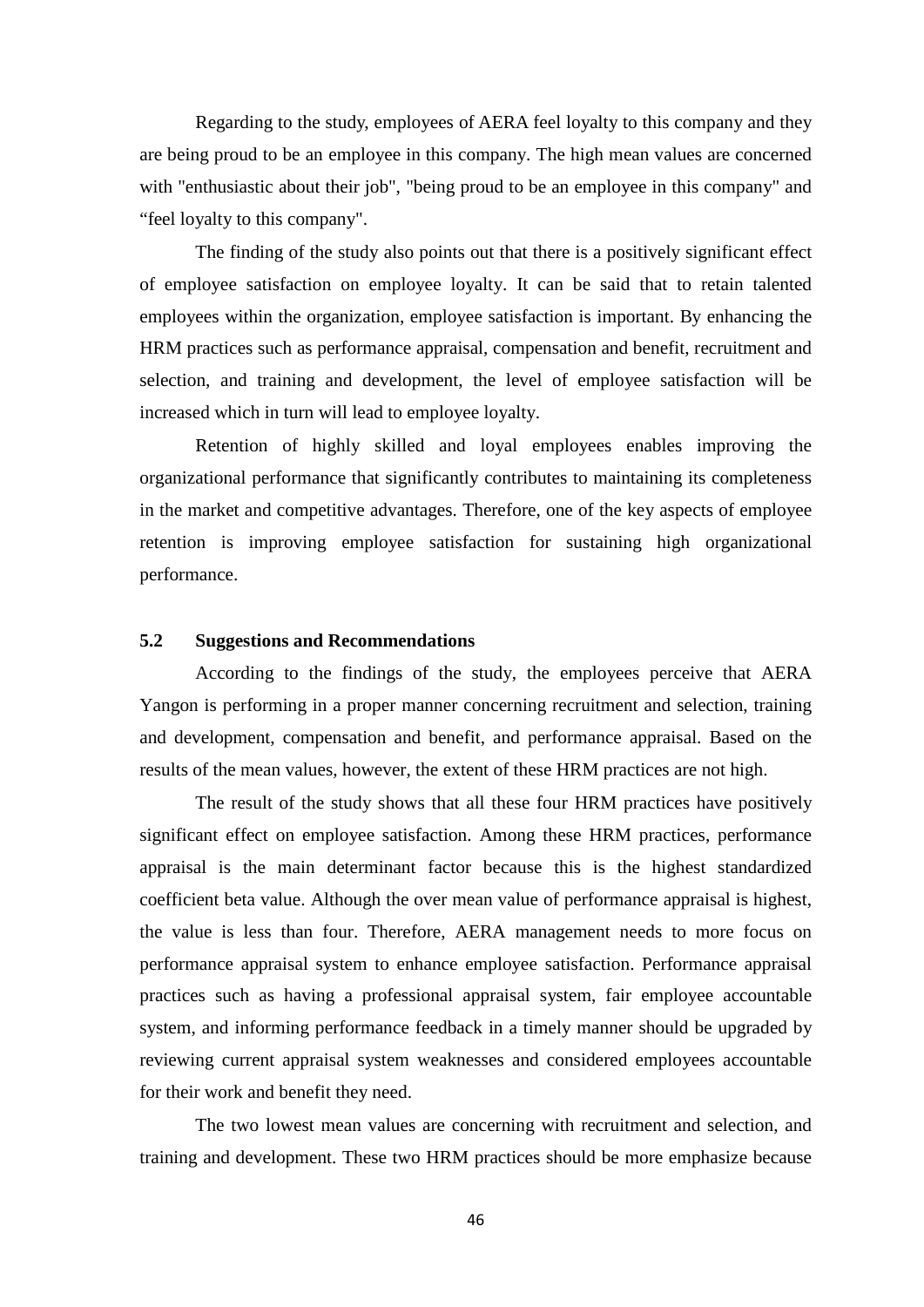they also have significant effect on employee satisfaction although the mean values are lower. Concerning recruitment and selection, both of unstructured and structured interviews should be more used to accurately determine the suitability of candidates for a vacant position. In addition, proper selection methods should be more used to choose the right person for a vacant position.

According to results, the organization still need to include the employees in the planning process, review selection method, and determine structured and unstructured interviews for suitable candidates. Regarding to training and development practices of AERA, the organization required to improve quality of training and adopt continuous training to improve performance. In addition, the organization need to use advance technology and new approaches for training programs. However, based on the results, most of the employees feel that they get good opportunities from the organization's training programs.

In addition, the study proves that employee satisfaction is the influencing factor on the employee loyalty. The more employee satisfaction they are loyal to the organization. Moreover, high commitment and full utilization of their skills and expertise in their work enable to excel the organizational performances. In other words, an increase of employee loyalty contributes significantly shaping the image of the organization. With the increase of job satisfaction their intention continuing their work life with the same organization increases and when the organization retains such employees, the performance of the organization improves.

Moreover, organizational ability to maintain and transfer employee knowledge and skills contributes notably for the organizational performance. It can be concluded that discovering and addressing factors influencing in employee satisfaction are essential for the employee retention. In this regard AERA Yangon should formulate and implement sound human resource strategy and policies that enable the organization strengthening employee retention. Therefore, it is found that its HRM practices lead to implement their activities in accord with effective performance appraisal system, attractive compensation and benefit plan and their training objectives, and fair policies of recruitment and selection enables to achieve the objectives of AERA. In this regard AERA should continuously increases standard of HRM practices and strategy policies that employee satisfaction positively effect on employee loyalty.

47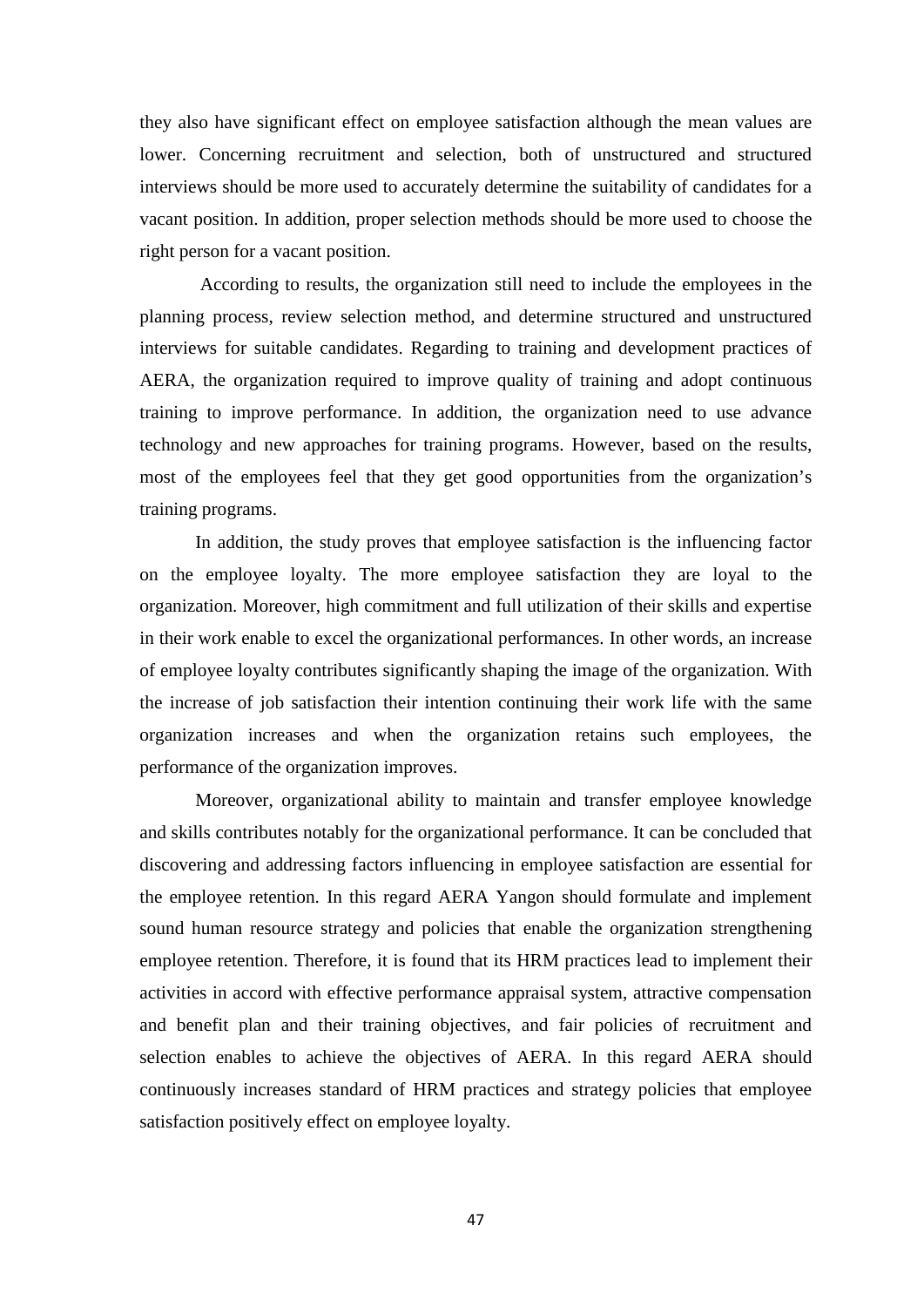The study recommended to the top management in AERA to improve their support for the use of human resource management, and to enhance the consultation of experiences to build a strong HRM system. And AERA management need to be more transparent with their recruitment process to the current and potential employees. AERA require to work on the quality of training that AERA provided to their employees and include them in the building process of these program in order to implement programs that increase their thinking and analysis skills. The study recommended the top management to implement a fairer incentives system that provides the employees with the benefits they need other than the basic ones, like health care and other non-cash benefits.

The study recommended to AERA management to be more aware of their employee opinions by having an "open door" policy to their lower-level employees. AERA management should provide constant feedback thus implementing a more fair and honest evaluation system that demands realistic expectation from employees. AERA management need to empower their employees by giving employees the chance to tryout their learned skills on the giving jobs. In additional, management need to help them set realistic goals for performing their work as a result of their training.

#### **5.3 Needs for Further Research**

According to the results, this study only focuses on four factors of HRM practices: recruitment and selection, training and development, performance appraisal, and compensation and benefit of AERA Yangon. This study also emphasizes on employee satisfaction and loyalty in AERA.

In terms of other possible future lines of research, it would be suggested three possible studies. Firstly, researchers should consider carrying out other motivators such as pay, salary increase, leave and overtime payment. Secondly, it is important to consider the study and direct effects that workplace safety management on job satisfaction incorporating new and similar organizations. Lastly, there is the possibility of including new variables in the empirical model for contrast, with a view to widening and enriching the different cause-effect relations proposed. Therefore, these studies should be done as the further studies.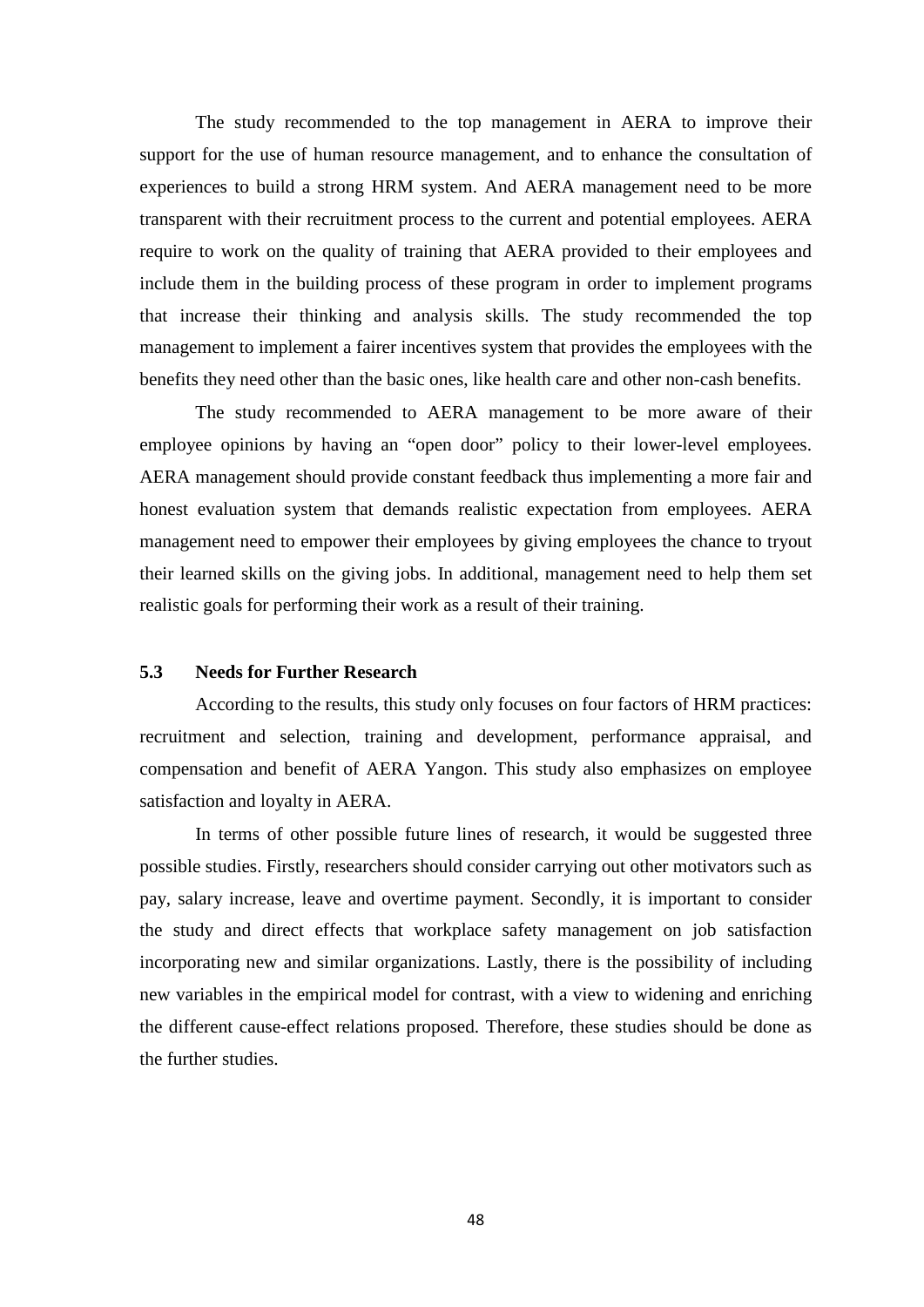### **References**

- Aiken, L. H., Clarke, S. P., Sloane, D. M., Sochalski, J., & Silber, J. H. (2002). Hospital nurse staffing and patient mortality, nurse burnout, and job dissatisfaction. *Jama*, *288*(16), 1987-1993.
- Amirkhani, A., Tajmirriahi, J., & Mohammad, M. (2012). Assessing the effectiveness of knowledge management in empowering and development of human resources: A case study on Ati Luleh Sepahan Company. *Interdisciplinary Journal of Contemporary Research in Business*, *3*(12), 131-147.
- Armstrong, M. (2006). *A handbook of human resource management practice*. Kogan Page Publishers.
- Bacal, R. (2004). *Manager's guide to performance reviews*. McGraw-Hill Education.
- Bayo, M. A., & Larraza, K. M., (2009). Profit sharing plans and affective commitment: Does the context matter?. *Human Resource Management: Published in Cooperation with the School of Business Administration, The University of Michigan and in alliance with the Society of Human Resources Management*, *48*(2), 207-226.
- Bettencourt, L. A., Gwinner, K. P., & Meuter, M. L. (2001). A comparison of attitude, personality, and knowledge predictors of service-oriented organizational citizenship behaviors. *Journal of applied psychology*, *86*(1), 29.
- Bratton, J., & Gold, J. (2015). Towards critical human resource management education (CHRME): a sociological imagination approach. *Work, employment and society*, *29*(3), 496-507.
- Brown, M., & Benson, J. (2005). Managing to overload? Work overload and performance appraisal processes. *Group & Organization Management*, *30*(1), 99-124.
- Chadwick, C., & Dabu, A. (2009). Human resources, human resource management, and the competitive advantage of firms: Toward a more comprehensive model of causal linkages. *Organization science*, *20*(1), 253-272.
- Clark, A. E. (1997). Job satisfaction and gender: why are women so happy at work?. *Labour economics*, *4*(4), 341-372.
- Clark, B. R. (1972). The organizational saga in higher education. *Administrative science quarterly*, 178-184.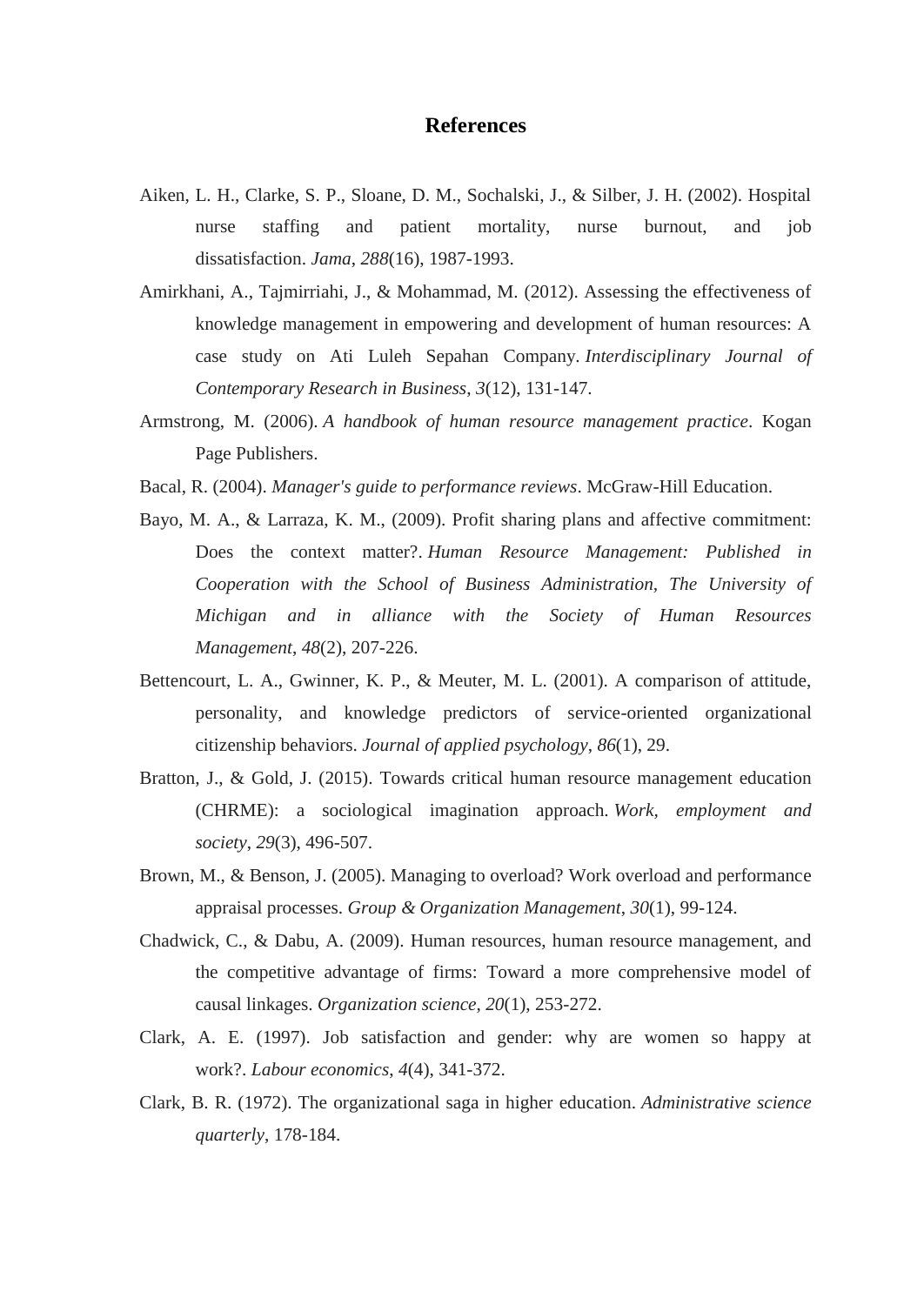- Conrad, H. (2016). Company Welfare benefit systems. *Routledge Handbook of Japanese Business and Management. Routledge: London–New-York*, 185-195.
- Curran, B., & Walsworth, S. (2014). Can you pay employees to innovate? Evidence from the Canadian private sector. *Human Resource Management Journal*, *24*(3), 290- 306.
- Deadrick, D. L., & Stone, D. L. (2014). Human resource management: Past, present, and future. *Human Resource Management Review*, *3*(24), 193-195.
- DeNisi, A. S., Wilson, M. S., & Biteman, J. (2014). Research and practice in HRM: A historical perspective. *Human resource management review*, *24*(3), 219-231.
- Dhanalaxmi, B., Naidu, G. A., & Anuradha, K. (2016). A Fault Prediction Approach based on the Probabilistic Model for Improvising Software Inspection. *Indian Journal of Science and Technology*, *9*(45).
- Dusterhoff, C., Cunningham, J. B., & MacGregor, J. N. (2014). The effects of performance rating, leader–member exchange, perceived utility, and organizational justice on performance appraisal satisfaction: Applying a moral judgment perspective. *Journal of business ethics*, *119*(2), 265-273.
- Elegido, J. M. (2013). Does it make sense to be a loyal employee?. *Journal of business ethics*, *116*(3), 495-511.
- Fawley, N. E. (2013). LinkedIn as an information source for human resources, competitive intelligence. *Online searcher*, 31.
- Fening, F. A., & Amaria, P. (2011). Impact of human resource management practices on small firm performance in a country in recession. *American Journal of Business Research*, *4*(1), 23.
- Ferris, G. R., Hochwarter, W. A., Buckley, M. R., Harrell-Cook, G., & Frink, D. D. (1999). Human resources management: Some new directions. *Journal of management*, *25*(3), 385-415.
- Green, C., & Heywood, J. S. (2008). Does performance pay increase job satisfaction?. *Economica*, *75*(300), 710-728.
- Heneman III, H. G., & Milanowski, A. T. (2007). Assessing human resource alignment: The foundation for building total teacher quality improvement. *Madison, WI: Consortium for Policy Research in Education*.
- Heywood, J. S., & Wei, X. (2006). Performance pay and job satisfaction. *Journal of Industrial relations*, *48*(4), 523-540.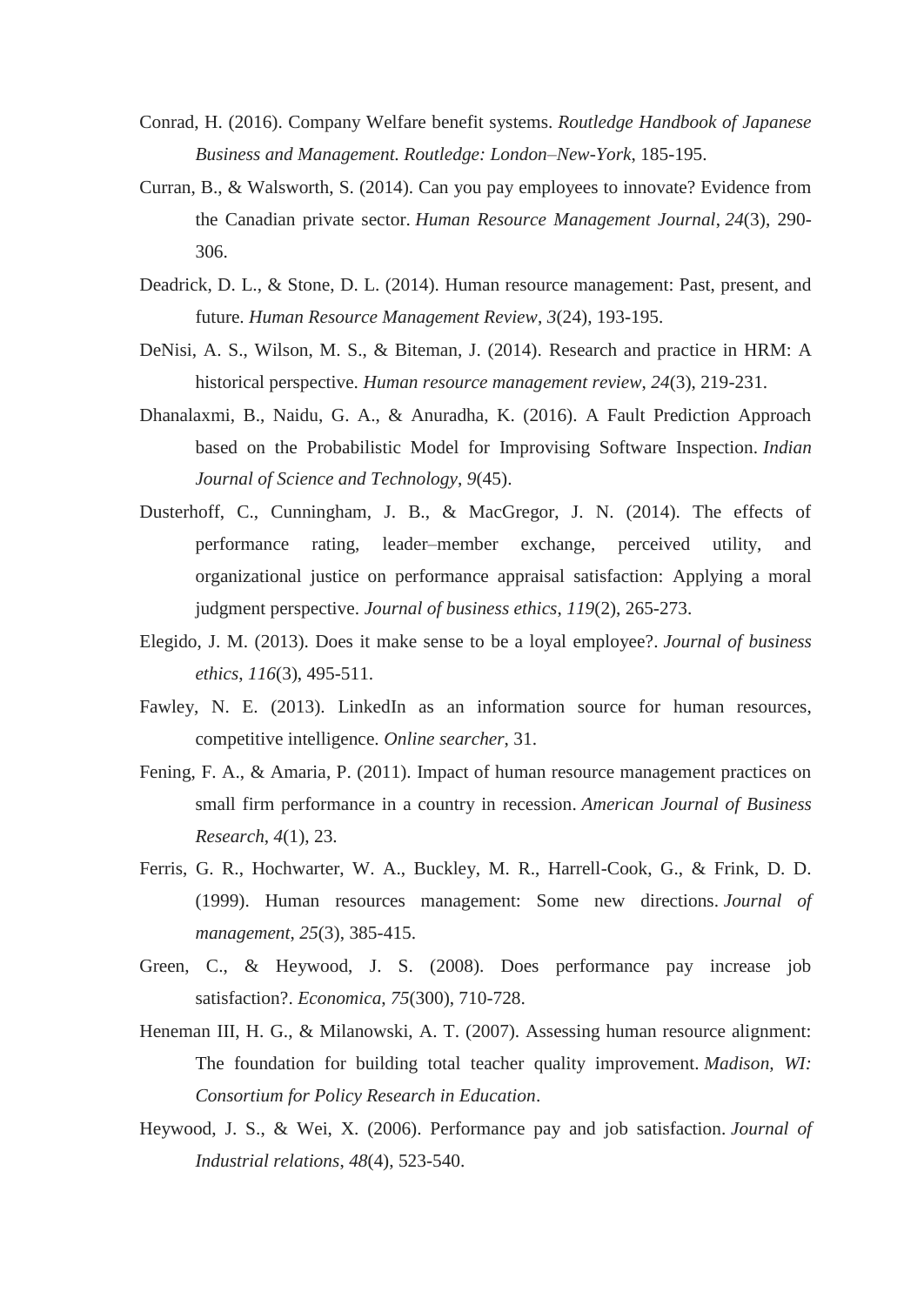- Kang, S. C., & Yanadori, Y. (2011). Adoption and coverage of performance-related pay during institutional change: An integration of institutional and agency theories. *Journal of Management Studies*, *48*(8), 1837-1865.
- Kefis, V., & Aspridis, G. (2014). Management and development of the human resource of Non-governmental organizations (NGOs) in Greece: Utopia or reality?. *International NGO Journal*, *9*(4), 43-52.
- Khan, R. A. (2013). Effect of Employees' Perception of Performance Appraisal Process on Job Satisfaction in Pakistani Banking Sector. *Global Management Journal for Academic & Corporate Studies*, *3*(1), 111.
- Kleinig, J. (2014). *On loyalty and loyalties: the contours of a problematic virtue*. Oxford University Press.
- Lamba, S., & Choudhary, N. (2013). Impact of HRM practices on organizational commitment of employees. *International Journal of Advancements in Research & Technology*, *2*(4), 407-423.
- Lawler III, E. E. (1994). Performance management: The next generation. *Compensation & Benefits Review*, *26*(3), 16-19.
- Lee, D. M., O'Neill, T. W., Pye, S. R., Silman, A. J., Finn, J. D., Pendleton, N., ... & EMAS Study Group. (2009). The European male ageing study (EMAS): design, methods and recruitment. *International journal of andrology*, *32*(1), 11-24.
- Logan, G. M. (1984). Loyalty and a Sense of Purpose. *California Management Review*, *27*(1), 149-156.
- Meyer, J. P., & Allen, N. J. (1991). A three-component conceptualization of organizational commitment. *Human resource management review*, *1*(1), 61-89.
- Mira, M., Choong, Y., & Thim, C. (2019). The effect of HRM practices and employees' job satisfaction on employee performance. *Management Science Letters*, *9*(6), 771-786.
- Marič, M., Ferjan, M., Dimovski, V., & Černe, M. (2011). Job satisfaction and loyalty to the organization. *V: Ferjan, Marko (ur.), Kljajic Borstnar, Mirjana (ur.), Pucihar, Andreja (ur.)*, *30*, 772-778.
- Nassazi, A. (2013). Effects of training on employee performance.: Evidence from Uganda.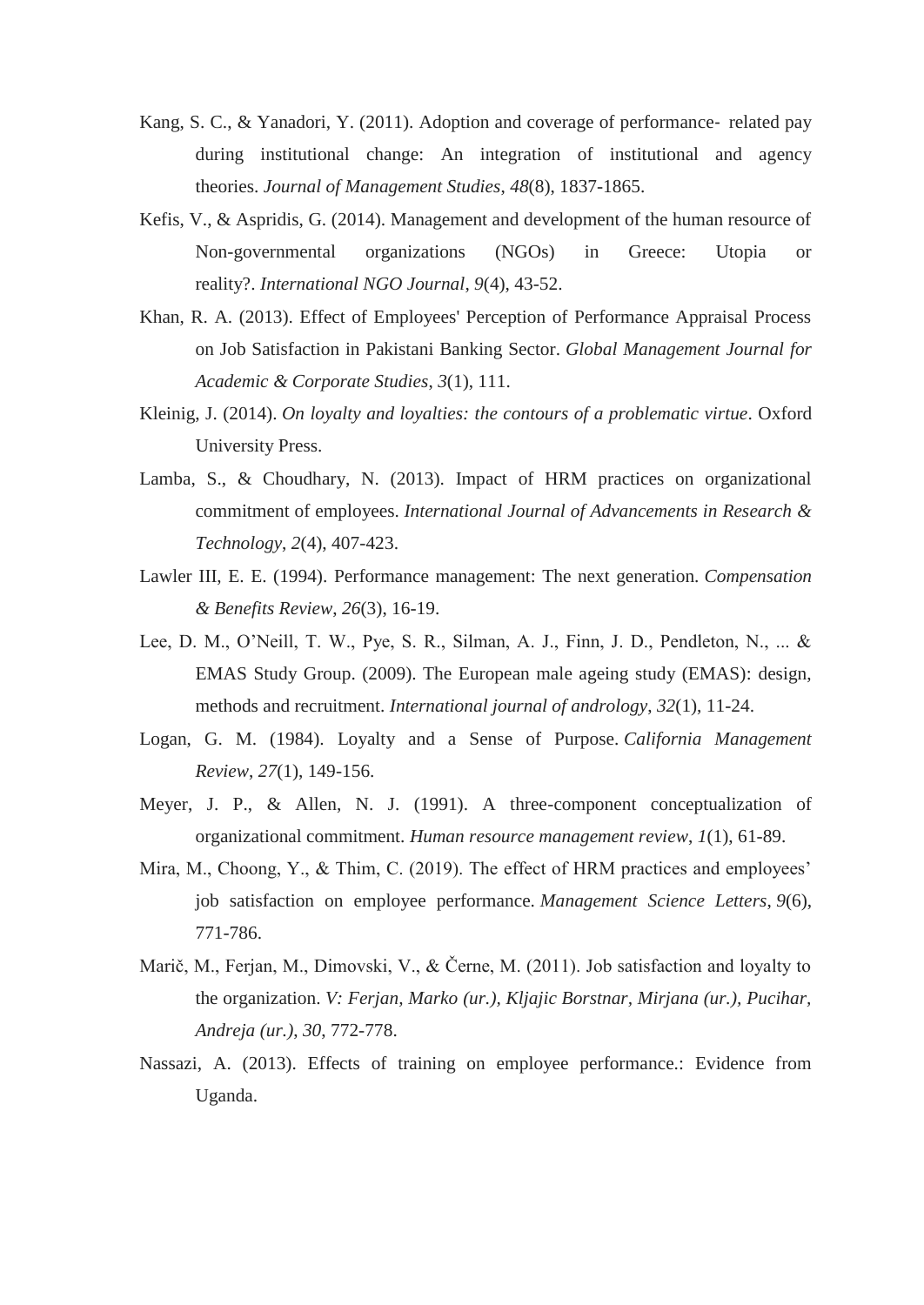- Nielsen, K., Nielsen, M. B., Ogbonnaya, C., Känsälä, M., Saari, E., & Isaksson, K. (2017). Workplace resources to improve both employee well-being and performance: A systematic review and meta-analysis. *Work & Stress*, *31*(2), 101- 120.
- Rasheed, M. I., Yousaf, H. D. A. S., & Noor, A. (2011). A critical analysis of performance appraisal system for teachers in public sector universities of Pakistan: A case study of the Islamia University of Bahawalpur (IUB). *African journal of business management*, *5*(9), 3735-3744.
- Solomon, R. C. (1992). Corporate roles, personal virtues: An Aristotelean approach to business ethics. *Business Ethics Quarterly*, *2*(3), 317-339.
- Sparrow, P., Brewster, C., & Chung, C. (2016). *Globalizing human resource management*. Routledge.
- Spector, P. E. (1997). *Job satisfaction: Application, assessment, causes, and consequences* (3). Sage.
- xSultana, A. (2014). Human Resource Management in organized retail industry in India. *Global Journal of Finance and Management*, *6*(6), 491-496.
- Waqas, A., Bashir, U., Sattar, M. F., Abdullah, H. M., Hussain, I., Anjum, W., & Arshad, R. (2014). Factors influencing job satisfaction and its impact on job loyalty. *International Journal of Learning and Development*, *4*(2), 141-161.
- Waqas, A., Bashir, U., Sattar, M. F., Abdullah, H. M., Hussain, I., Anjum, W., & Arshad, R. (2014). Factors influencing job satisfaction and its impact on job loyalty. *International Journal of Learning and Development*, *4*(2), 141-161.
- Zuelv, M. (2003). People management. *Amman, Dar Al-Safa for publication and distribution*.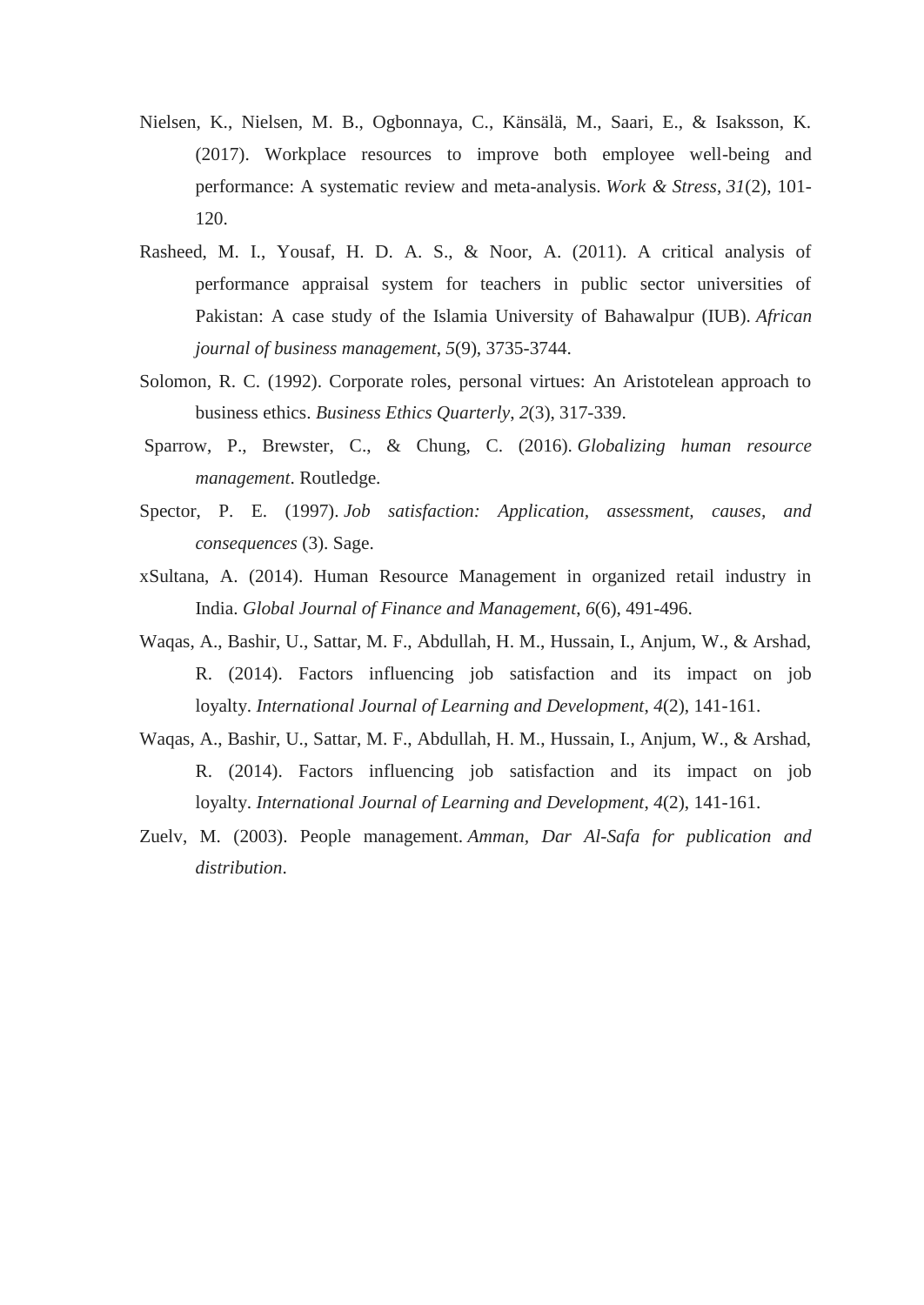# **APPENDIX A**

# **SERVEY QUESTIONNAIRES**

| No.            | <b>Statements</b>                  | Category               |
|----------------|------------------------------------|------------------------|
|                | <b>Respondents</b>                 |                        |
| $\mathbf{1}$   | Gender                             | Male                   |
|                |                                    | Female                 |
| $\overline{2}$ | Age (Years)                        | 21 to 30 years         |
|                |                                    | 31 to 40 years         |
|                |                                    | 41 to 50 years         |
|                |                                    | 51 to 60 years         |
| $\overline{2}$ | <b>Marital Status</b>              | Single                 |
|                |                                    | Married                |
| $\overline{4}$ | Level of Education                 | <b>Under Graduate</b>  |
|                |                                    | <b>Bachelor Degree</b> |
|                |                                    | <b>Master Degree</b>   |
| 5              | <b>Working Experiences (Years)</b> | Less than 5 year       |
|                |                                    | 6-10 years             |
|                |                                    | $11-15$ years          |
|                |                                    | 16-20 years            |
|                |                                    | More than 20 years     |

# **Section (A): Demographic Profile of the Respondents**

Source: Survey Data (2022)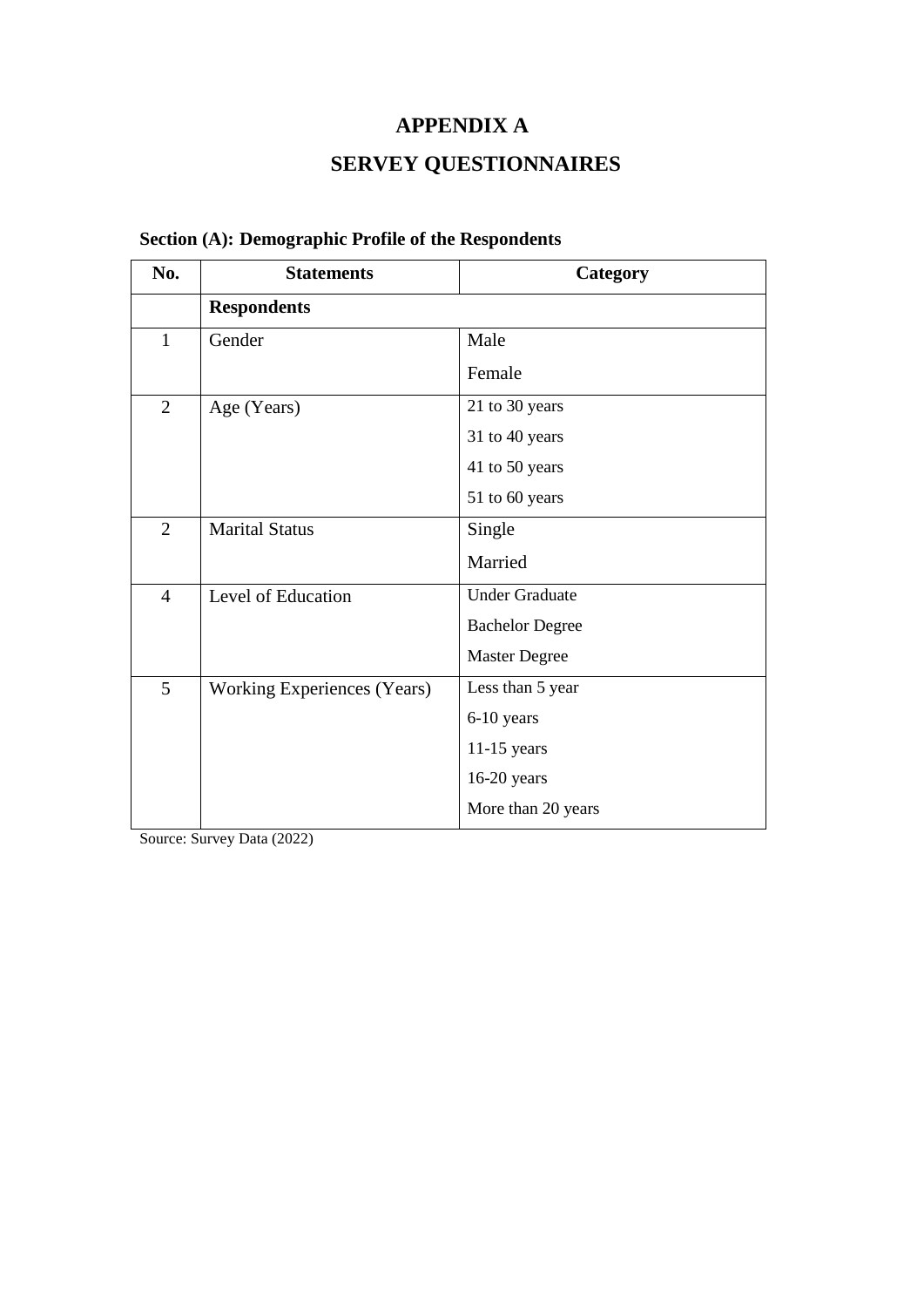## **APPENDIX A**

# **SERVEY QUESTIONNAIRES**

# **Section (B) HRM practices**

Instruction: Please choose one of the following numbers on each line according to the index.

Index:  $1 =$  strongly disagree

 $2 =$  disagree

 $3$  = neutral

 $4 = \text{agree}$ 

 $5 =$  strongly agree

### **Recruitment and Selection**

| No. | <b>Statement</b>                                  | $\mathbf{1}$ | $\overline{2}$ | 3 | 4 | 5 |
|-----|---------------------------------------------------|--------------|----------------|---|---|---|
|     | We use unstructured interviews to determine       |              |                |   |   |   |
| 1.  | the suitability of candidates for a vacant        |              |                |   |   |   |
|     | position.                                         |              |                |   |   |   |
|     | We use structured interviews to determine the     |              |                |   |   |   |
| 2.  | suitability of candidates for a vacant position   |              |                |   |   |   |
|     | (applicable to formal interviews).                |              |                |   |   |   |
|     | Within our organization, selection methods used   |              |                |   |   |   |
| 3.  | (application)<br>forms,<br>assessment<br>centers, |              |                |   |   |   |
|     | psychometric tests, interviews, CV data,          |              |                |   |   |   |
|     | references, group interviews) are important.      |              |                |   |   |   |
|     | Within<br>organization, recommendation<br>our     |              |                |   |   |   |
| 4.  | and/or personal acquaintance with the potential   |              |                |   |   |   |
|     | candidate are important.                          |              |                |   |   |   |
| 5.  | Within our organization, selection criteria based |              |                |   |   |   |
|     | on informal qualifications are important          |              |                |   |   |   |
| 6.  | The company attracts high quality employees       |              |                |   |   |   |
| 7.  | The company's website is constantly updated       |              |                |   |   |   |
|     | with the latest vacancies                         |              |                |   |   |   |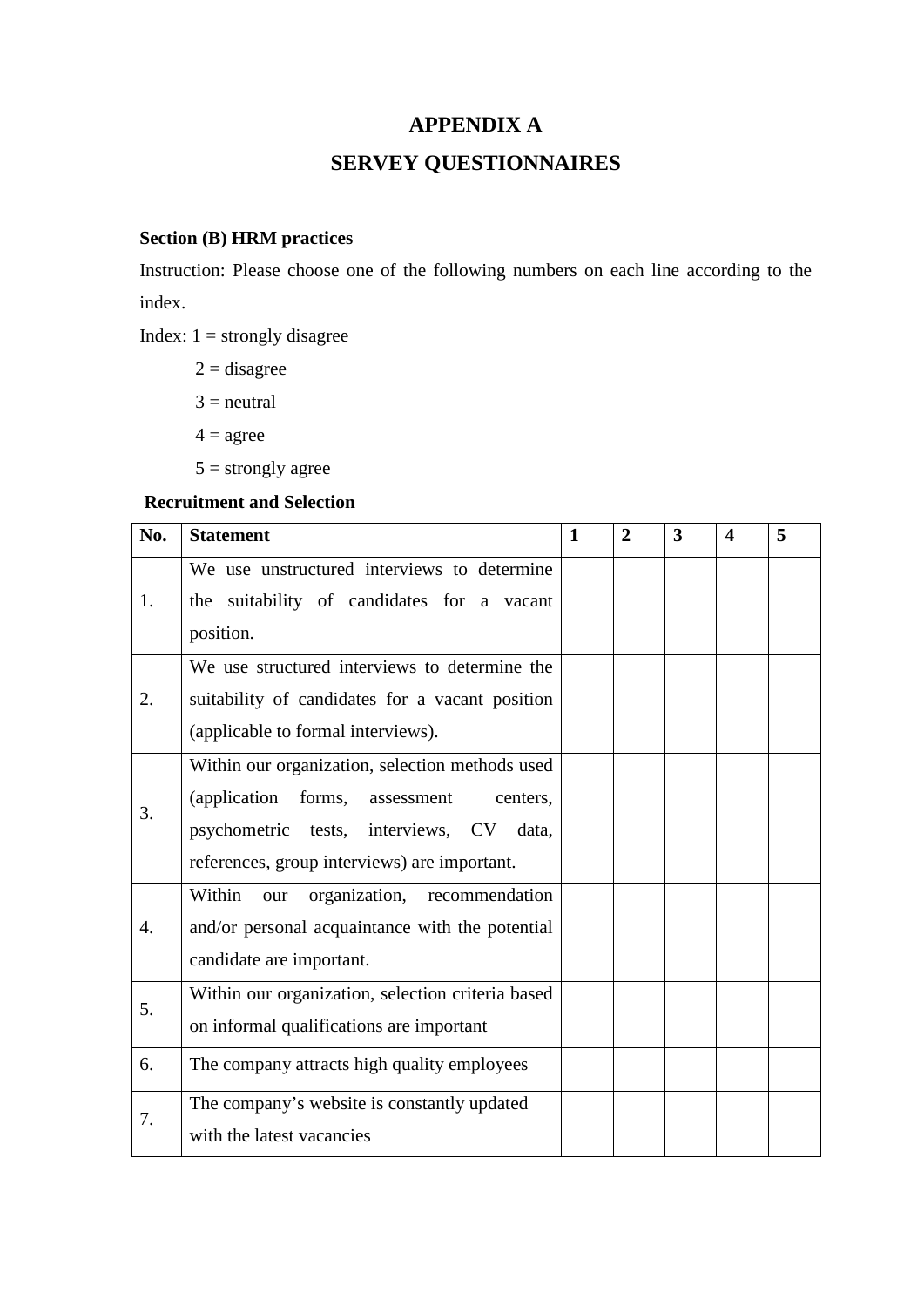| 8.  | The company recruitment is fair.                               |  |  |  |
|-----|----------------------------------------------------------------|--|--|--|
|     | The company includes the employees' in the<br>planning process |  |  |  |
| 10. | The company forecasts the human resource<br>needs.             |  |  |  |

# **Training and Development**

| No.              | <b>Statement</b>                                           | $\mathbf{1}$ | $\overline{2}$ | $\overline{\mathbf{3}}$ | 4 | 5 |
|------------------|------------------------------------------------------------|--------------|----------------|-------------------------|---|---|
| 1.               | The company is concerned about the quality of<br>Training. |              |                |                         |   |   |
|                  |                                                            |              |                |                         |   |   |
| 2.               | The company adopts continuous training to                  |              |                |                         |   |   |
|                  | improve performance                                        |              |                |                         |   |   |
| $\overline{3}$ . | The company planes ahead for the training                  |              |                |                         |   |   |
|                  | programs                                                   |              |                |                         |   |   |
| $\overline{4}$ . | The company uses advanced technology in                    |              |                |                         |   |   |
|                  | training Programs.                                         |              |                |                         |   |   |
| 5                | The company has cross-departmental training                |              |                |                         |   |   |
|                  | programs.                                                  |              |                |                         |   |   |
| 6                | The company uses new approaches for training               |              |                |                         |   |   |
|                  | programs.                                                  |              |                |                         |   |   |
| $\overline{7}$   | The company encourages team-work seminars.                 |              |                |                         |   |   |
|                  | Employees<br>receive<br>recognition<br>and                 |              |                |                         |   |   |
| 8                | appreciation for their abilities, efficiency and           |              |                |                         |   |   |
|                  | good work done.                                            |              |                |                         |   |   |
|                  | Every employee is given a fair chance, by the              |              |                |                         |   |   |
| 9                | head of the concerned department to attend the             |              |                |                         |   |   |
|                  | workshops and training programs.                           |              |                |                         |   |   |
| 10               | We have good opportunities to learn new skills             |              |                |                         |   |   |
|                  | and new jobs                                               |              |                |                         |   |   |
|                  |                                                            |              |                |                         |   |   |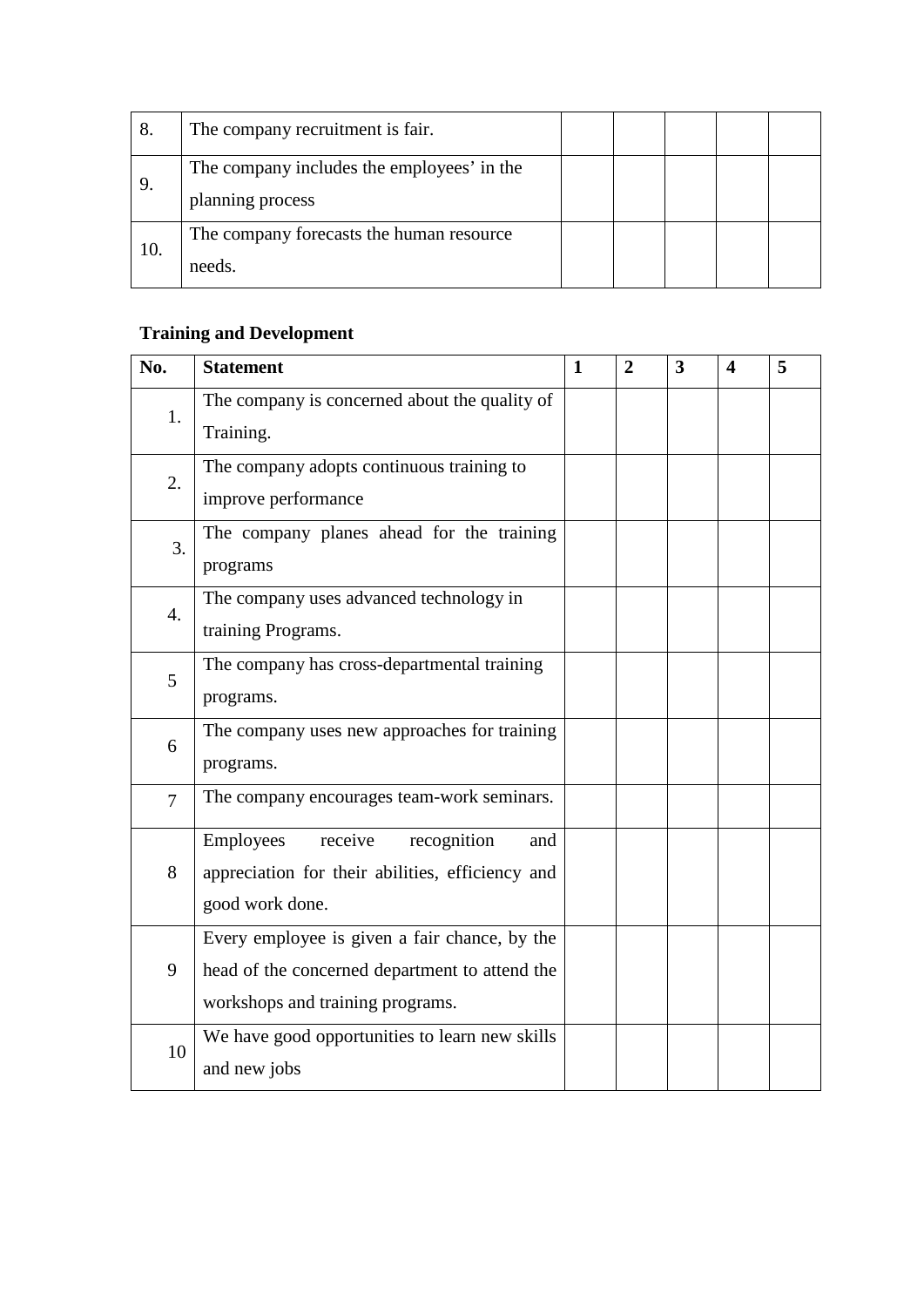# **Compensation and Benefits**

| No.              | <b>Statement</b>                               | 1 | $\overline{2}$ | $\overline{\mathbf{3}}$ | 4 | 5 |
|------------------|------------------------------------------------|---|----------------|-------------------------|---|---|
| 1.               | The company is concerned about employees'      |   |                |                         |   |   |
|                  | needs.                                         |   |                |                         |   |   |
| 2.               | The company provides employees with the        |   |                |                         |   |   |
|                  | type of benefits they need.                    |   |                |                         |   |   |
| 3.               | The company provides benefits that compare     |   |                |                         |   |   |
|                  | favorably in the sector.                       |   |                |                         |   |   |
| $\overline{4}$ . | The company uses compensation programs         |   |                |                         |   |   |
|                  | based on performance.                          |   |                |                         |   |   |
| 5.               | The company uses fair incentive system.        |   |                |                         |   |   |
| 6.               | company's compensation system<br>The<br>is     |   |                |                         |   |   |
|                  | reviewed periodically.                         |   |                |                         |   |   |
|                  | The company provides excellent benefits and    |   |                |                         |   |   |
| 7.               | welfare facilities for the employees and their |   |                |                         |   |   |
|                  | families.                                      |   |                |                         |   |   |
| 8.               | All the allowances and advances are provided   |   |                |                         |   |   |
|                  | on time                                        |   |                |                         |   |   |
| 9.               | Medical facilities are adequate and provided   |   |                |                         |   |   |
|                  | on time                                        |   |                |                         |   |   |
|                  | The economy affects my satisfaction with my    |   |                |                         |   |   |
| 10.              | current salary level I'm being paid fairly in  |   |                |                         |   |   |
|                  | comparison to others.                          |   |                |                         |   |   |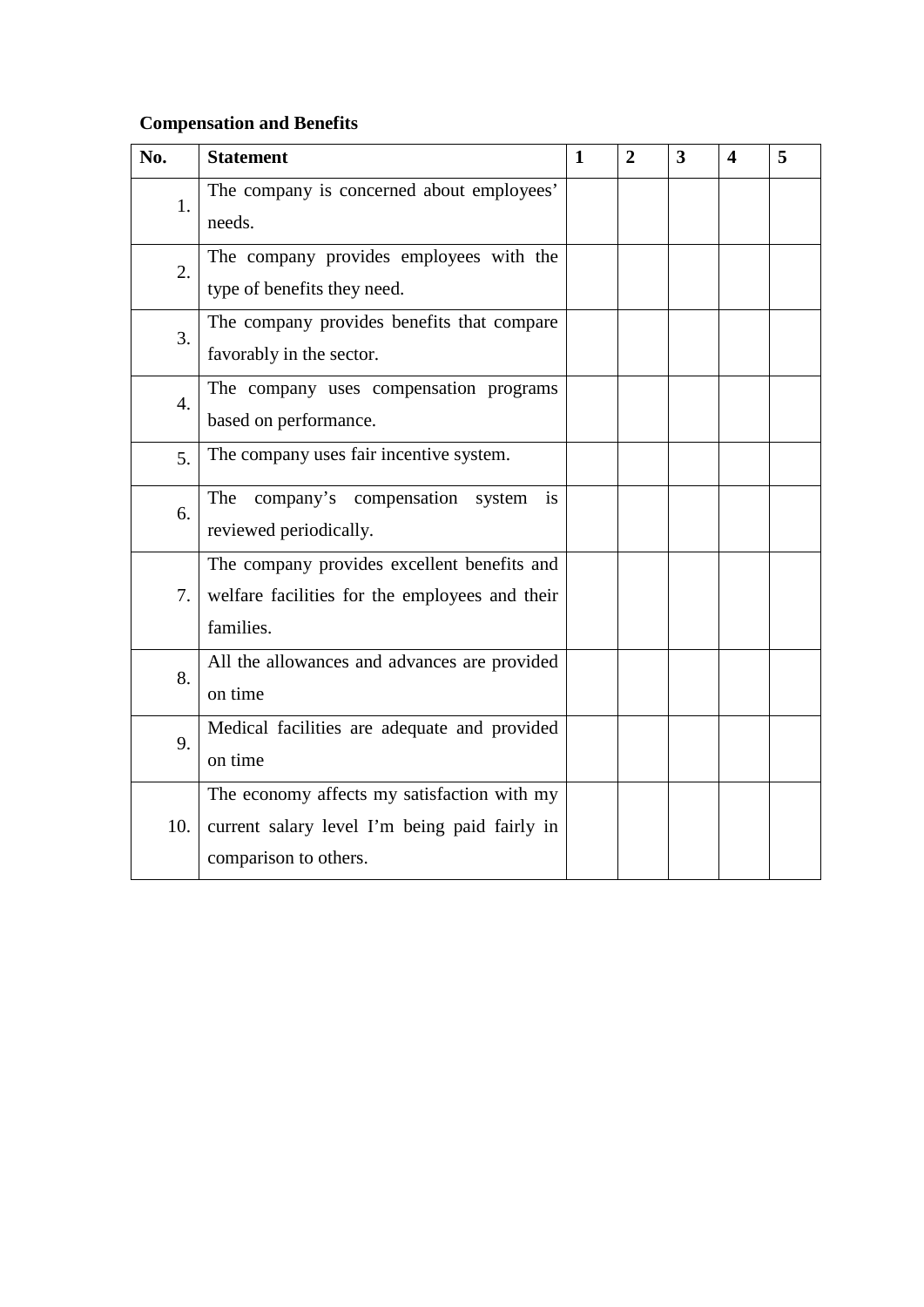# **Performance Appraisal**

| No. | <b>Statement</b>                                                             | 1 | $\mathbf{2}$ | 3 | $\overline{\mathbf{4}}$ | 5 |
|-----|------------------------------------------------------------------------------|---|--------------|---|-------------------------|---|
| 1.  | The appraisals are read out and known to the<br>concerned employees on time. |   |              |   |                         |   |
| 2.  | Good understanding of the appraisal criteria                                 |   |              |   |                         |   |
| 3.  | Performance appraisal system is very effective                               |   |              |   |                         |   |
| 4.  | Appraisal outcomes are fair, performance was<br>fairly rated                 |   |              |   |                         |   |
| 5.  | The company has a professional appraisal<br>system.                          |   |              |   |                         |   |
| 6.  | The company considers employees 'accountable<br>for their work               |   |              |   |                         |   |
| 7.  | The company provides feedback to employees.                                  |   |              |   |                         |   |
| 8.  | The company is aware of its employees<br>'opinions.                          |   |              |   |                         |   |
| 9.  | The company evaluation system is fair and<br>honest.                         |   |              |   |                         |   |
| 10. | The<br>employees'<br>company supports<br>development.                        |   |              |   |                         |   |

# **Part (C) Employee Satisfaction**

| No. | <b>Statement</b>                                                                                                                                       | $\mathbf{2}$ | 3 | $\boldsymbol{4}$ | 5 |
|-----|--------------------------------------------------------------------------------------------------------------------------------------------------------|--------------|---|------------------|---|
| 1.  | I am provided with clear instructions and<br>sufficient facilities regarding new assignments.                                                          |              |   |                  |   |
| 2.  | I am clearly informed about what exactly is<br>expected of me regarding my work.                                                                       |              |   |                  |   |
| 3.  | The management takes good care of the<br>problems of the employees and tries to solve<br>or redress them with proper counseling as soon<br>as possible |              |   |                  |   |
| 4.  | You are satisfied with your work                                                                                                                       |              |   |                  |   |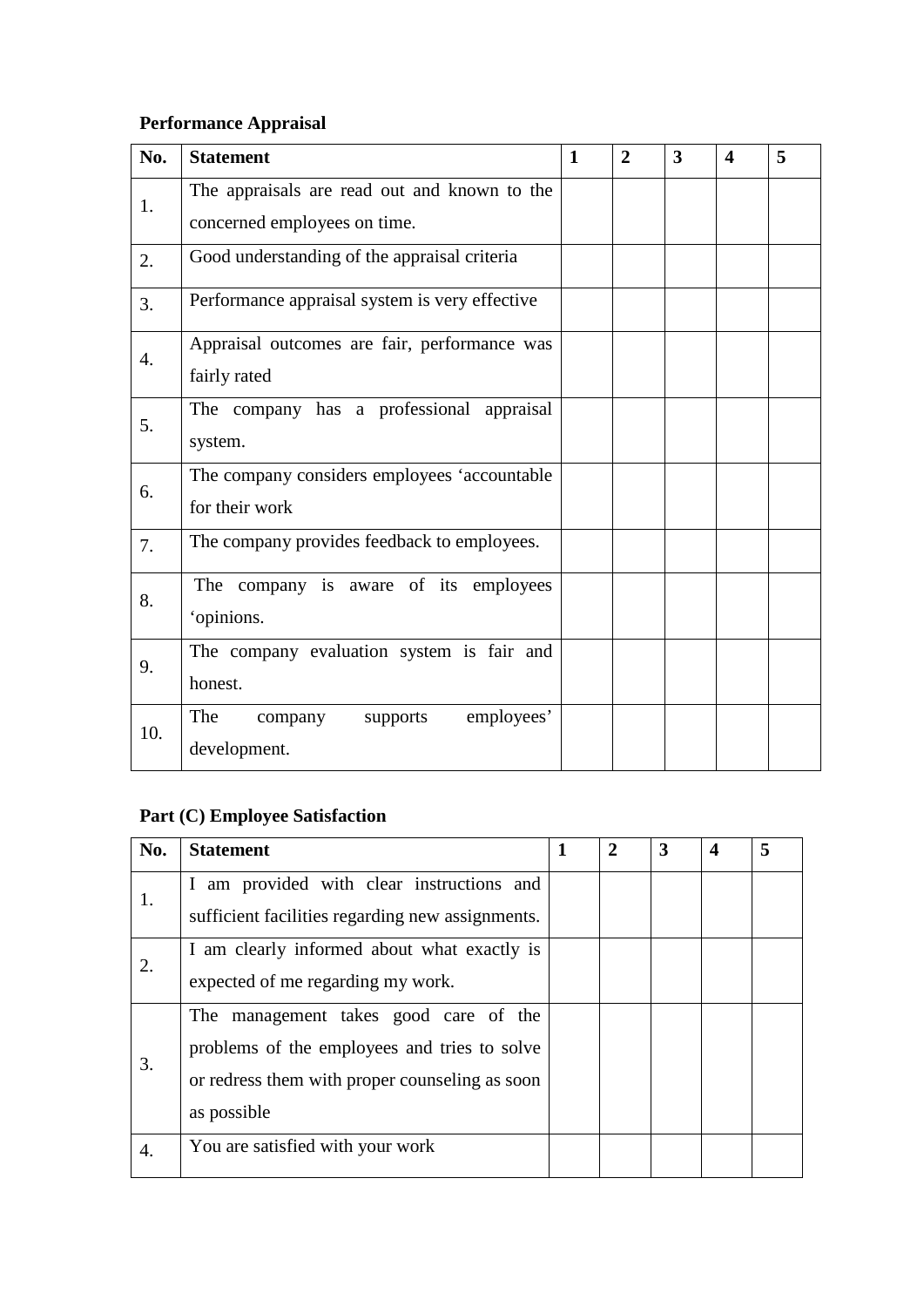| 5.  | The employees feel there are real opportunities<br>for career development.      |  |  |  |
|-----|---------------------------------------------------------------------------------|--|--|--|
| 6.  | The employees feel that the company cares                                       |  |  |  |
| 7.  | about them.<br>would<br>employees<br>The<br>recommend<br>the                    |  |  |  |
|     | company as a place to work.<br>The employees use all their skills and abilities |  |  |  |
| 8.  | on the job.                                                                     |  |  |  |
| 9.  | The employees feel they have job security.                                      |  |  |  |
| 10. | The employees feel the things they do on the<br>job are significant             |  |  |  |

# **Part (D) Employee Loyalty**

| No. | <b>Statement</b>                                                                              | $\mathbf{1}$ | $\overline{2}$ | 3 | $\boldsymbol{4}$ | 5 |
|-----|-----------------------------------------------------------------------------------------------|--------------|----------------|---|------------------|---|
| 1.  | You are enthusiastic about your job                                                           |              |                |   |                  |   |
| 2.  | organization<br>Defends<br>other<br>the<br>when<br>employees criticize it                     |              |                |   |                  |   |
| 3.  | representing<br>pride<br>when<br><b>Shows</b><br>the<br>organization in public.               |              |                |   |                  |   |
| 4.  | Actively promotes the organization's products,<br>facilities, and services to potential users |              |                |   |                  |   |
| 5.  | Remaining in this company even higher salary.                                                 |              |                |   |                  |   |
| 6.  | Making a greater effort to success<br>this<br>company.                                        |              |                |   |                  |   |
| 7.  | Recommending to others working in this<br>company.                                            |              |                |   |                  |   |
| 8.  | Being happy to work at our company until I<br>retire.                                         |              |                |   |                  |   |
| 9.  | Being proud to be an employee in this<br>company                                              |              |                |   |                  |   |
| 10. | Feel loyalty to this company                                                                  |              |                |   |                  |   |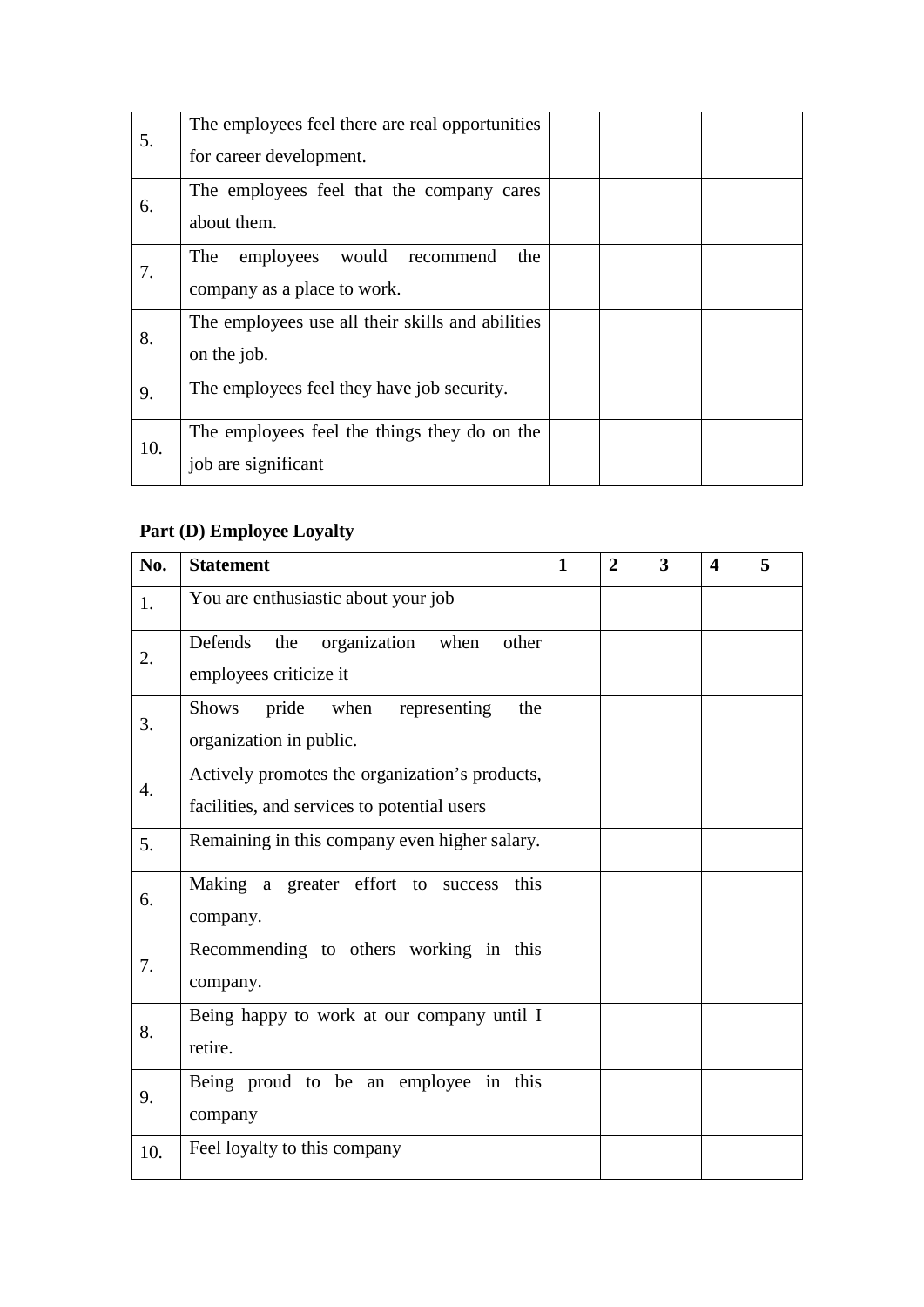## **APPENDIX B**

# **SATTISICAL OUTPUTS**

### **(1) Effect of HRM Practices on Employee Satisfaction**

|       |                   |          | Adjusted R | Std. Error of the |               |
|-------|-------------------|----------|------------|-------------------|---------------|
| Model | R                 | R Square | Square     | Estimate          | Durbin-Watson |
|       | .910 <sup>a</sup> | .828     | .820       | .25067            | 2.394         |

# **Model Summary<sup>b</sup>**

a. Predictors: (Constant), Performance Appraisal Mean, Training and Development

Mean, Recruitment and Selection Mean, Compensation and Benefit Mean

b. Dependent Variable: Employee Satisfaction Mean

## **ANOVAa**

|       |            |                |    | Mean   |              |                   |
|-------|------------|----------------|----|--------|--------------|-------------------|
| Model |            | Sum of Squares | df | Square | $\mathbf{F}$ | Sig.              |
|       | Regression | 24.795         | 4  | 6.199  | 98.649       | .000 <sup>b</sup> |
|       | Residual   | 5.153          | 82 | .063   |              |                   |
|       | Total      | 29.947         | 86 |        |              |                   |

a. Dependent Variable: Employee Satisfaction Mean

b. Predictors: (Constant), Performance Appraisal Mean, Training and Development

Mean, Recruitment and Selection Mean, Compensation and Benefit Mean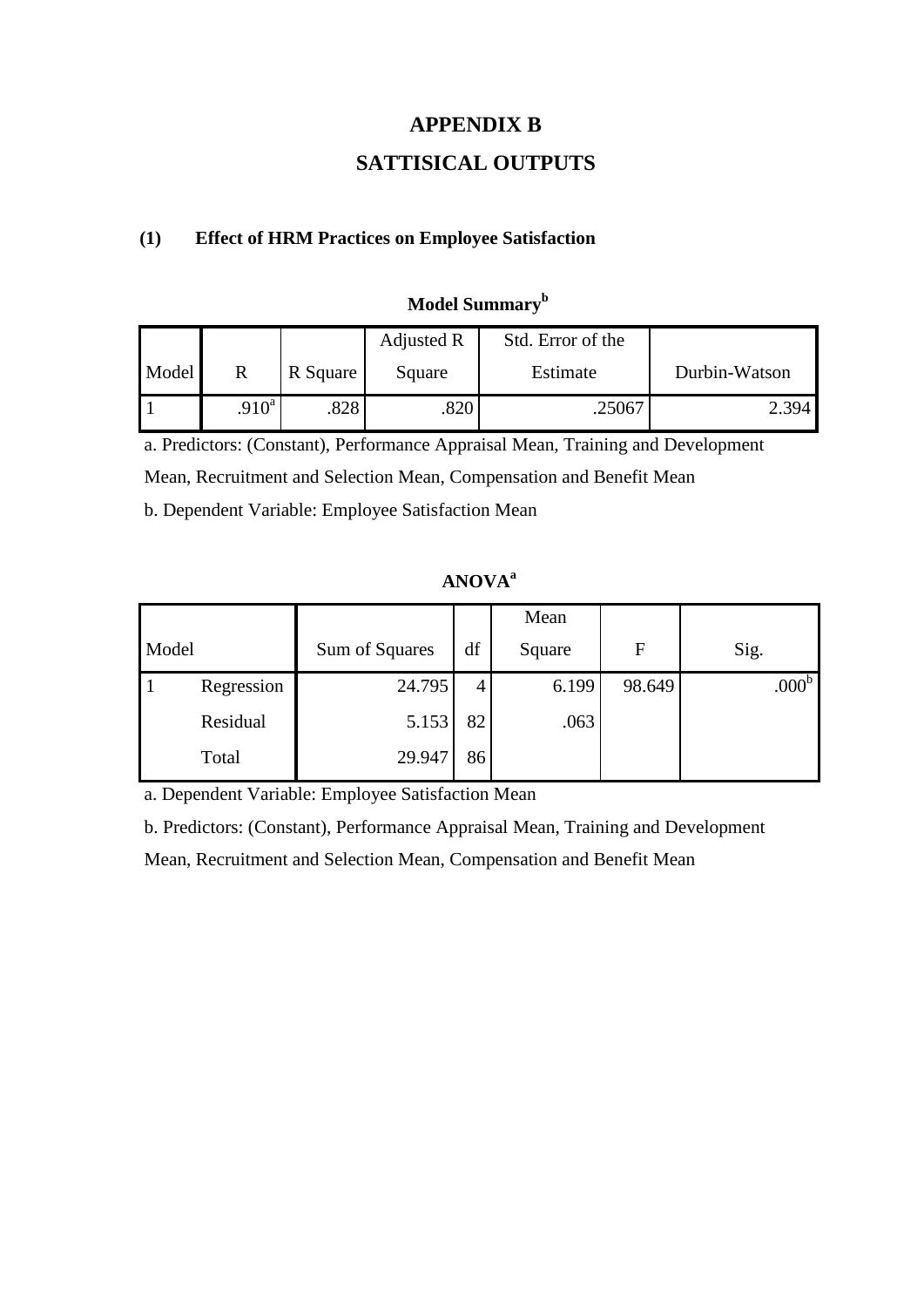|           |                                          | Unstandardized |       | Standardized |          |      | Collinearity      |            |
|-----------|------------------------------------------|----------------|-------|--------------|----------|------|-------------------|------------|
|           |                                          | Coefficients   |       | Coefficients |          |      | <b>Statistics</b> |            |
|           |                                          |                | Std.  |              |          |      |                   |            |
|           | Model                                    | B              | Error | <b>Beta</b>  | t        | Sig. | Tolerance         | <b>VIF</b> |
| $\vert$ 1 | (Constant)                               | $-.491$        | .241  |              | $-2.035$ | .045 |                   |            |
|           | Recruitment and<br><b>Selection Mean</b> | $.187**$       | .086  | .136         | 2.182    | .032 | .542              | 1.844      |
|           | Training and<br>Development Mean         | $.134***$      | .053  | .149         | 2.527    | .013 | .601              | 1.665      |
|           | Compensation and<br><b>Benefit Mean</b>  | $.284***$      | .098  | .251         | 2.905    | .005 | .280              | 3.569      |
|           | Performance<br>Appraisal Mean            | $.529***$      | .093  | .492         | 5.682    | .000 | .280              | 3.571      |

# **Coefficientsa**

a. Dependent Variable: Employee Satisfaction Mean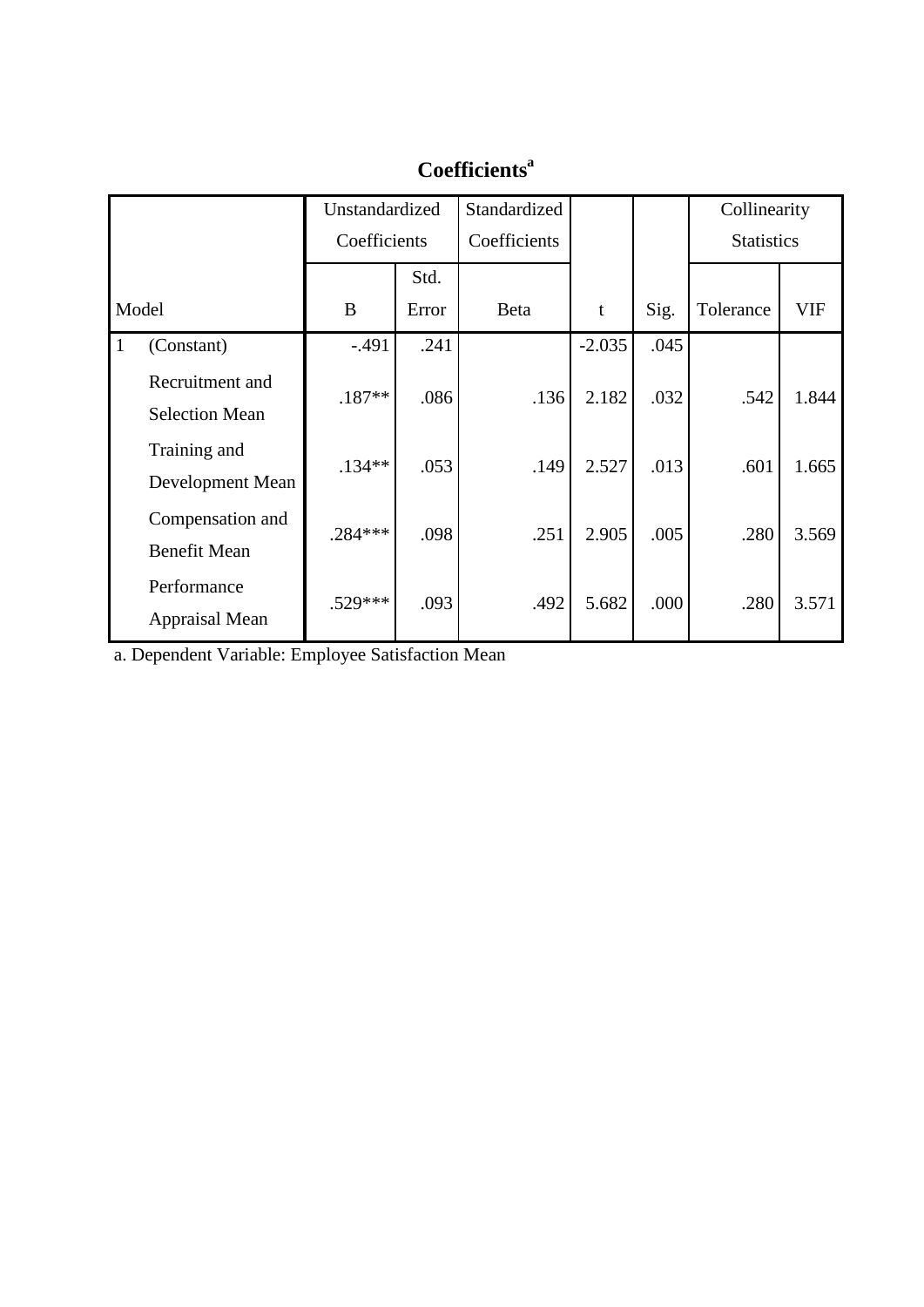# **(2) Effect of Employee Satisfaction on Employee Loyalty**

# **Model Summary<sup>b</sup>**

|       |                |          | Adjusted R | Std. Error of | Durbin- |
|-------|----------------|----------|------------|---------------|---------|
| Model |                | R Square | Square     | the Estimate  | Watson  |
|       | $.864^{\circ}$ | .747     | .744       | .36326        |         |

a. Predictors: (Constant), Employee Satisfaction Mean

b. Dependent Variable: Employee Loyalty Mean

## **ANOVAa**

|       |            | Sum of  |    | Mean   |         |                   |
|-------|------------|---------|----|--------|---------|-------------------|
| Model |            | Squares | df | Square | F       | Sig.              |
|       | Regression | 33.121  |    | 33.121 | 251.003 | .000 <sup>b</sup> |
|       | Residual   | 11.216  | 85 | .132   |         |                   |
|       | Total      | 44.337  | 86 |        |         |                   |

a. Dependent Variable: Employee Loyalty Mean

b. Predictors: (Constant), Employee Satisfaction Mean

# **Coefficientsa**

|       |                                  | Unstandardized |       | Standardized |        |      | Collinearity      |            |
|-------|----------------------------------|----------------|-------|--------------|--------|------|-------------------|------------|
|       |                                  | Coefficients   |       | Coefficients |        |      | <b>Statistics</b> |            |
|       |                                  |                | Std.  |              |        |      | Toleran           |            |
| Model |                                  | B              | Error | Beta         | t      | Sig. | ce                | <b>VIF</b> |
| 1     | (Constant)                       | .014           | .258  |              | .056   | .956 |                   |            |
|       | Employee<br>Saitsfaction<br>Mean | 1.052          | .066  | .864         | 15.843 | .000 | 1.000             | 1.000      |

a. Dependent Variable: Employee Loyalty Mean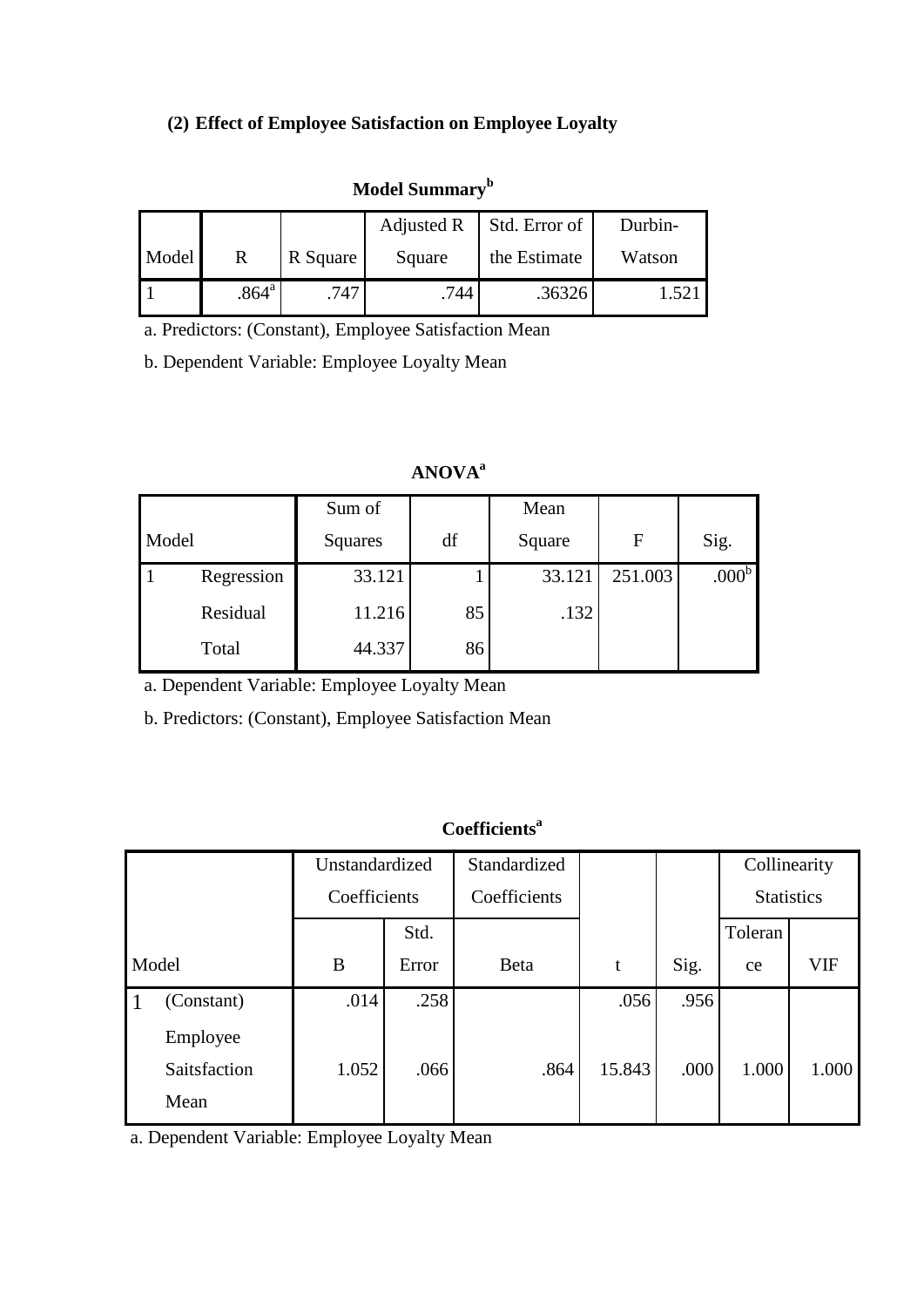## **Section (C): Performance Appraisal Form of AERA**

### **PERFORMANCE APPRAISAL**

Employee: \_\_\_\_\_\_\_\_\_\_\_\_\_\_\_\_\_\_\_\_\_\_\_\_ Title: \_\_\_\_\_\_\_\_\_\_\_\_\_\_\_\_\_\_\_\_\_\_\_\_\_\_\_\_\_\_

Period Covered: \_\_\_\_\_\_\_\_\_\_\_\_\_\_\_\_\_\_\_\_\_\_\_\_\_\_\_\_\_

Instructions for completion:

The employee's performance is evaluated based on factors in five performance categories. Each factor should be given a point value based on the employee's performance, is indicated below:

| <b>Productivity:</b>                   | VG- |  |  |
|----------------------------------------|-----|--|--|
|                                        |     |  |  |
| Performs tasks/assignments efficiently |     |  |  |
| Produces high volume of work           |     |  |  |
| Achieves desired results in work       |     |  |  |

| <b>Initiative:</b>                               | VG <sub>1</sub> | G | NI |  |
|--------------------------------------------------|-----------------|---|----|--|
| Undertakes tasks without being asked             |                 |   |    |  |
| Requires minimal supervision                     |                 |   |    |  |
| Seeks resources and/or asks questions to improve |                 |   |    |  |
| performance                                      |                 |   |    |  |

| <b>Reliability:</b>                                |  | VG | G | NI |  |
|----------------------------------------------------|--|----|---|----|--|
| Consistently completes tasks on time in a thorough |  |    |   |    |  |
| manner                                             |  |    |   |    |  |
| Comes to work on time: adheres to meal, break, and |  |    |   |    |  |
| work schedule                                      |  |    |   |    |  |
| Follows stated rules and procedures in performing  |  |    |   |    |  |
| tasks                                              |  |    |   |    |  |

| <b>Team Orientation:</b>                                 |  | VG <sub>1</sub> | G | NI |  |
|----------------------------------------------------------|--|-----------------|---|----|--|
| Cooperates with others to achieve common goals           |  |                 |   |    |  |
| Keeps supervisors and peers informed                     |  |                 |   |    |  |
| Is flexible and able to adjust to meet association needs |  |                 |   |    |  |